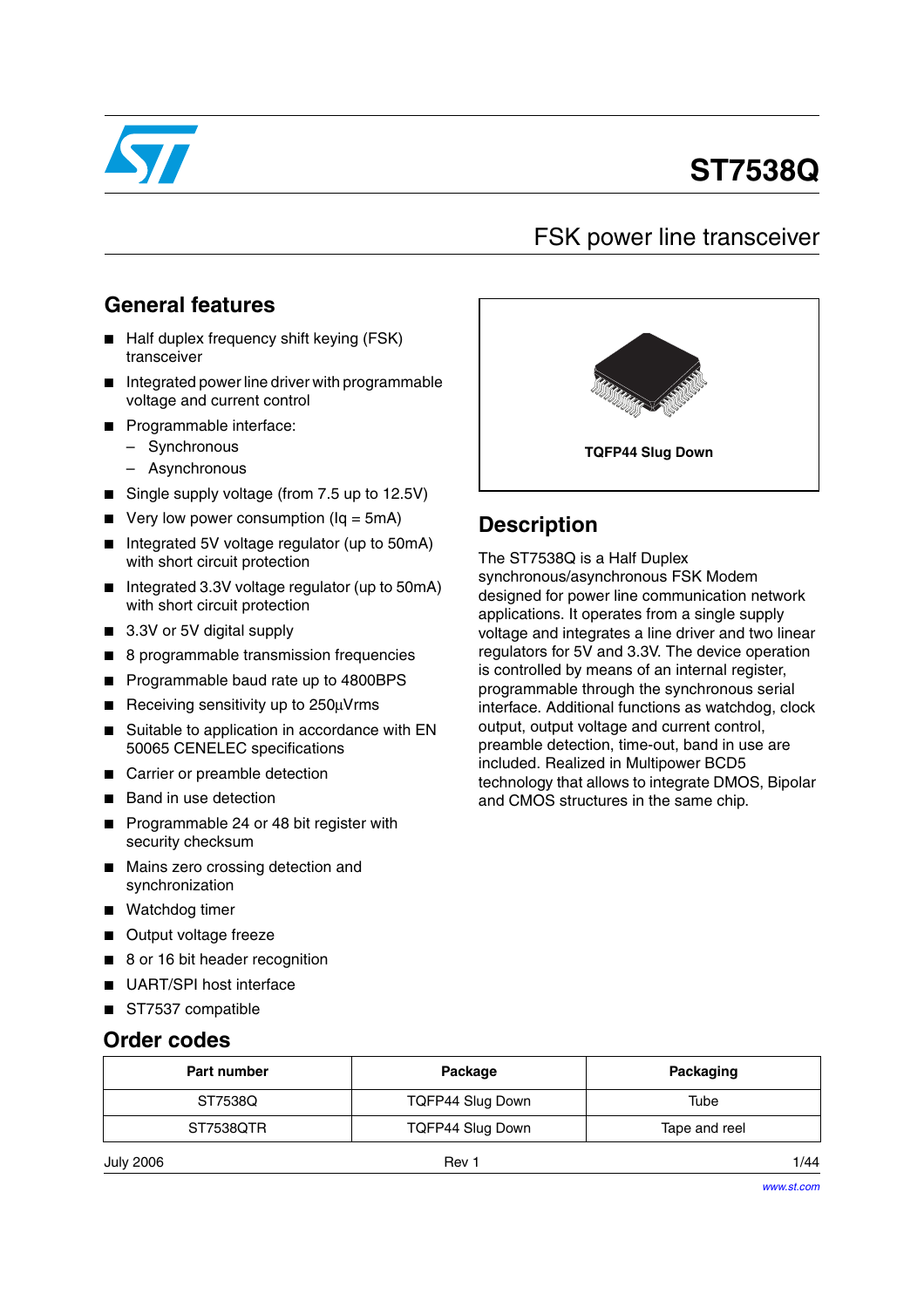# **Contents**

| 1              |      |                                                      |
|----------------|------|------------------------------------------------------|
| $\overline{2}$ |      |                                                      |
|                | 2.1  |                                                      |
|                | 2.2  |                                                      |
| 3              |      |                                                      |
|                | 3.1  |                                                      |
|                | 3.2  |                                                      |
| 4              |      |                                                      |
| 5              |      |                                                      |
|                | 5.1  |                                                      |
|                | 5.2  |                                                      |
|                | 5.3  |                                                      |
|                | 5.4  |                                                      |
|                | 5.5  |                                                      |
|                |      | 5.5.1                                                |
|                | 5.6  |                                                      |
|                | 5.7  |                                                      |
|                |      | 5.7.1                                                |
|                |      | 5.7.2                                                |
|                |      | 5.7.3                                                |
|                |      | 5.7.4                                                |
|                | 5.8  |                                                      |
|                |      | 5.8.1                                                |
|                | 5.9  |                                                      |
|                | 5.10 |                                                      |
|                | 5.11 | Detection method and Rx Sensitivity in UART mode  35 |

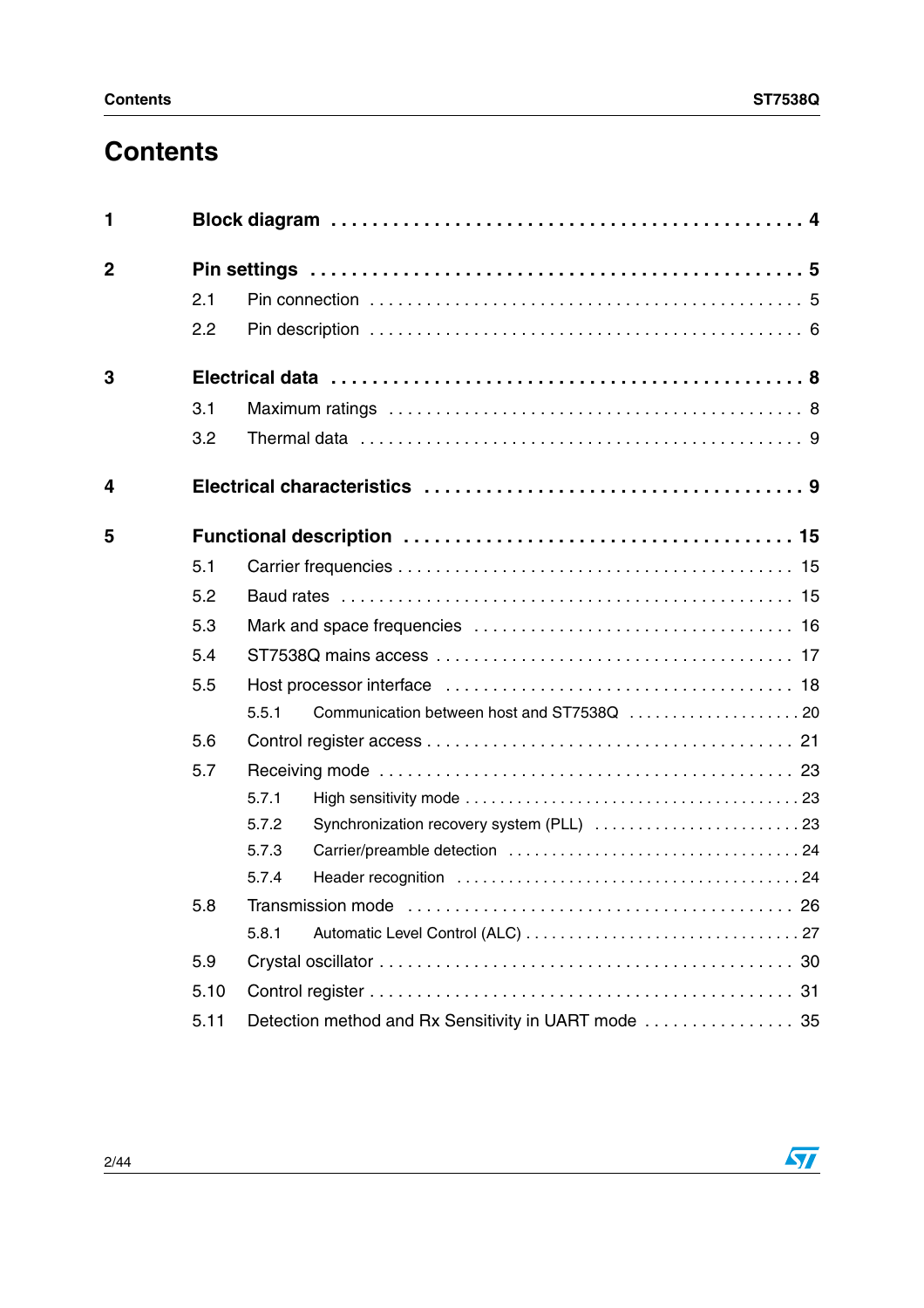| 6              |      |                                                            |
|----------------|------|------------------------------------------------------------|
|                | 6.1  |                                                            |
|                | 6.2  |                                                            |
|                | 6.3  |                                                            |
|                | 6.4  |                                                            |
|                | 6.5  |                                                            |
|                | 6.6  |                                                            |
|                | 6.7  |                                                            |
|                | 6.8  |                                                            |
|                | 6.9  |                                                            |
|                | 6.10 |                                                            |
|                | 6.11 | 5V and 3.3V voltage regulators and power good function  39 |
|                | 6.12 |                                                            |
| $\overline{7}$ |      |                                                            |
| 8              |      |                                                            |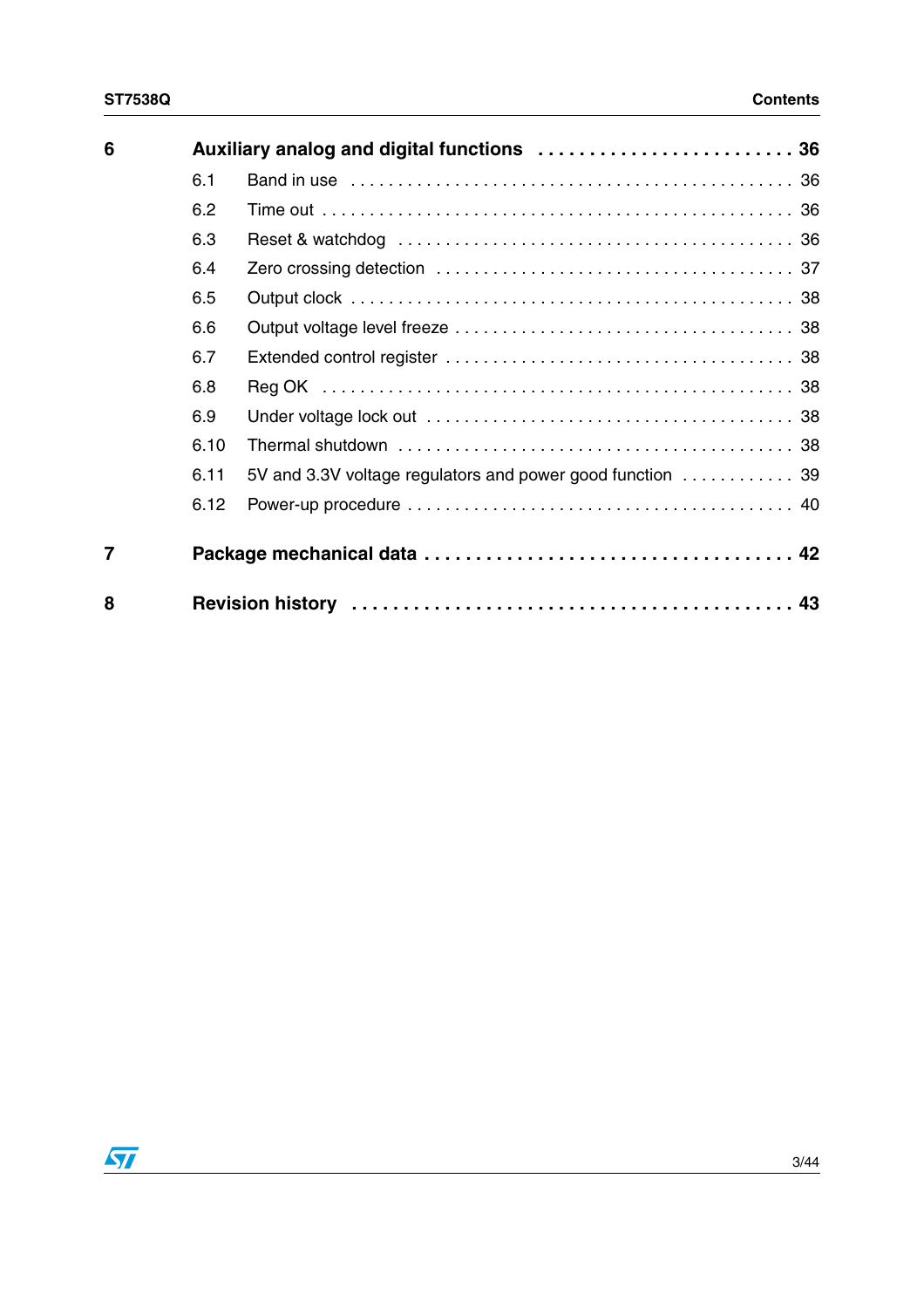# <span id="page-3-0"></span>**1 Block diagram**

### **Figure 1. Block diagram**



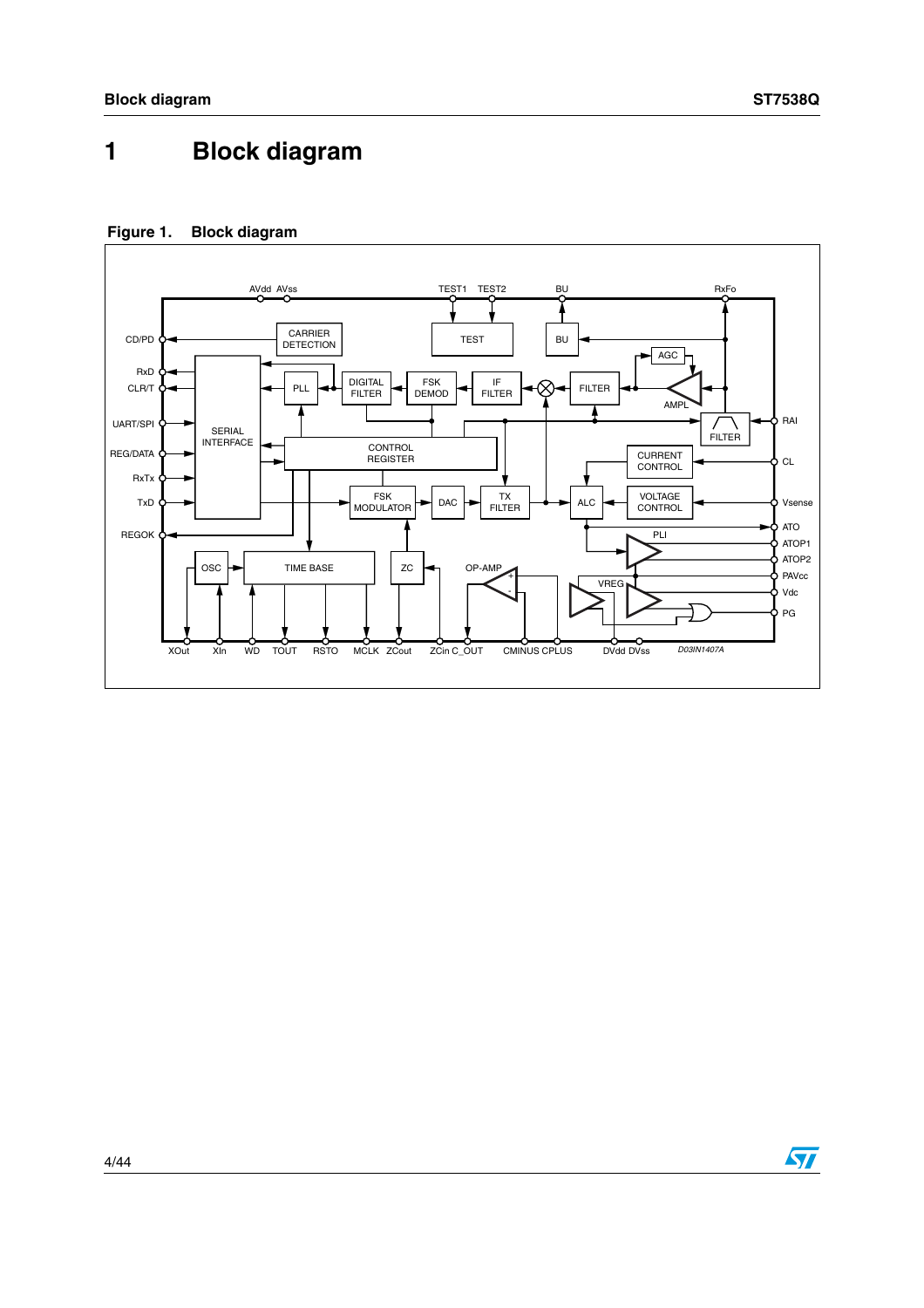# <span id="page-4-0"></span>**2 Pin settings**

### <span id="page-4-1"></span>**2.1 Pin connection**



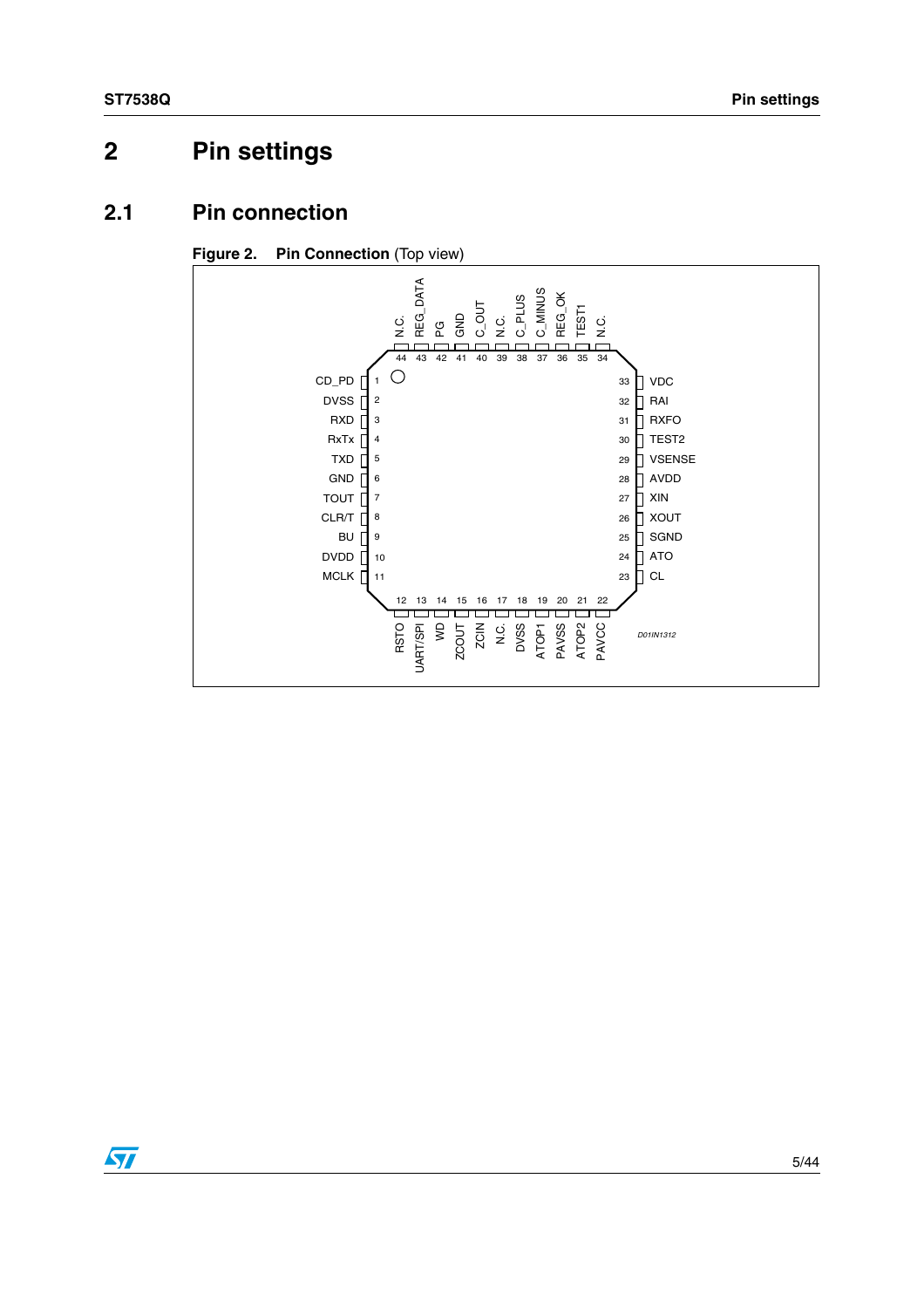$\sqrt{2}$ 

# <span id="page-5-0"></span>**2.2 Pin description**

#### **Table 1. Pin description**

| Pin N°         | <b>Name</b>         | <b>Type</b>                              | <b>Description</b>                                                                                                                                                        |
|----------------|---------------------|------------------------------------------|---------------------------------------------------------------------------------------------------------------------------------------------------------------------------|
| 1              | CD_PD               | Digital/Output                           | Carrier, Preamble or Frame Header Detect Output.<br>"1" No Carrier, Preamble or Frame Header Detected<br>"0" Carrier, Preamble or Frame Header Detected                   |
| $\overline{2}$ | <b>DVss</b>         | Supply                                   | <b>Digital Ground</b>                                                                                                                                                     |
| 3              | <b>RxD</b>          | Digital/Output                           | RX Data Output.                                                                                                                                                           |
| 4              | <b>RxTx</b>         | Digital/Input<br>with internal pull-up   | Rx or Tx mode selection input.<br>"1" - RX Session<br>"0" - TX Session                                                                                                    |
| 5              | <b>TxD</b>          | Digital/Input<br>with internal pull-down | TX Data Input.                                                                                                                                                            |
| 6              | <b>GND</b>          | Supply                                   | Substrate Ground (same function as PIN 41)                                                                                                                                |
| 7              | <b>TOUT</b>         | Digital/Output                           | TX Time Out Event Detection<br>"1" - Time Out Event Occurred<br>"0" - No Time-out Event Occurred                                                                          |
| 8              | CLR/T               | Digital/Output                           | Synchronous Mains Access Clock or<br>Control Register Access Clock                                                                                                        |
| 9              | <b>BU</b>           | Digital/Output                           | Band in use Output.<br>"1" Signal within the Programmed Band<br>"0" No Signal within the Programmed Band                                                                  |
| 10             | <b>DVdd</b>         | Supply                                   | Digital Supply Voltage or 3.3V Voltage Regulator Output                                                                                                                   |
| 11             | <b>MCLK</b>         | Digital/Output                           | <b>Master Clock Output</b>                                                                                                                                                |
| 12             | <b>RSTO</b>         | Digital/Output                           | Power On or Watchdog Reset Output                                                                                                                                         |
| 13             | <b>UART/SPI</b>     | Digital/Input<br>with internal pull-down | Interface type:<br>"0" - Serial Peripheral Interface<br>"1" - UART Interface                                                                                              |
| 14             | <b>WD</b>           | Digital/Input<br>with internal pull-up   | Watchdog input. The Internal Watchdog Counter is cleared on the<br>falling edges.                                                                                         |
| 15             | <b>ZCOUT</b>        | Digital/Output                           | Zero Crossing Detection Output                                                                                                                                            |
| 16             | ZCIN <sup>(1)</sup> | Analog/Input                             | Zero Crossing AC Input.                                                                                                                                                   |
| 17             | <b>NC</b>           | Floating                                 | Must be connected to DVss.                                                                                                                                                |
| 18             | <b>DVss</b>         | Supply                                   | Digital Ground                                                                                                                                                            |
| 19             | ATOP1               | Power/Output                             | Power Line Driver Output                                                                                                                                                  |
| 20             | PAVss               | Supply                                   | Power Analog Ground                                                                                                                                                       |
| 21             | ATOP <sub>2</sub>   | Power/Output                             | Power Line Driver Output                                                                                                                                                  |
| 22             | PAV <sub>CC</sub>   | Supply                                   | Power Supply Voltage                                                                                                                                                      |
| 23             | CL <sup>(2)</sup>   | Analog/Input                             | Current Limiting Feedback.<br>A resistor between CL and AVss sets the PLI Current Limiting Value<br>An integrated 80pF filtering input capacitance is present on this pin |
| 24             | <b>ATO</b>          | Analog/Output                            | Small Signal Analog Transmit Output                                                                                                                                       |

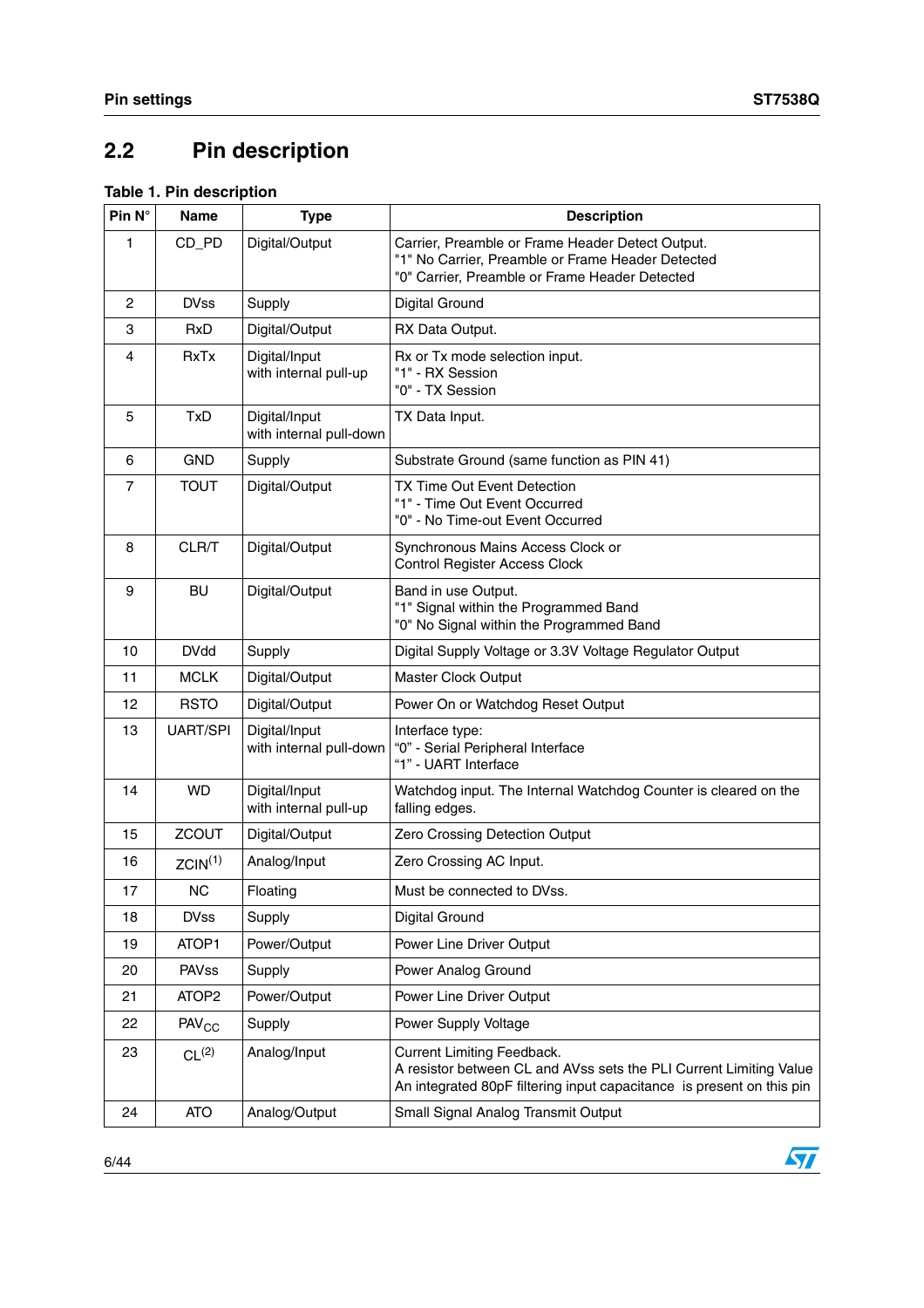| Pin $N^\circ$ | <b>Name</b>             | <b>Type</b>                              | <b>Description</b>                                                                                                              |
|---------------|-------------------------|------------------------------------------|---------------------------------------------------------------------------------------------------------------------------------|
| 25            | <b>SGND</b>             | Supply                                   | Analog Signal Ground                                                                                                            |
| 26            | <b>XOUT</b>             | <b>Analog Output</b>                     | <b>Crystal Output</b>                                                                                                           |
| 27            | <b>XIN</b>              | Analog Input                             | Crystal Oscillator Input - External Clock Input                                                                                 |
| 28            | AVdd                    | Supply                                   | Analog Power supply.                                                                                                            |
| 29            | $V$ sense $(3)$         | Analog/Input                             | Output Voltage Sensing input for the voltage control loop                                                                       |
| 30            | TEST <sub>2</sub>       | Analog/Input                             | Test Input must be connected SGND                                                                                               |
| 31            | <b>RxFO</b>             | Analog/Output                            | <b>Receiving Filter Output</b>                                                                                                  |
| 32            | RAI                     | Analog/Input                             | <b>Receiving Analog Input</b>                                                                                                   |
| 33            | <b>VDC</b>              | Power                                    | 5V Voltage Regulator Output                                                                                                     |
| 34            | <b>NC</b>               | floating                                 | Must Be connected to DVss.                                                                                                      |
| 35            | TEST1                   | Digital/Input<br>with internal pull-down | Test input. Must Be connected to DVss.                                                                                          |
| 36            | <b>REGOK</b>            | Digital/Output                           | Security checksum logic output<br>"1" - Stored data Corrupted<br>"0" - Stored data OK                                           |
| 37            | C $MINUS(4)$            | Analog/Input                             | Op-amp Inverting Input.                                                                                                         |
| 38            | $C$ PLUS <sup>(5)</sup> | Analog/Input                             | Op-amp Not Inverting Input.                                                                                                     |
| 39            | <b>NC</b>               | floating                                 | Must Be connected to DVss                                                                                                       |
| 40            | C_OUT                   | Analog/Output                            | Op-amp Output                                                                                                                   |
| 41            | <b>GND</b>              | Supply                                   | Substrate Ground (same function as PIN 6)                                                                                       |
| 42            | PG                      | Digital/Output                           | Power Good logic Output<br>"1" - VDC is above 4.5V and DVdd is above 3.125V<br>"0" - VDC is below 4.25V or DVdd is below 2.875V |
| 43            | REG_DATA                | Digital/Input<br>with internal pull-down | Mains or Control Register Access Selector<br>"1" - Control Register Access<br>"0" - Mains Access                                |
| 44            | <b>NC</b>               | floating                                 | Must be connected to DVss.                                                                                                      |

|  |  | Table 1. Pin description (continued) |  |
|--|--|--------------------------------------|--|
|--|--|--------------------------------------|--|

1. If not used this pin must be connected to VDC

- 2. Cannot be left floating
- 3. Cannot be left floating
- 4. If not used this pin must be connected to VDC
- 5. If not used this pin must be tied low (SGND or PAVss or DVss)

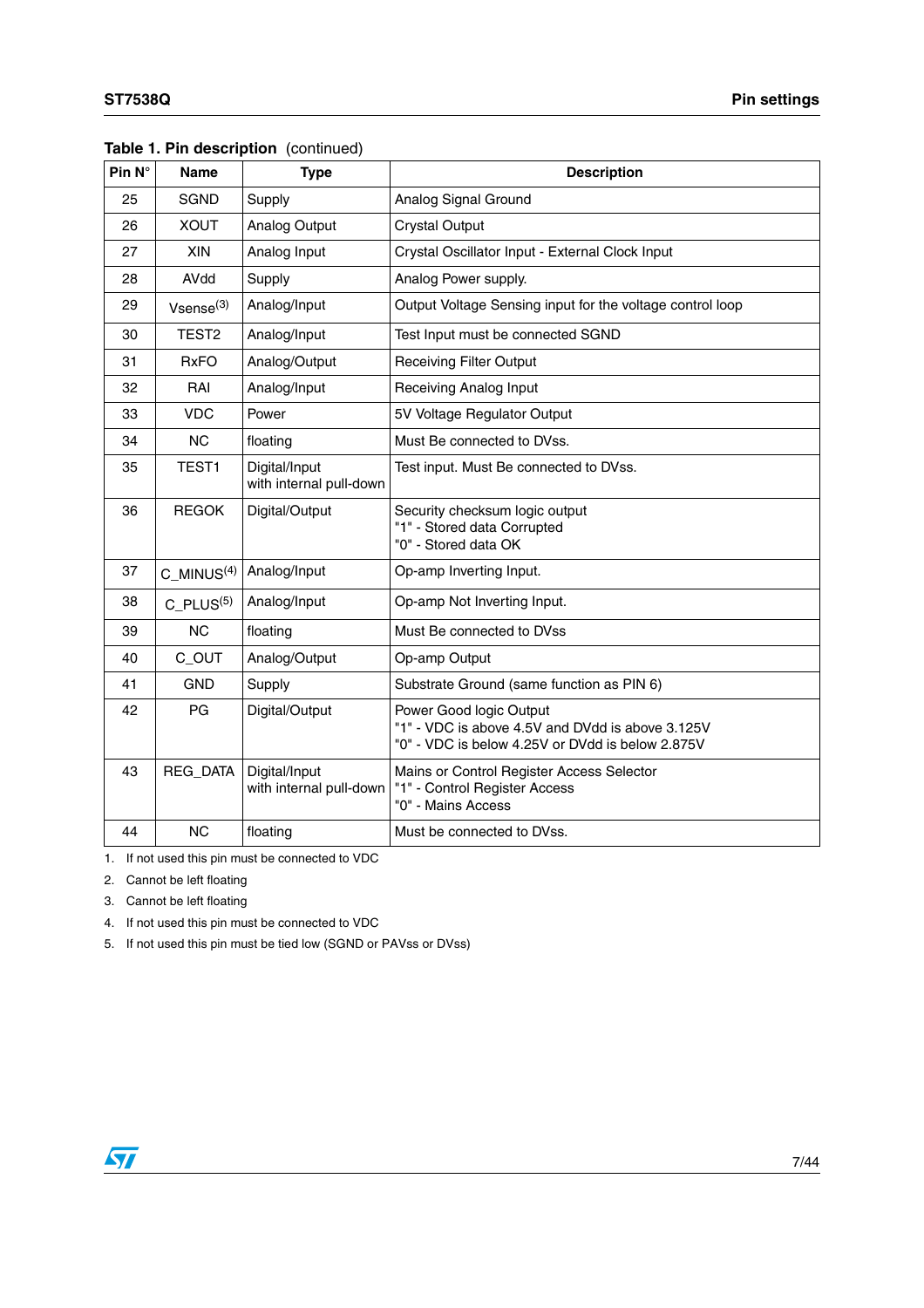# <span id="page-7-0"></span>**3 Electrical data**

# <span id="page-7-1"></span>**3.1 Maximum ratings**

#### **Table 2. Absolute maximum ratings**

| Symbol                                                         | <b>Parameter</b>                                                                    | Value                                                  | <b>Unit</b> |
|----------------------------------------------------------------|-------------------------------------------------------------------------------------|--------------------------------------------------------|-------------|
| <b>PAV<sub>CC</sub></b>                                        | Power Supply Voltage                                                                | $-0.3$ to $+14$                                        | v           |
| $AV_{dd}$                                                      | Analog Supply Voltage                                                               | $-0.3$ to $+5.5$                                       | V           |
| $DV_{dd}$                                                      | Digital Supply Voltage                                                              | $-0.3$ to $+5.5$                                       | V           |
| $AV_{ss}/DV_{ss}$                                              | Voltage between AV <sub>ss</sub> and DV <sub>ss</sub>                               | $-0.3$ to $+0.3$                                       | V           |
| $V_{I}$                                                        | Digital input Voltage                                                               | DV <sub>ss</sub> - 0.3 to DV <sub>dd</sub> + 0.3       | v           |
| $V_{\rm O}$                                                    | Digital output Voltage                                                              | DV <sub>ss</sub> - 0.3 to DV <sub>dd</sub> + 0.3       | v           |
| $\mathsf{I}_{\mathsf{O}}$                                      | <b>Digital Output Current</b>                                                       | $-2$ to $+2$                                           | mA          |
| $V_{\text{sense}}$<br>XIN.<br>C_MINUS<br>,C_PLUS,<br><b>CL</b> | Voltage Range at Vsense, XIN, C_MINUS,<br>C_PLUS, CL Inputs                         | $AV_{ss}$ - 0.3 to $AV_{dd}$ +0.3                      | $\vee$      |
| RAI.<br><b>ZCIN</b>                                            | Voltage Range at RAI, ZCIN Inputs                                                   | -AV <sub>dd</sub> - 0.3 to AV <sub>dd</sub> +0.3       | $\vee$      |
| ATO,<br>RxFO,<br>C_OUT,<br><b>XOUT</b>                         | Voltage range at ATO, RxFO, C_OUT, XOUT<br>Outputs                                  | AV <sub>ss</sub> - 0.3 to AV <sub>dd</sub> + 0.3       | v           |
| ATOP1,2                                                        | Voltage range at Powered ATO Output                                                 | AV <sub>ss</sub> - 0.3 to +PAV <sub>cc</sub><br>$+0.3$ | v           |
| <b>ATOP</b>                                                    | Powered ATO Output Current (1)                                                      | 400                                                    | mArms       |
| $T_{amb}$                                                      | Operating ambient Temperature                                                       | $-40$ to $+85$                                         | $^{\circ}C$ |
| $T_{\text{stg}}$                                               | Storage Temperature                                                                 | -50 to 150                                             | $^{\circ}C$ |
| CD_PD<br>Pin                                                   | Maximum Withstanding Voltage Range<br>Test Condition: CDF-AEC-Q100-002- "Human Body | ±1500                                                  | v           |
| Other<br>pins                                                  | Model"<br>Acceptance Criteria: "Normal Performance"                                 | ±2000                                                  | v           |

1. This current is intended as not repetitive pulse current

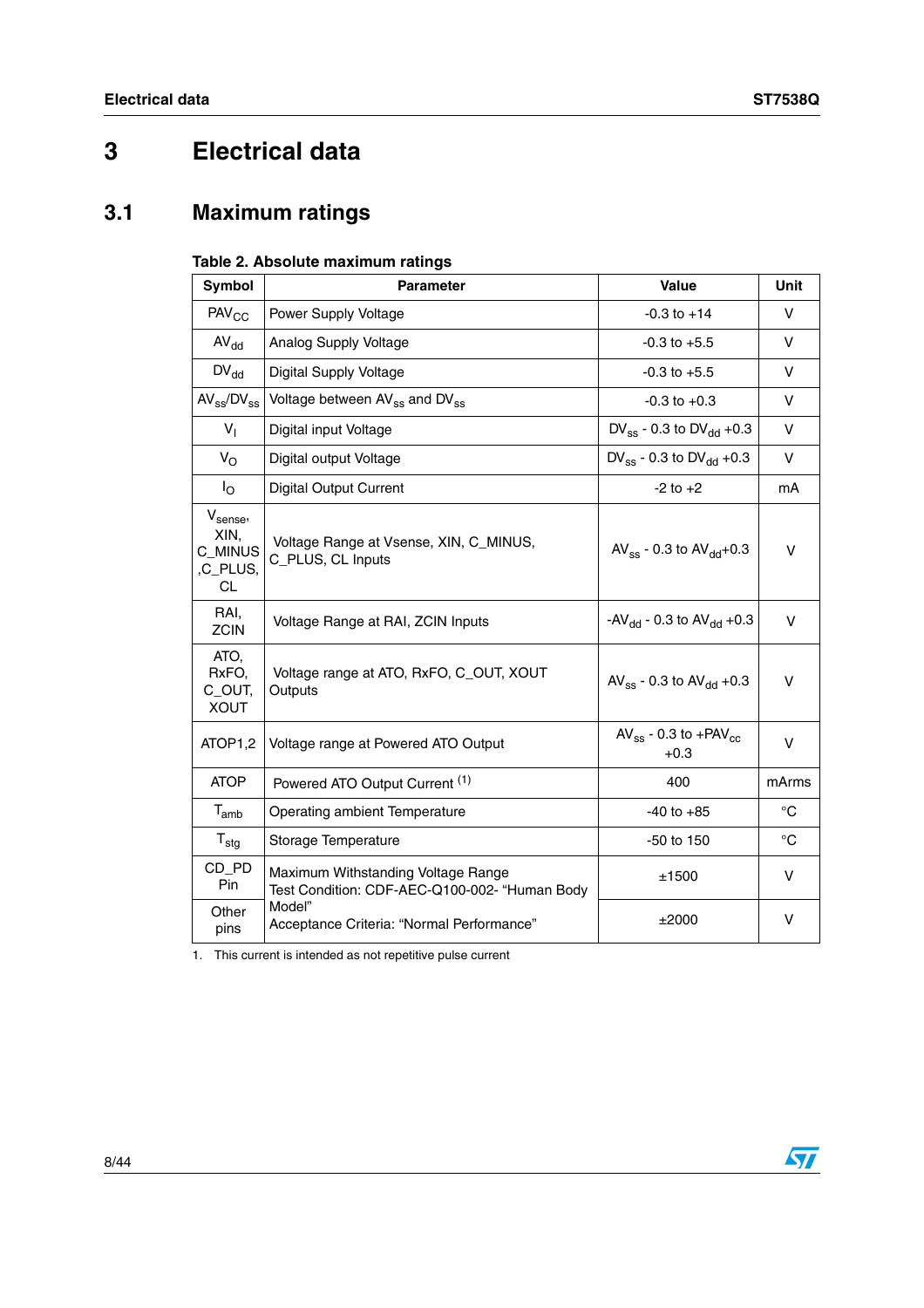### <span id="page-8-0"></span>**3.2 Thermal data**

#### **Table 3. Thermal data**

| Symbol      | <b>Parameter</b>                                                | TQFP44<br>with slug | Unit           |
|-------------|-----------------------------------------------------------------|---------------------|----------------|
| $R_{thJA1}$ | Maximum Thermal Resistance Junction-Ambient<br>Steady state (1) | 35                  | $^{\circ}$ C/W |
| $R_{thJA2}$ | Maximum Thermal Resistance Junction-Ambient<br>Steady state (2) | 50                  | $^{\circ}$ C/W |

1. Mounted on Multilayer PCB with a dissipating surface on the bottom side of the PCB

2. It's the same condition of the point above, without any heatsinking surface on the board.

# <span id="page-8-1"></span>**4 Electrical characteristics**

#### **Table 4. Electrical characteristics**

(AVdd = DVdd = +5V, PAVcc =+9 V, PAVss, SGND = DVss = 0V, -40°C  $\leq T_\mathsf{A} \leq$ 85°C, T $_\mathsf{J}$ < 125 °C, fc = 86kHz, other control register parameters as default value, unless otherwise specified)

| $AV_{dd}$ , $DV_{dd}$<br>5.25<br>5<br>Supply voltages<br>4.75<br>PAV <sub>CC</sub> and DV <sub>dd</sub> Relation<br>$DV_{dd}$ < 4.75V with 5V<br>$PAV_{dd}$ - $DV_{dd}$<br>0.1<br>1.2<br>during Power-Up<br>Digital supply provided<br>externally<br>Sequence | V<br>$\vee$<br>V |
|---------------------------------------------------------------------------------------------------------------------------------------------------------------------------------------------------------------------------------------------------------------|------------------|
|                                                                                                                                                                                                                                                               |                  |
|                                                                                                                                                                                                                                                               |                  |
| $PAV_{CC}$ and $AV_{dd}$ Relation<br>$PAV_{CC}$ - $AV_{dd}$<br>$AV_{dd} < 4.75V$<br>1.2<br>during Power-Up<br>0.1<br>Sequence                                                                                                                                 |                  |
| 7.5<br>12.5<br>Power Supply Voltage                                                                                                                                                                                                                           | V                |
| $PAV_{cc}$<br>Max allowed slope during<br>100<br>Power-Up                                                                                                                                                                                                     | V/ms             |
| Transmission &<br>$\mathsf{Al}_{\mathsf{dd}} + \mathsf{DI}_{\mathsf{dd}}$<br>Input Supply Current<br>5<br>$\overline{7}$<br>Receiving mode                                                                                                                    | mA               |
| TX mode (no load)<br>30<br>50                                                                                                                                                                                                                                 | mArms            |
| <b>Powered Analog Supply</b><br>I PAV <sub>CC</sub><br>RX mode<br>1000<br>500<br>Current                                                                                                                                                                      | μA               |
| 370<br>Maximum total current                                                                                                                                                                                                                                  | mArms            |
| Input Under Voltage Lock<br><b>UVLO</b><br>3.7<br>3.9<br>4.1<br>Out<br><b>Threshold on PAVcc</b>                                                                                                                                                              | V                |
| <b>UVLO<sub>HYS</sub></b><br><b>UVLO Hysteresis</b><br>340                                                                                                                                                                                                    | mV               |
| Digital I/O                                                                                                                                                                                                                                                   |                  |
| $R_{down}$<br><b>Pull Down Resistor</b><br>100                                                                                                                                                                                                                | $k\Omega$        |
| $R_{up}$<br>Pull up Resistor<br>100                                                                                                                                                                                                                           | kΩ               |

| ٧ |  |  |
|---|--|--|
|   |  |  |
|   |  |  |
|   |  |  |
|   |  |  |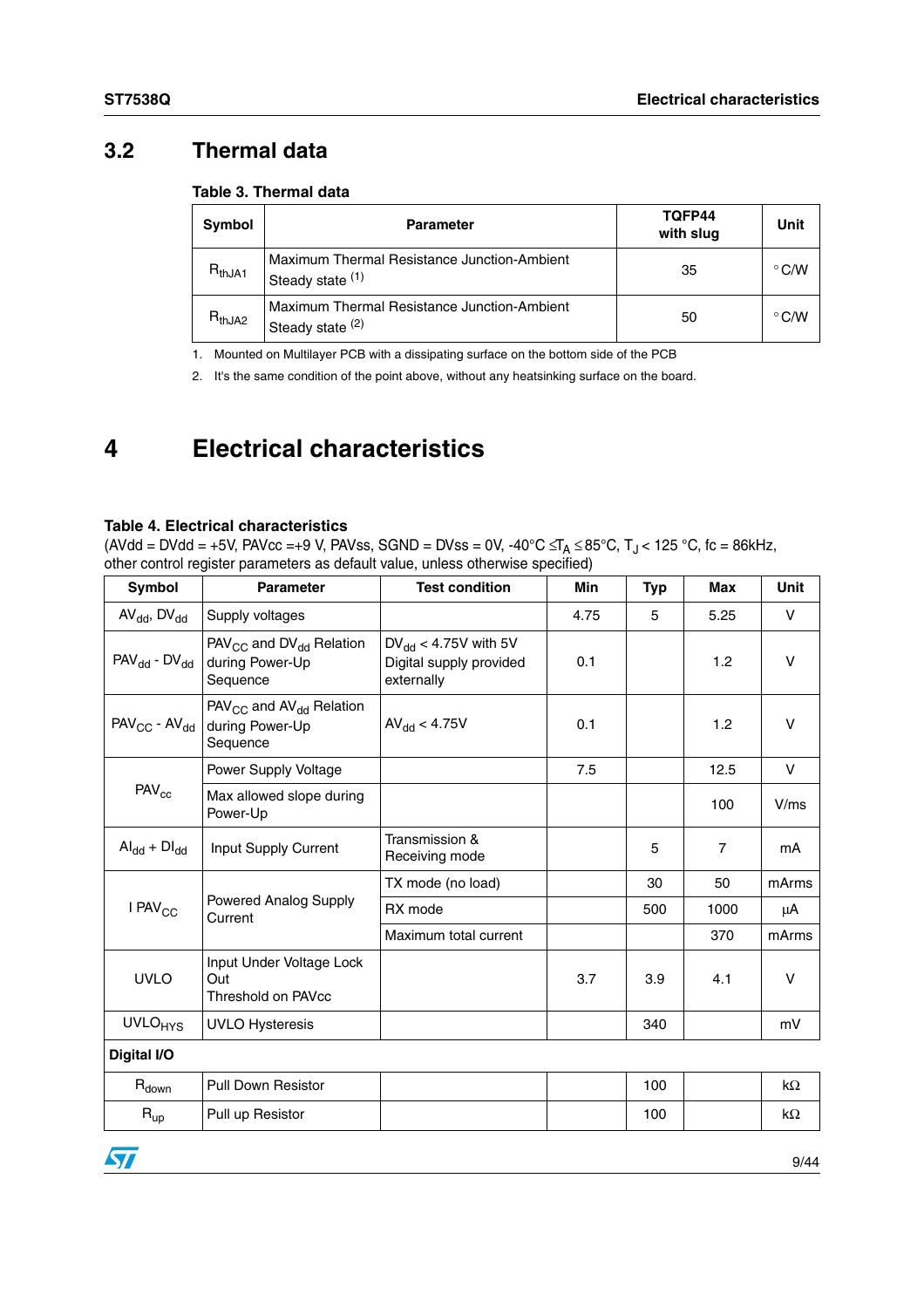| <b>Symbol</b>              | <b>Parameter</b>                                               | <b>Test condition</b>                           | <b>Min</b>     | <b>Typ</b> | <b>Max</b>   | Unit       |
|----------------------------|----------------------------------------------------------------|-------------------------------------------------|----------------|------------|--------------|------------|
|                            | Digital I/O 5V digital supply                                  |                                                 |                |            |              |            |
| V <sub>IH</sub>            | High Logic Level Input<br>Voltage                              |                                                 | $\overline{c}$ |            |              | V          |
| $V_{IL}$                   | Low Logic Level input<br>Voltage                               |                                                 |                |            | 1.2          | v          |
| $V_{OH}$                   | High Logic Level Output<br>Voltage                             | $I_{OH} = -2mA$                                 | DVdd -0.75     |            |              | V          |
| $V_{OL}$                   | Low Logic Level Output<br>Voltage                              | $I_{OL} = 2mA$                                  |                |            | $DVss + 0.3$ | v          |
|                            | Digital I/O 3.3V digital supply                                |                                                 |                |            |              |            |
| $V_{\text{IH}}$            | High Logic Level Input<br>Voltage                              |                                                 | 1.4            |            |              | $\vee$     |
| $V_{IL}$                   | Low Logic Level input<br>Voltage                               |                                                 |                |            | 0.8          | V          |
| $V_{OH}$                   | High Logic Level Output<br>Voltage                             | $IOH= -2mA$                                     | DVdd -0.75     |            |              | $\vee$     |
| $V_{OL}$                   | Low Logic Level Output<br>Voltage                              | $I_{OL} = 2mA$                                  |                |            | $DVss + 0.4$ | $\vee$     |
| <b>Oscillator</b>          |                                                                |                                                 |                |            |              |            |
| <b>XIN<sub>SWING</sub></b> | XIN Input Voltage swing                                        | External Clock. Figure 19                       |                | 5          |              | $\vee$     |
| <b>XINOFFSET</b>           | XIN Input Voltage offset                                       | External Clock. Figure 19                       |                | 2.5        |              | v          |
| DC                         | <b>XTAL Clock Duty Cycle</b>                                   | External Clock. Figure 19                       | 40             |            | 60           | $\%$       |
| Xtal                       | <b>Crystal Oscillator</b><br>frequency                         | Fundamental                                     |                | 16         |              | <b>MHz</b> |
| <b>Tclock</b>              | Oscillator Period (1/Xtal)                                     |                                                 |                | 62.5       |              | ns         |
| Xtal <sub>ESR</sub>        | <b>External Oscillator Esr</b><br>Resistance                   |                                                 |                |            | 40           | Ω          |
| <b>Xtal<sub>CL</sub></b>   | <b>External Oscillator</b><br><b>Stabilization Capacitance</b> |                                                 |                |            | 16           | pF         |
| <b>Transmitter</b>         |                                                                |                                                 |                |            |              |            |
| <b>IATO</b>                | <b>Output Transmitting</b><br>Current on ATO                   |                                                 |                |            | $\mathbf{1}$ | mArms      |
| $V_{ATO}$                  | Max Carrier Output AC<br>Voltage                               | $R_{CL} = 1.75k\Omega$<br>$V$ sense $(AC) = 0V$ | 1.75           | 2.3        | 3.5          | $V_{PP}$   |
| VATODC                     | Output DC Voltage on ATO                                       |                                                 | 1.7            | 2.1        | 2.5          | V          |

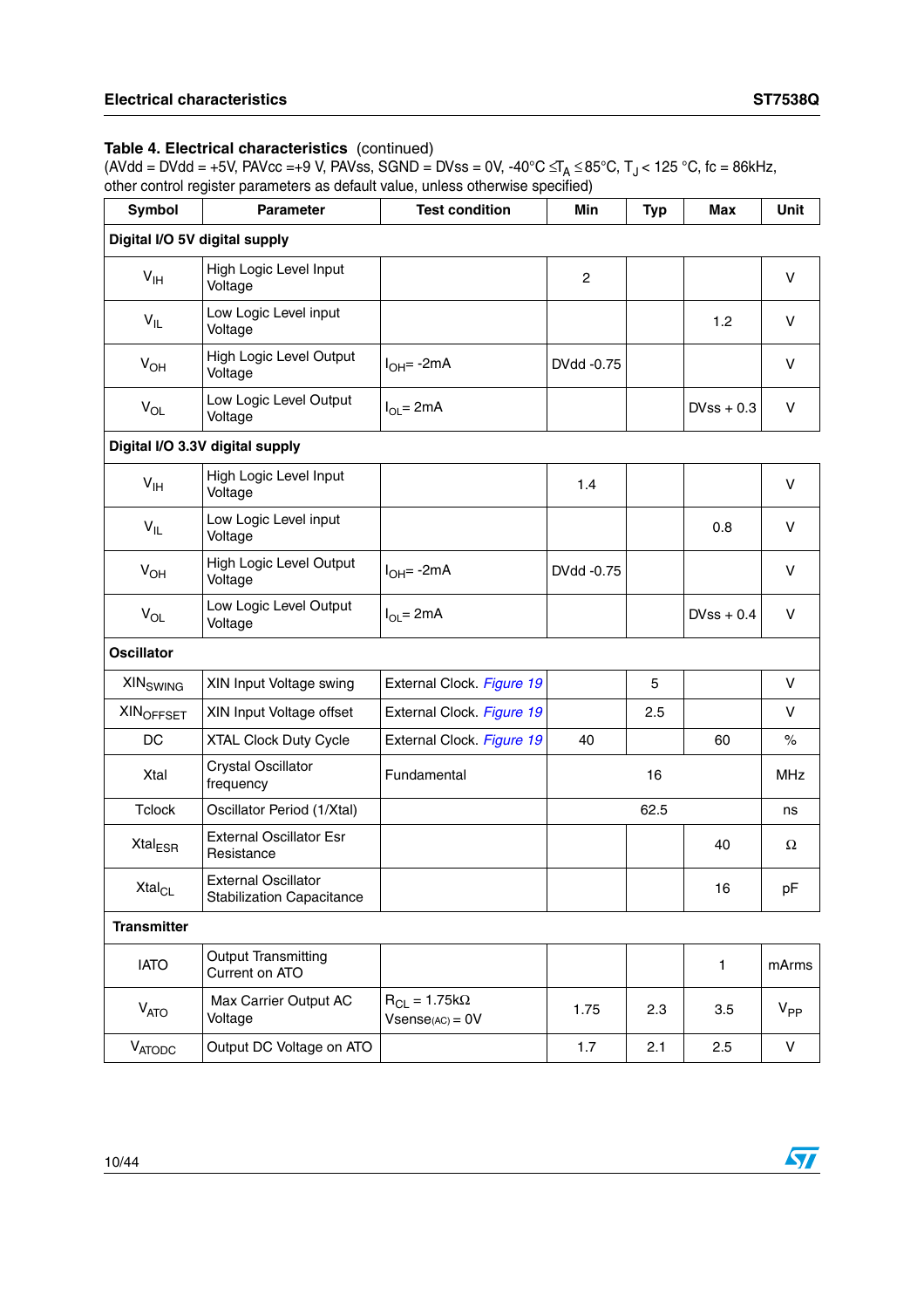| Symbol                         | <b>Parameter</b>                                                         | <b>Test condition</b>                                                                                                      | Min  | <b>Typ</b> | <b>Max</b> | Unit            |
|--------------------------------|--------------------------------------------------------------------------|----------------------------------------------------------------------------------------------------------------------------|------|------------|------------|-----------------|
| HD <sub>2</sub> <sub>ATO</sub> | Second Harmonic<br>Distortion on ATO                                     |                                                                                                                            |      | $-55$      | -42        | dB <sub>c</sub> |
| HD3 <sub>ATO</sub>             | <b>Third Harmonic Distortion</b><br>on ATO                               | $V_{ATO} = 2V_{PP}$                                                                                                        |      | -52        | -49        | $dB_c$          |
| <b>IATOP</b>                   | Output Transmitting<br>Current in programmable<br>current limiting       | $Rcl = 1.85k\Omega$ ; $R_{LOAD} =$<br>1 $\Omega$ (as in Figure 14)                                                         | 250  | 310        | 370        | mArms           |
| $V_{ATOP(AC)}$                 | Max Carrier Output AC<br>Voltage for each ATOP1<br>and ATOP2 pins        | $R_{CL} = 1.15k\Omega$<br>$V$ sense $(AC) = 0V$<br>$PAVcc \geq \frac{VATOP(AC)}{2} + 7.5V$                                 | 3.5  | 4.6        | 6          | $V_{\text{pp}}$ |
| $V_{ATOP(DC)}$                 | Output DC Voltage on<br>ATOP1 and ATOP2 pins                             |                                                                                                                            | 3.5  | 4.2        | 5          | v               |
|                                |                                                                          | $V_{ATOP} = 4V_{PP}$ ,<br>$PAVCC = 10V$<br>No Load                                                                         |      | $-55$      | -42        | $dB_c$          |
| HD <sub>2</sub> ATOP           | Second Harmonic<br>Distortion on each ATOP1<br>and ATOP2 pins            | $V_{ATOP} = 4V_{PP}$ ,<br>$PAVCC = 10V$<br>$R_{\text{LOAD}}$ =50 $\Omega$ (Differential)<br>Carrier Frequency:<br>132.5KHz |      | -65        | -53        | $dB_c$          |
|                                |                                                                          | $V_{ATOP} = 4V_{PP}$ ,<br>$PAVCC = 10V$<br>No Load.                                                                        |      | $-56$      | -49        | $dB_c$          |
| HD3 <sub>ATOP</sub>            | Third Harmonic Distortion<br>on each ATOP1 and<br>ATOP2 pins             | $V_{ATOP} = 4V_{PP}$ ,<br>$PAVCC = 10V$<br>$R_{\text{LOAD}}$ =50 $\Omega$ (Differential)<br>Carrier Frequency:<br>132.5KHz |      | $-65$      | -52        | $dB_c$          |
| <b>VATOP</b>                   | Accuracy with Voltage<br>Control Loop Active                             | $R_{CL} = 1.75\Omega$ ;<br>$V$ sense $(AC) = 0V$                                                                           | $-1$ |            | $+1$       | <b>GST</b>      |
| <b>GST</b>                     | ALC Gain Step Control<br>loop gain step                                  |                                                                                                                            | 0.6  | 1          | $1.4$      | dB              |
| <b>DRNG</b>                    | ALC Dynamic Range                                                        |                                                                                                                            |      | 30         |            | dB              |
| Vsense <sub>TH</sub>           | Voltage control loop<br>reference threshold on<br>V <sub>sense</sub> pin | Figure 14                                                                                                                  | 160  | 180        | 200        | $mV_{PK}$       |
| Vsense <sub>HYS</sub>          | Hysteresis on Voltage loop<br>reference threshold                        | Figure 14                                                                                                                  |      | ±18        |            | mV              |
| $V_{\text{SENSE(DC)}}$         | Output DC Voltage on<br><b>VSENSE</b>                                    |                                                                                                                            |      | 1.865      |            | V               |
| <b>V</b> SENSE                 | <b>VSENSE Input Impedance</b>                                            |                                                                                                                            |      | 36         |            | k $\Omega$      |

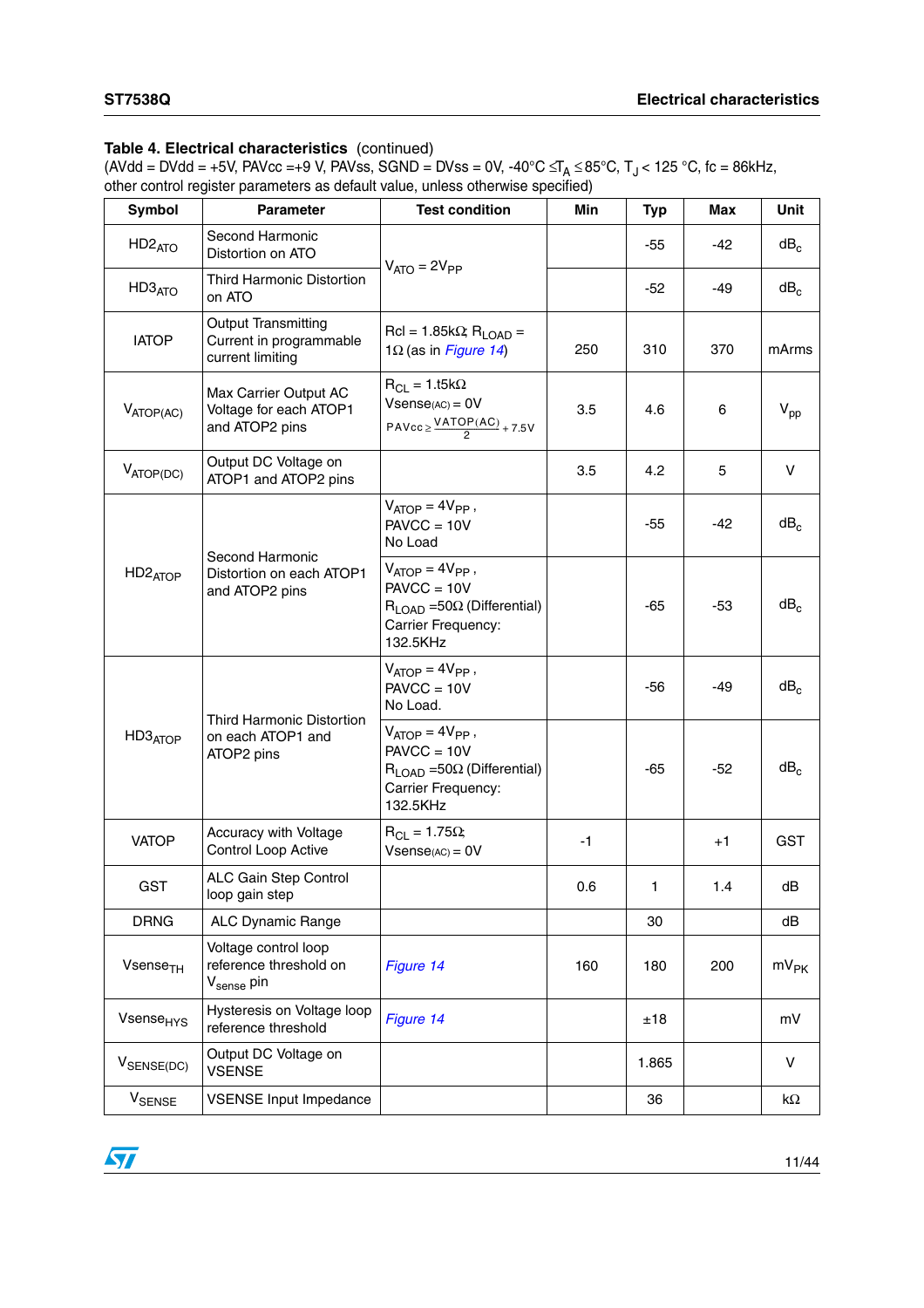| <b>Symbol</b>     | <b>Parameter</b>                                                                         | <b>Test condition</b>              | Min  | <b>Typ</b>      | Max            | Unit          |
|-------------------|------------------------------------------------------------------------------------------|------------------------------------|------|-----------------|----------------|---------------|
| $C_{CL}$          | Input capacitance on CL<br>pin                                                           |                                    |      | 80              |                | pF            |
| CCL <sub>TH</sub> | Current control loop<br>reference threshold on CL<br>pin                                 | Figure 14                          | 1.80 | 1.90            | 2.00           | V             |
| CCLHYST           | Hysteresis on Current loop<br>reference threshold                                        | Figure 14                          | 210  | 250             | 290            | mV            |
|                   |                                                                                          | Figure 17 - 600 Baud<br>Xtal=16MHz | 0.01 |                 | 1.6            | ms            |
|                   | <b>Carrier Activation Time</b>                                                           | Figure 17- 1200 Baud<br>Xtal=16MHz | 0.01 |                 | 800            | μs            |
| $T_{RxTx}$        |                                                                                          | Figure 17- 2400 Baud<br>Xtal=16MHz | 0.01 |                 | 400            | μs            |
|                   |                                                                                          | Figure 17- 4800 Baud<br>Xtal=16MHz | 0.01 |                 | 200            | μs            |
| <b>TALC</b>       | <b>Carrier Stabilization Time</b><br>From STEP 16 to zero or<br>From step 16 to step 31, | Figure 17<br>$Xtal = 16MHz$        |      |                 | 3.2            | ms            |
| $T_{ST}$          | Tstep                                                                                    | Figure 17<br>$Xtal = 16MHz$        |      |                 | 200            | μs            |
| <b>Receiver</b>   |                                                                                          |                                    |      |                 |                |               |
| $V_{IN}$          | Input Sensitivity (Normal<br>Mode)                                                       |                                    |      | 0.5             | $\overline{2}$ | $mV_{rms}$    |
|                   | Input Sensitivity (High<br>Sens.)                                                        |                                    |      | 250             |                | $\mu V_{rms}$ |
| $V_{IN}$          | Maximum Input Signal                                                                     |                                    |      |                 | $\overline{2}$ | $V_{rms}$     |
| $R_{IN}$          | Input Impedance                                                                          |                                    | 80   | 100             | 140            | kΩ            |
| $V_{CD}$          | Carrier detection sensitivity<br>(Normal Mode)                                           |                                    |      | 0.5             | $\overline{2}$ | $mV_{rms}$    |
|                   | Carrier detection sensitivity<br>(High Sensitivity Mode)                                 |                                    |      | 250             |                | $\mu V_{rms}$ |
|                   | Carrier detection sensitivity<br>(TxD line forced to "1")                                | UART/SPI pin<br>forced to "1"      |      | V <sub>BU</sub> |                | dB/<br>µVrms  |
| $V_{BU}$          | <b>Band in Use Detection</b><br>Level                                                    |                                    |      | 77              | 85             | dB/<br>µVrms  |

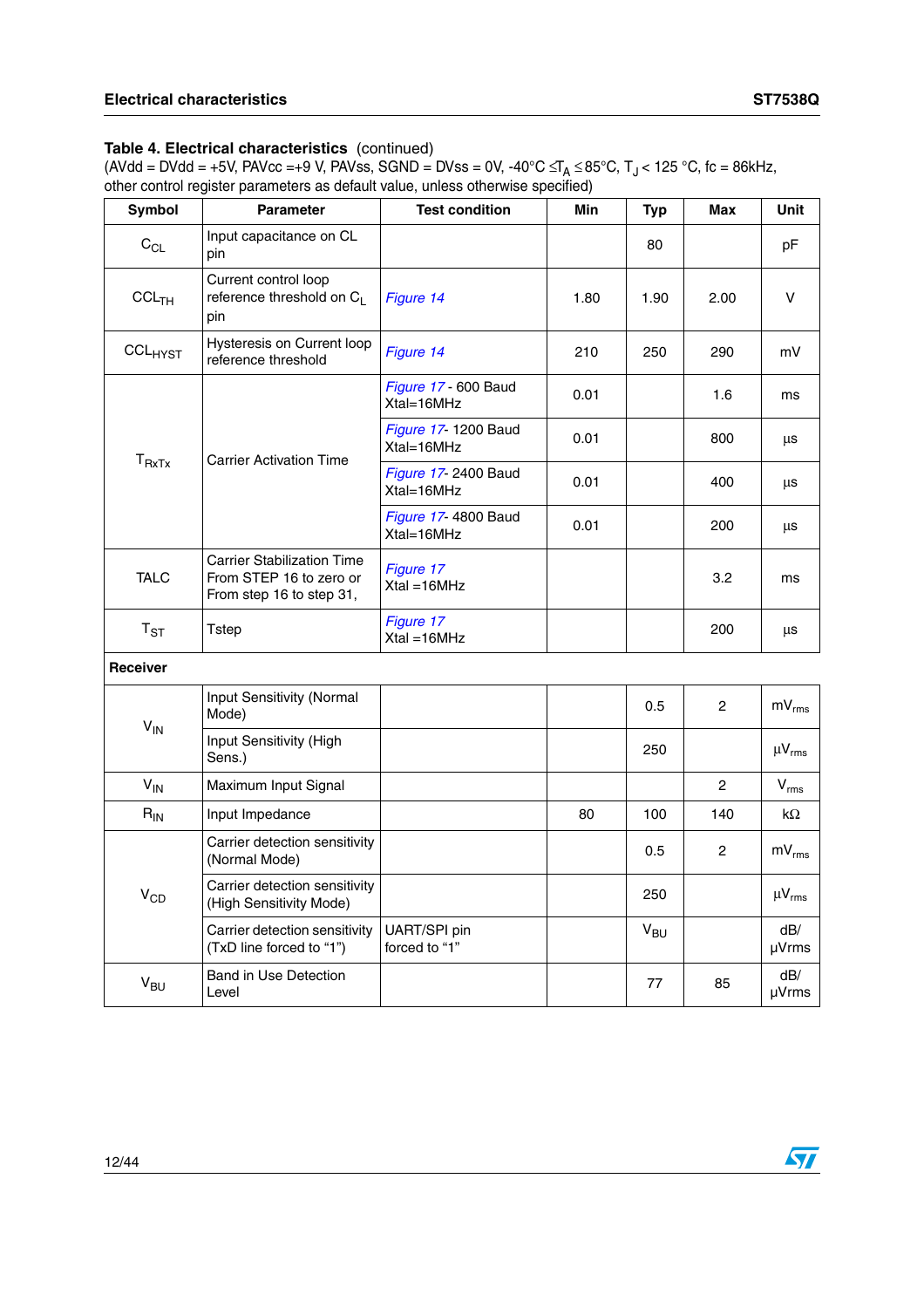| <b>Symbol</b>              | <b>Parameter</b>                                        | <b>Test condition</b>                                        | Min               | <b>Typ</b>                            | Max   | Unit                 |
|----------------------------|---------------------------------------------------------|--------------------------------------------------------------|-------------------|---------------------------------------|-------|----------------------|
| 5V voltage regulator       |                                                         |                                                              |                   |                                       |       |                      |
| <b>VDC</b>                 | Linear regulator output<br>voltage                      | $0 <$ lo $<$ 50mA<br>7.5V < PAVcc < 12.5V                    | $-5%$             | 5.05                                  | $+5%$ | $\vee$               |
| PG <sub>VDC</sub>          | Power Good Output<br>Voltage Threshold on VDC<br>pin    |                                                              | 4.3               | 4.5                                   | 4.7   | V                    |
| PG <sub>VDC(HYS)</sub>     | PG on VDC pin Hysteresis                                |                                                              |                   | 250                                   |       | mV                   |
| 3.3V voltage regulator     |                                                         |                                                              |                   |                                       |       |                      |
| <b>DVdd</b>                | <b>Linear Regulator Output</b><br>Voltage               | $0 <$ Io $<$ 50mA<br>$7.5V <$ PAVcc $< 12.5V$                | $-5%$             | 3.3                                   | $+5%$ | $\vee$               |
| $PG_{DVdd}$                | Power Good Output<br>Voltage Threshold on DVdd<br>pin   |                                                              |                   | 3.125                                 |       | V                    |
| $PG_{DVdd(HYS)}$           | PG on DVdd pin Hysteresis                               |                                                              |                   | 250                                   |       | mV                   |
| <b>Other functions</b>     |                                                         |                                                              |                   |                                       |       |                      |
| <b>TRSTO</b>               | <b>Reset Time</b>                                       | See Figure 21;<br>$Xtal = 16MHz$                             | 50                |                                       |       | ms                   |
| <b>T</b> <sub>WD</sub>     | Watch-dog Pulse Width                                   | See Figure 21                                                | 3.5               |                                       |       | ms                   |
| <b>T<sub>WM</sub></b>      | Watch-dog Pulse Period                                  | See Figure 21                                                | $T_{WD} +$<br>3.5 |                                       | 1490  | ms                   |
| T <sub>WO</sub>            | Watch-dog Time Out                                      | See Figure 21                                                |                   |                                       | 1.5   | s                    |
| $T_{\text{OUT}}$           | TX TIME OUT                                             | Control Register Bit 7<br>and Bit 8<br>See Figure 20         |                   | 1<br>3                                |       | s                    |
| $T_{OFF}$                  | Time Out OFF Time                                       | See Figure 20                                                | 125               |                                       |       | ms                   |
| TOFFD                      | RxTx 0->1 vs. TOUT Delay                                | See Figure 20                                                |                   |                                       | 20    | μs                   |
| $\mathsf{T}_{\mathsf{CD}}$ | <b>Carrier Detection Time</b><br>selectable by register | Control Register<br>bit 9 and bit10<br>Figure 11             |                   | 500<br>1<br>3<br>5                    |       | μs<br>ms<br>ms<br>ms |
| T <sub>DCD</sub>           | CD_PD Propagation Delay                                 | Figure 11                                                    |                   | 300                                   | 500   | μs                   |
| $M_{CLK}$                  | Master Clock Output<br>Selectable by register           | <b>Control Register</b><br>bit 15 and bit 16<br>see Table 11 |                   | fclock<br>fclock/2<br>fclock/4<br>off |       | <b>MHz</b>           |
| <b>B<sub>AUD</sub></b>     | Baud rate                                               | Control Register<br>bit 3 and bit 4<br>see Table 11          |                   | 600<br>1200<br>2400<br>4800           |       | Baud                 |

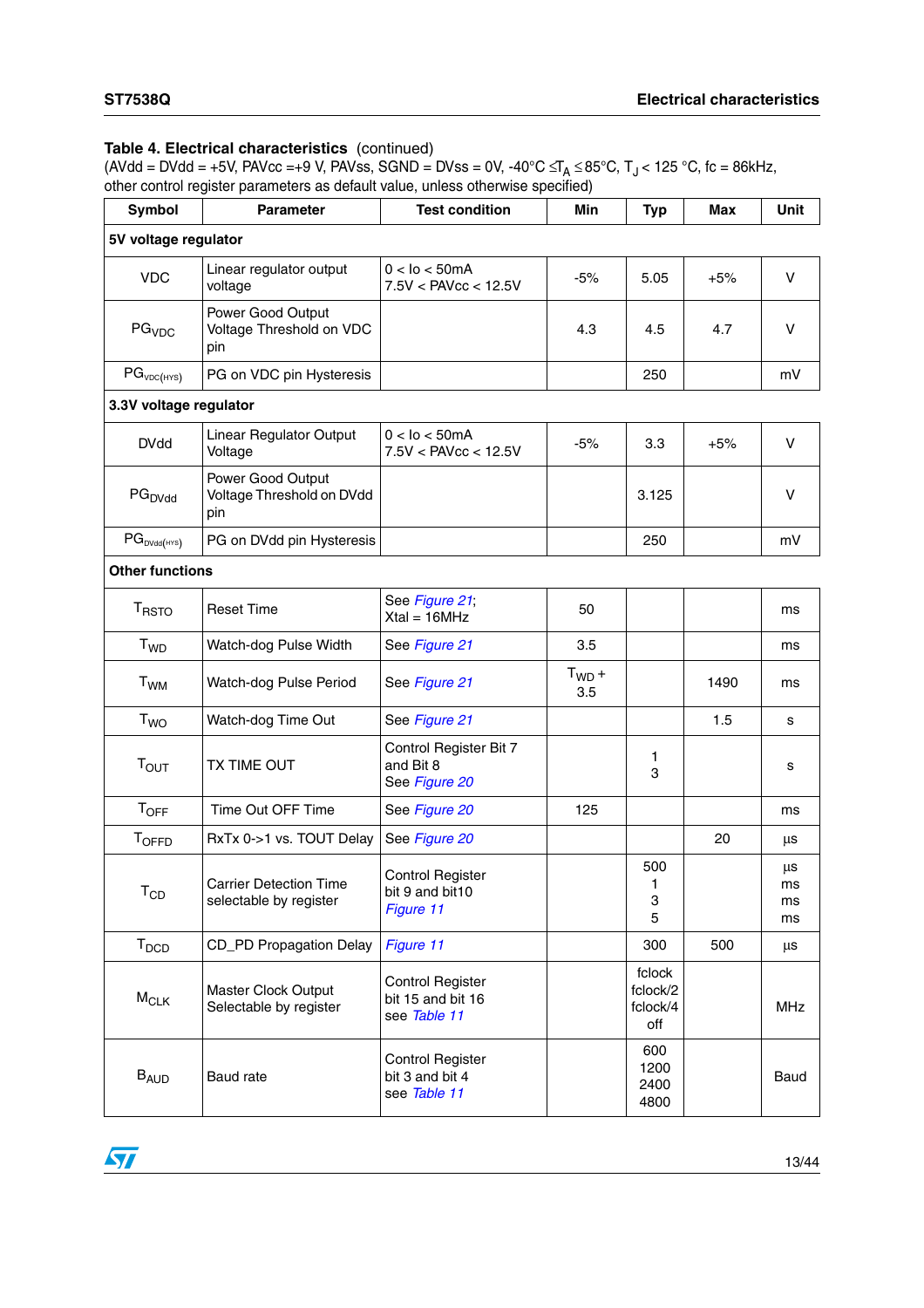| <b>Symbol</b>                | <b>Parameter</b>                                                               | <b>Test condition</b>                                      | Min     | <b>Typ</b>                | <b>Max</b>     | <b>Unit</b> |
|------------------------------|--------------------------------------------------------------------------------|------------------------------------------------------------|---------|---------------------------|----------------|-------------|
| $T_B$                        | Baud rate Bit Time<br>$(=1/_{BAUD})$                                           | <b>Control Register</b><br>bit 3 and bit 4<br>see Table 11 |         | 1667<br>833<br>417<br>208 |                | $\mu s$     |
| Zero crossing detection      |                                                                                |                                                            |         |                           |                |             |
| ZC <sub>DEL</sub>            | Zero Crossing Detection<br>delay (delay between the<br>ZCIN and ZCOUT signals) | Figure 22                                                  |         |                           | 1              | μs          |
| $ZC_{(LOW)}$                 | Zero Crossing Detection<br>Low Threshold                                       |                                                            | $-45$   |                           | $-5$           | mV          |
| $ZC_{(HIGH)}$                | Zero Crossing Detection<br><b>High Threshold</b>                               |                                                            | 5       |                           | $+45$          | mV          |
| ZC <sub>(OFFSET)</sub>       | Zero Crossing Offset                                                           |                                                            | $-20$   |                           | $+20$          | mV          |
| <b>Operational amplifier</b> |                                                                                |                                                            |         |                           |                |             |
| $C_{OUT(Sync)}$              | Max Sync Current                                                               |                                                            | 15      | 28                        | 45             | mA          |
| COUT(Source)                 | <b>Max Source Current</b>                                                      |                                                            | $-30$   | $-20$                     | $-10$          | mA          |
| C <sub>IN(Offset)</sub>      | Input Terminals OFFSET                                                         |                                                            | $-38$   |                           | +38            | mV          |
| <b>GBWP</b>                  | <b>Gain Bandwidth Product</b>                                                  |                                                            | 6       | $\overline{7}$            | 9              | <b>MHz</b>  |
| <b>Serial interface</b>      |                                                                                |                                                            |         |                           |                |             |
| <b>Ts</b>                    | Setup Time                                                                     | see Figure 5, 6, 7, 8 & 9                                  |         |                           | 5              | ns          |
| $T_{\rm H}$                  | <b>Hold Time</b>                                                               | see Figure 5, 6, 7, 8 & 9                                  |         |                           | $\overline{2}$ | ns          |
| $T_{CR}$                     | CLR/T vs. REG_DATA or<br><b>RxTx</b>                                           | see Figure 5, 6, 7, 8 & 9                                  |         |                           | $T_B/4$        |             |
| $T_{\rm CC}$                 | CLR/T vs. CLR/T                                                                | see Figure 5, 6, 7, 8 & 9                                  | $T_B$   |                           | $2*T_B$        |             |
| $\mathsf{T}_{\mathsf{DS}}$   | Setup Time                                                                     | see Figure 5, 6, 7, 8 & 9                                  | $T_B/4$ |                           | $T_R/2$        |             |
| T <sub>DH</sub>              | <b>Hold Time</b>                                                               | see Figure 5, 6, 7, 8 & 9                                  | $T_B/4$ |                           | $T_B/2$        |             |
| $T_{CRP}$                    |                                                                                |                                                            | $T_{H}$ |                           | $T_B/2$        |             |

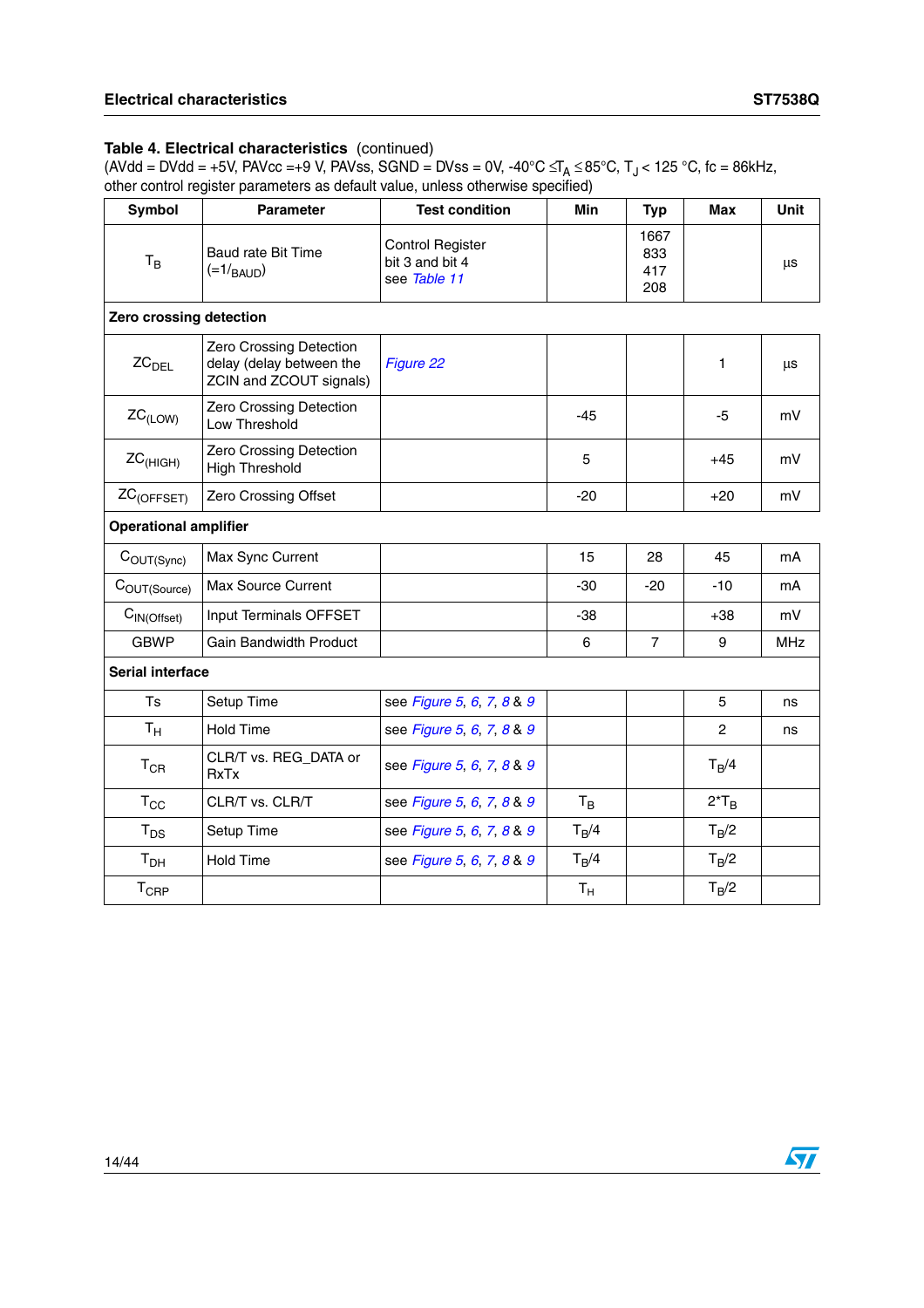# <span id="page-14-0"></span>**5 Functional description**

### <span id="page-14-1"></span>**5.1 Carrier frequencies**

ST7538Q is a multi frequency device: eight programmable Carrier Frequencies are available (see *[Table 5](#page-14-3)*).

Only one Carrier could be used a time. The communication channel could be varied during the normal working Mode to realize a multifrequency communication.

Selecting the desired frequency in the Control Register the Transmission and Reception filters are accordingly tuned.

| <b>FCarrier</b> | F (KHz) |
|-----------------|---------|
| F <sub>0</sub>  | 60      |
| F1              | 66      |
| F <sub>2</sub>  | 72      |
| F <sub>3</sub>  | 76      |
| F <sub>4</sub>  | 82.05   |
| F <sub>5</sub>  | 86      |
| F <sub>6</sub>  | 110     |
| $F7^{(1)}$      | 132.5   |

#### <span id="page-14-3"></span>**Table 5. ST7538Q Channels List**

### <span id="page-14-2"></span>**5.2 Baud rates**

ST7538Q is a multi Baud rate device: four Baud Rate are available (See *[Table 6.](#page-14-4)*).

<span id="page-14-4"></span>

|  |  |  | Table 6. ST7538Q mark and space tones frequency distance vs baud rate and deviation |
|--|--|--|-------------------------------------------------------------------------------------|
|--|--|--|-------------------------------------------------------------------------------------|

| <b>Baud Rate [Baud]</b> | $\Delta F^{(1)}$ (Hz) | Deviation <sup>(2)</sup> |
|-------------------------|-----------------------|--------------------------|
| 600                     | 600                   | 1(3)                     |
| 1200                    | 600<br>1200           | 0.5                      |
| $2400^{(4)}$            | 1200 $(4)$<br>2400    | 0.5                      |
| 4800                    | 2400<br>4800          | 0.5                      |

1. Frequency deviation.

- 2. Deviation = ∆F / (Baud Rate)
- 3. Deviation 0.5 Not Allowed
- 4. Default value

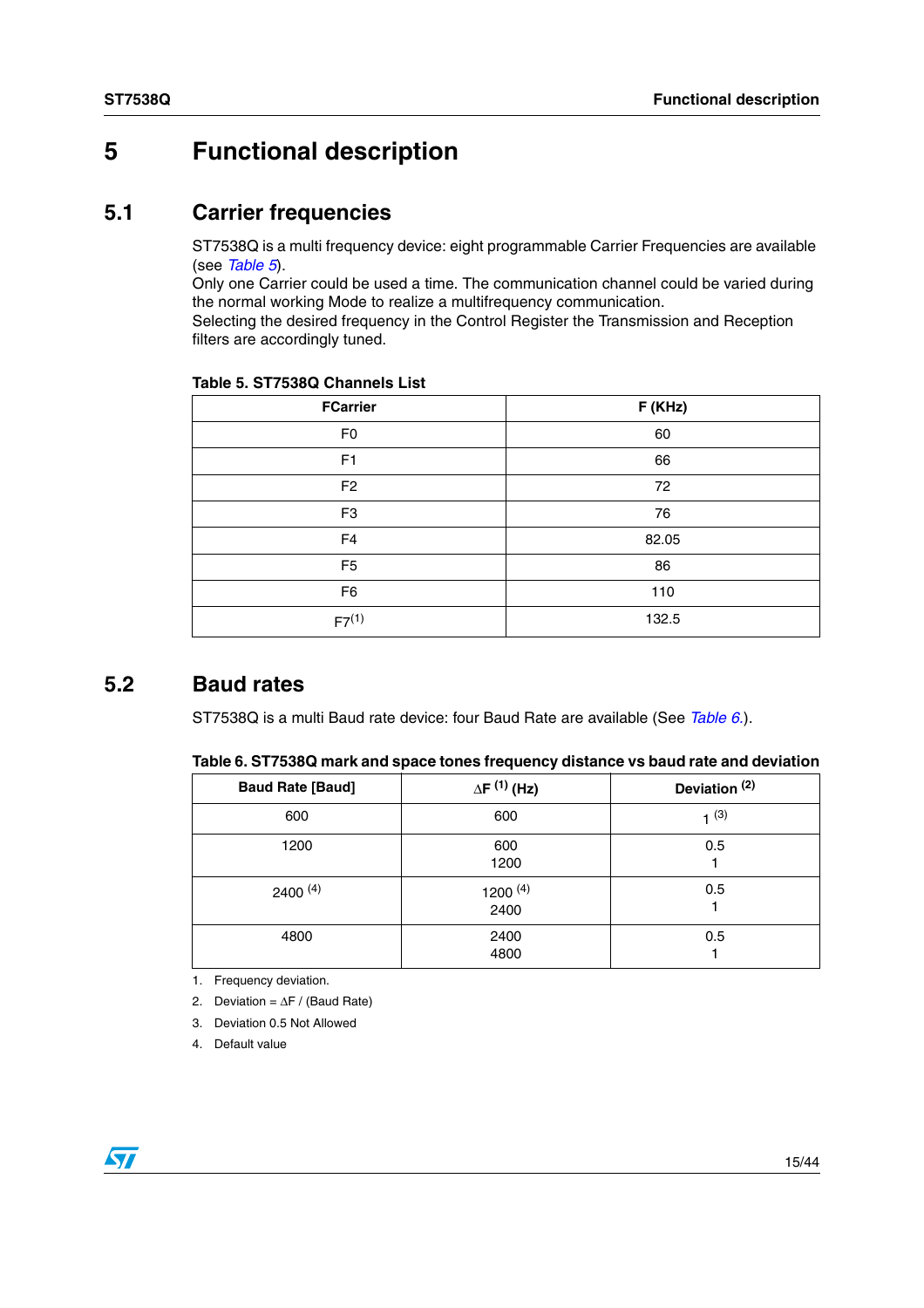### <span id="page-15-0"></span>**5.3 Mark and space frequencies**

Mark and space communication frequencies are defined by the following formula:

F ("0") = FCarrier + [∆**<sup>F</sup>**]/2

F ("1") = FCarrier - [∆**<sup>F</sup>**]/2

∆**F** is the Frequency Deviation.

With Deviation = "0.5" the difference in terms of frequency between the mark and space tones is half the Baudrate value (∆**F** = 0.5\*BAudrate). When the Deviation = "1" the difference is the Baudrate itself (∆**F** = Baudrate). The minimal Frequency Deviation is 600Hz.

| <b>Carrier</b><br><b>Frequency</b><br>(KHz) | <b>Baud</b><br>Rate | <b>Deviation</b> |       | <b>Exact</b><br><b>Frequency [Hz]</b><br>(Clock=16MHz) | <b>Carrier</b><br><b>Frequen</b><br><b>CV</b> | <b>Baud</b><br>Rate |              |       |       |  |  |  | <b>Deviation</b> |  | <b>Exact</b><br><b>Frequency [Hz]</b><br>(Clock=16MHz) |
|---------------------------------------------|---------------------|------------------|-------|--------------------------------------------------------|-----------------------------------------------|---------------------|--------------|-------|-------|--|--|--|------------------|--|--------------------------------------------------------|
|                                             |                     |                  | "1"   | "በ"                                                    | (KHz)                                         |                     |              | 4"    | "በ"   |  |  |  |                  |  |                                                        |
| 60                                          | 600                 |                  |       |                                                        | 82.05                                         | 600                 |              |       |       |  |  |  |                  |  |                                                        |
|                                             |                     | $\mathbf{1}$     | 59733 | 60221                                                  |                                               |                     | 1            | 81706 | 82357 |  |  |  |                  |  |                                                        |
|                                             | 1200                | 0.5              | 59733 | 60221                                                  |                                               | 1200                | 0.5          | 81706 | 82357 |  |  |  |                  |  |                                                        |
|                                             |                     | 1                | 59408 | 60547                                                  |                                               |                     | 1            | 81380 | 82682 |  |  |  |                  |  |                                                        |
|                                             | 2400                | 0.5              | 59408 | 60547                                                  | 2400<br>4800                                  |                     | 0.5          | 81380 | 82682 |  |  |  |                  |  |                                                        |
|                                             |                     | 1                | 58757 | 61198                                                  |                                               |                     | 1            | 80892 | 83171 |  |  |  |                  |  |                                                        |
|                                             | 4800                | 0.5              | 58757 | 61198                                                  |                                               | 0.5                 | 80892        | 83171 |       |  |  |  |                  |  |                                                        |
|                                             |                     | 1                | 57617 | 62337                                                  |                                               |                     | 1            | 79590 | 84473 |  |  |  |                  |  |                                                        |
| 66                                          | 600                 | --               |       |                                                        | 86                                            | 600                 |              |       |       |  |  |  |                  |  |                                                        |
|                                             |                     | 1                | 65755 | 66243                                                  |                                               |                     | $\mathbf{1}$ | 85775 | 86263 |  |  |  |                  |  |                                                        |
|                                             | 1200                | 0.5              | 65755 | 66243                                                  |                                               | 1200                | 0.5          | 85775 | 86263 |  |  |  |                  |  |                                                        |
|                                             |                     | 1                | 65430 | 66569                                                  |                                               |                     | 1            | 85449 | 86589 |  |  |  |                  |  |                                                        |
|                                             | 2400                | 0.5              | 65430 | 66569                                                  |                                               | 2400                | 0.5          | 85449 | 86589 |  |  |  |                  |  |                                                        |
|                                             |                     | 1                | 64779 | 67220                                                  |                                               |                     | 1            | 84798 | 87240 |  |  |  |                  |  |                                                        |
|                                             | 4800                | 0.5              | 64779 | 67220                                                  |                                               | 4800                | 0.5          | 84798 | 87240 |  |  |  |                  |  |                                                        |
|                                             |                     | 1                | 63639 | 68359                                                  |                                               |                     | 1            | 83659 | 88379 |  |  |  |                  |  |                                                        |

#### <span id="page-15-1"></span>**Table 7. ST7538Q synthesized frequencies**

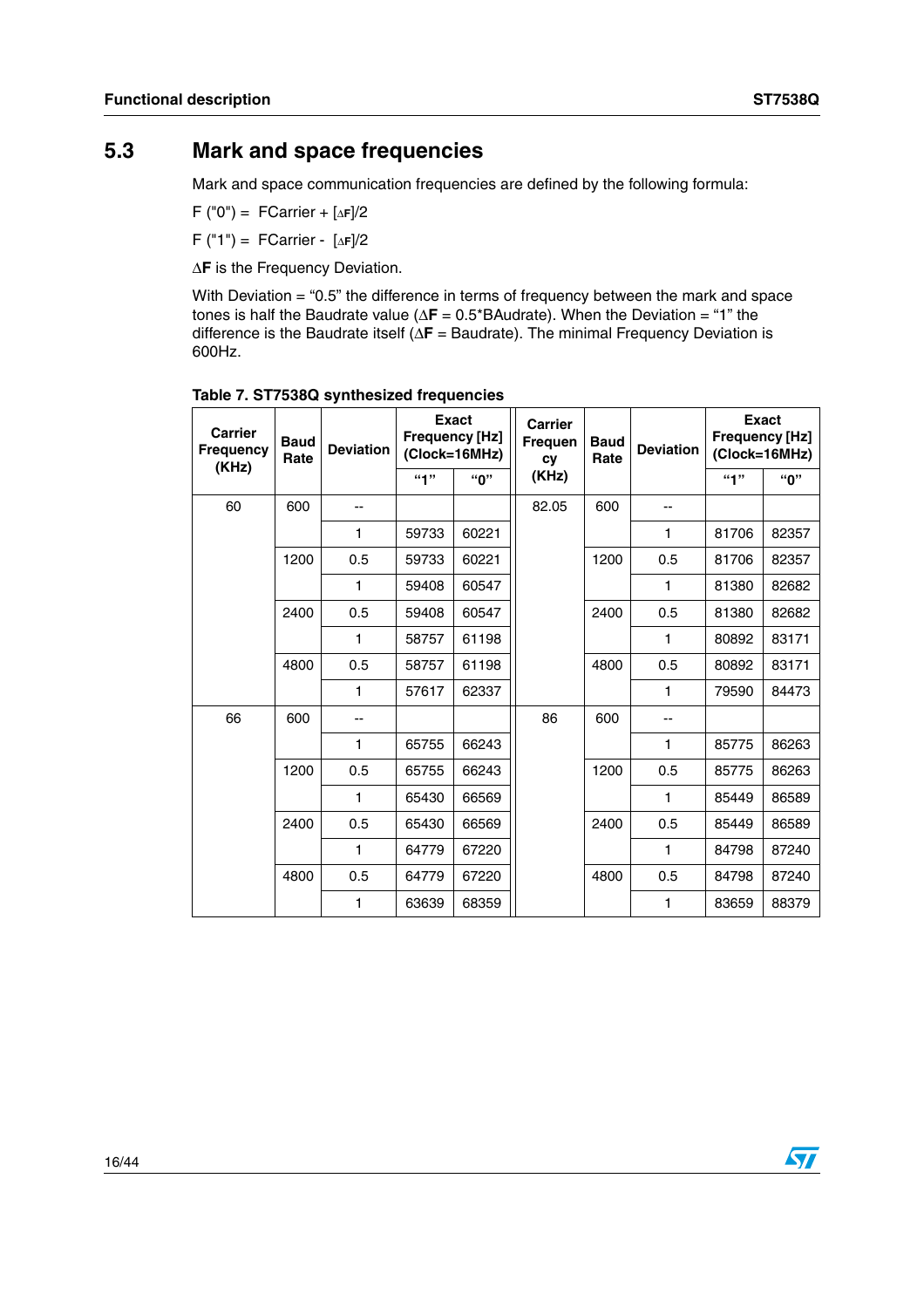| <b>Carrier</b><br><b>Frequency</b> | <b>Baud</b><br>Rate | <b>Deviation</b> | <b>Frequency [Hz]</b> | <b>Exact</b><br>(Clock=16MHz) | <b>Carrier</b><br><b>Frequen</b><br><b>CV</b> | <b>Baud</b><br>Rate |     |        |        |  | <b>Deviation</b> | <b>Frequency [Hz]</b> | <b>Exact</b><br>(Clock=16MHz) |
|------------------------------------|---------------------|------------------|-----------------------|-------------------------------|-----------------------------------------------|---------------------|-----|--------|--------|--|------------------|-----------------------|-------------------------------|
| (KHz)                              |                     |                  | 49                    | "በ"                           | (KHz)                                         |                     |     | "1"    | "0"    |  |                  |                       |                               |
| 72                                 | 600                 |                  |                       |                               | 110                                           | 600                 | --  |        |        |  |                  |                       |                               |
|                                    |                     | 1                | 71777                 | 72266                         |                                               |                     | 1   | 109701 | 110352 |  |                  |                       |                               |
|                                    | 1200                | 0.5              | 71777                 | 72266                         |                                               | 1200                | 0.5 | 109701 | 110352 |  |                  |                       |                               |
|                                    |                     | 1                | 71452                 | 72591                         |                                               |                     | 1   | 109375 | 110677 |  |                  |                       |                               |
|                                    | 2400                | 0.5              | 71452                 | 72591                         |                                               | 2400                | 0.5 | 109375 | 110677 |  |                  |                       |                               |
|                                    |                     | 1                | 70801                 | 73242                         |                                               |                     | 1   | 108724 | 111165 |  |                  |                       |                               |
|                                    | 4800                | 0.5              | 70801                 | 73242                         |                                               | 4800                | 0.5 | 108724 | 111165 |  |                  |                       |                               |
|                                    |                     | 1                | 69661                 | 74382                         |                                               |                     | 1   | 107585 | 112467 |  |                  |                       |                               |
| 76                                 | 600                 |                  |                       |                               | 132.5                                         | 600                 | --  |        |        |  |                  |                       |                               |
|                                    |                     | 1                | 75684                 | 76335                         |                                               |                     | 1   | 132161 | 132813 |  |                  |                       |                               |
|                                    | 1200                | 0.5              | 75684                 | 76335                         |                                               | 1200                | 0.5 | 132161 | 132813 |  |                  |                       |                               |
|                                    |                     | 1                | 75358                 | 76660                         |                                               |                     | 1   | 131836 | 133138 |  |                  |                       |                               |
|                                    | 2400                | 0.5              | 75358                 | 76660                         |                                               | 2400                | 0.5 | 131836 | 133138 |  |                  |                       |                               |
|                                    |                     | 1                | 74870                 | 77148                         |                                               |                     | 1   | 131348 | 133626 |  |                  |                       |                               |
|                                    | 4800                | 0.5              | 74870                 | 77148                         |                                               | 4800                | 0.5 | 131348 | 133626 |  |                  |                       |                               |
|                                    |                     | 1                | 73568                 | 78451                         |                                               |                     | 1   | 130046 | 134928 |  |                  |                       |                               |

**Table 7. ST7538Q synthesized frequencies**

### <span id="page-16-0"></span>**5.4 ST7538Q mains access**

ST7538Q can access the Mains in two different ways:

- Synchronous access
- Asynchronous access

The choice between the two types of access can be performed by means of Control Register bit 14 (see *Table 11*) and affects the ST7538Q data flow in Transmission Mode as in Reception Mode (for how to set the communication Mode, see *[Section 5.5 on page 18](#page-17-0)*).

In Data Transmission Mode:

- Synchronous Mains access: on clock signal provided by ST7538Q (CLR/T line) rising edge, data transmission line (TxD line) value is read and sent to the FSK Modulator. ST7538Q manages the Transmission timing according to the BaudRate Selected.
- Asynchronous Mains access: data transmission line (TxD line) value enters directly to the FSK Modulator. The Host Controller manages the Transmission timing (CLR/T line should be neglected).

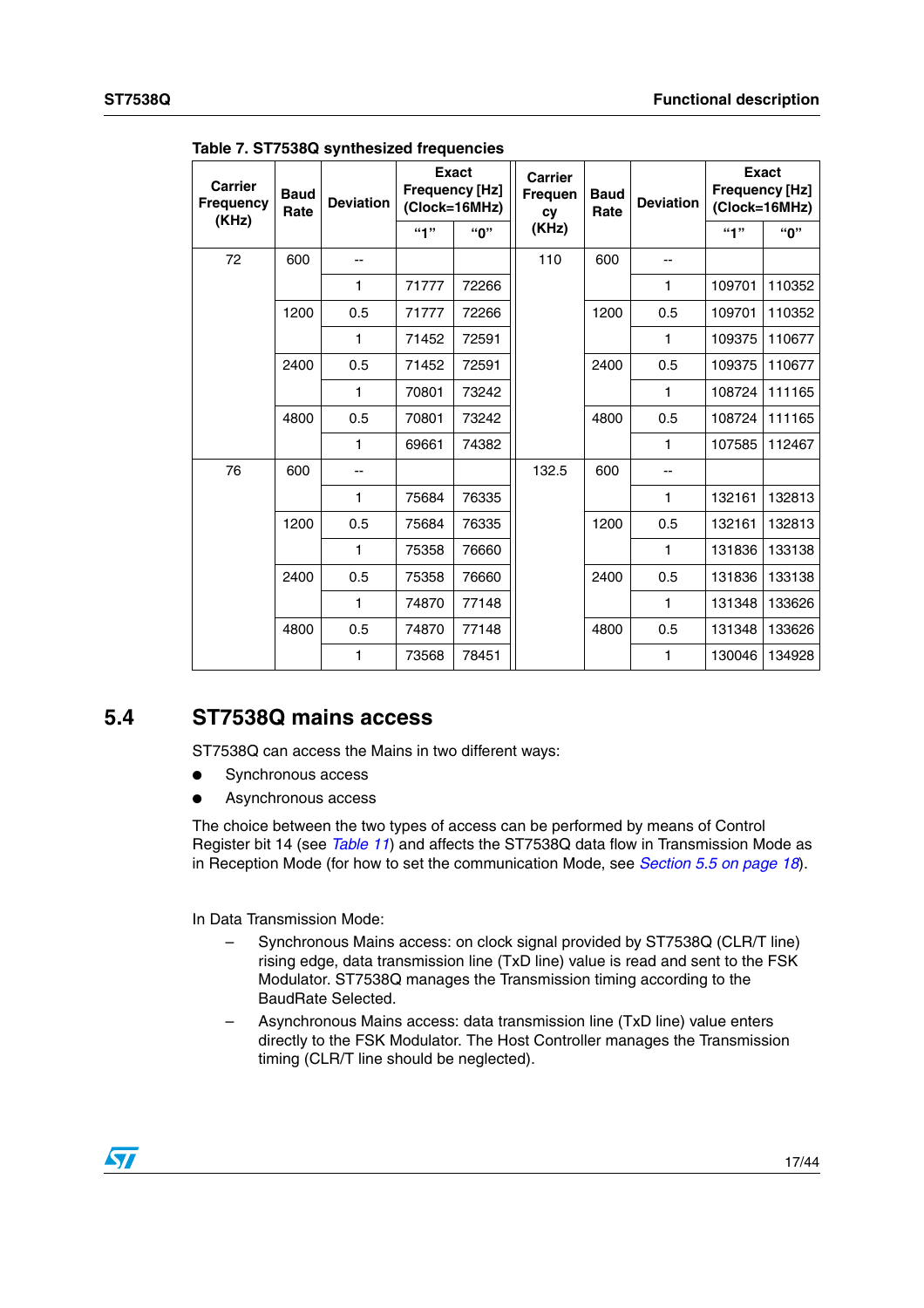In Data Reception Mode:

- Synchronous Mains access: on clock signal recovered by a PLL from ST7538Q (CLR/T line) rising edge, value on FSK Demodulator is read and put to the data reception line (RxD line). ST7538Q recovers the bit timing according to the BaudRate Selected.
- Asynchronous Mains access: Value on FSK Demodulator is sent directly to the data reception line (RxD line). The Host Controller recovers the communication timing (CLR/T line should be neglected).

### <span id="page-17-0"></span>**5.5 Host processor interface**

ST7538Q exchanges data with the host processor through a serial interface.

The data transfer is managed by REG\_DATA and RxTx Lines, while data are exchanged using RxD, TxD and CLR/T lines.

Four are the ST7538Q working modes:

- Data Reception
- Data Transmission
- **Control Register Read**
- **Control Register Write**

REG DATA and RxTx lines are level sensitive inputs.

| Table 8. Data and control register access bits configuration |  |  |
|--------------------------------------------------------------|--|--|
|--------------------------------------------------------------|--|--|

|                        | <b>REG DATA</b> | <b>RxTx</b> |
|------------------------|-----------------|-------------|
| l Data Transmission    |                 |             |
| Data Reception         |                 |             |
| Control Register Read  |                 |             |
| Control Register Write |                 |             |

ST7538Q features two type of Host Communication Interfaces:

- SPI
- UART

The selection can be done through the UART/SPI pin. If UART/SPI pin is forced to "0" SPI interface is selected while if UART/SPI pin is forced to "1" UART interface is selected <sup>(a)</sup>. The type of interface affects the Data Reception by setting the idle state of RxD line. When ST7538Q is in Receiving mode (REG\_DATA="0" and RxTx ="1") and no data are available on mains (or RxD is forced to an idle state, i.e. with a conditioned Detection Method), the RxD line is forced to "0" when UART/SPI pin is forced to "0" or to "1" when UART/SPI pin is forced to "1".

a. UART Interface Mode modifies also Control Register Functions and provides one more level of Rx sensitivity (see [par. 5.11](#page-34-0))

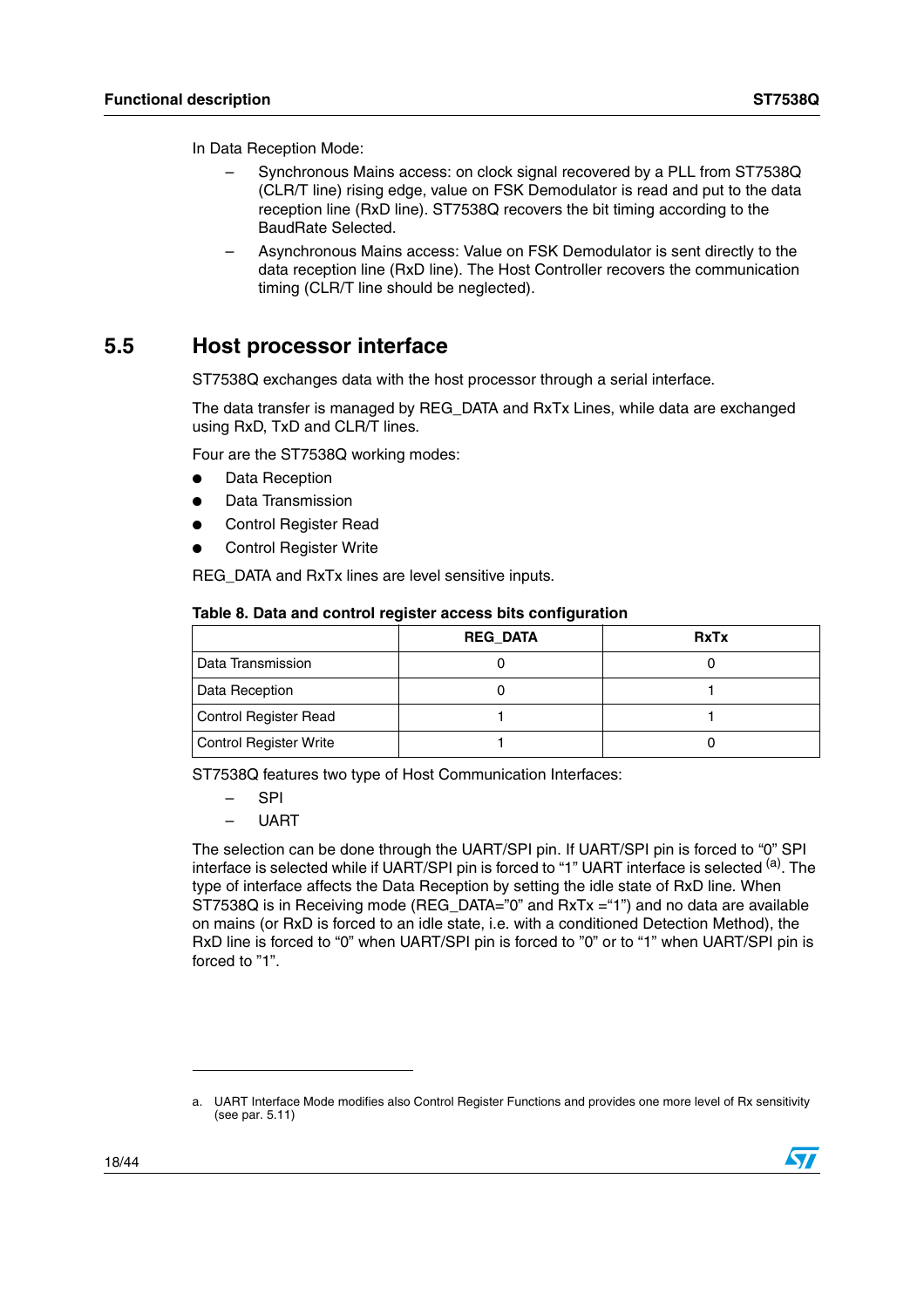The UART interface allows to connect an UART compatible device instead SPI interface allows to connect an SPI compatible device. The allowed combinations of Host Interface/ST7538Q Mains Access are:

| <b>Host Device</b> | <b>UART/SPI pin</b> | <b>Communication</b> | <b>Mains access</b> |                    |  |  |
|--------------------|---------------------|----------------------|---------------------|--------------------|--|--|
| interface type     |                     | mode                 | <b>Asynchronous</b> | <b>Synchronous</b> |  |  |
| <b>UART</b>        | $(4 - 1)$           | Transmission         |                     |                    |  |  |
| <b>UART</b>        | 64, 12              | Reception            |                     | $X^{(1)}$          |  |  |
| <b>SPI</b>         | "በ"                 | Transmission         |                     | х                  |  |  |
| <b>SPI</b>         | "በ"                 | Reception            |                     | ⋏                  |  |  |

**Table 9. Host Interface / ST7538Q mains access combinations**

1. Received Data more stable than in Asynchronous Mains Access



**Figure 3. Synchronous and asynchronous ST7538Q/Host controller interfaces**

ST7538Q allows to interface the Host Controller using a five line interface (RxD,TxD,RxTx, CLR/T, & REG\_DATA) in case of Synchronous mains access or using a 3 line interface (RxD,TxD & RxTx) in Asynchronous mains access. Since Control Register is not accessible in Asynchronous mode, in this case REG\_DATA pin can be tied to GND.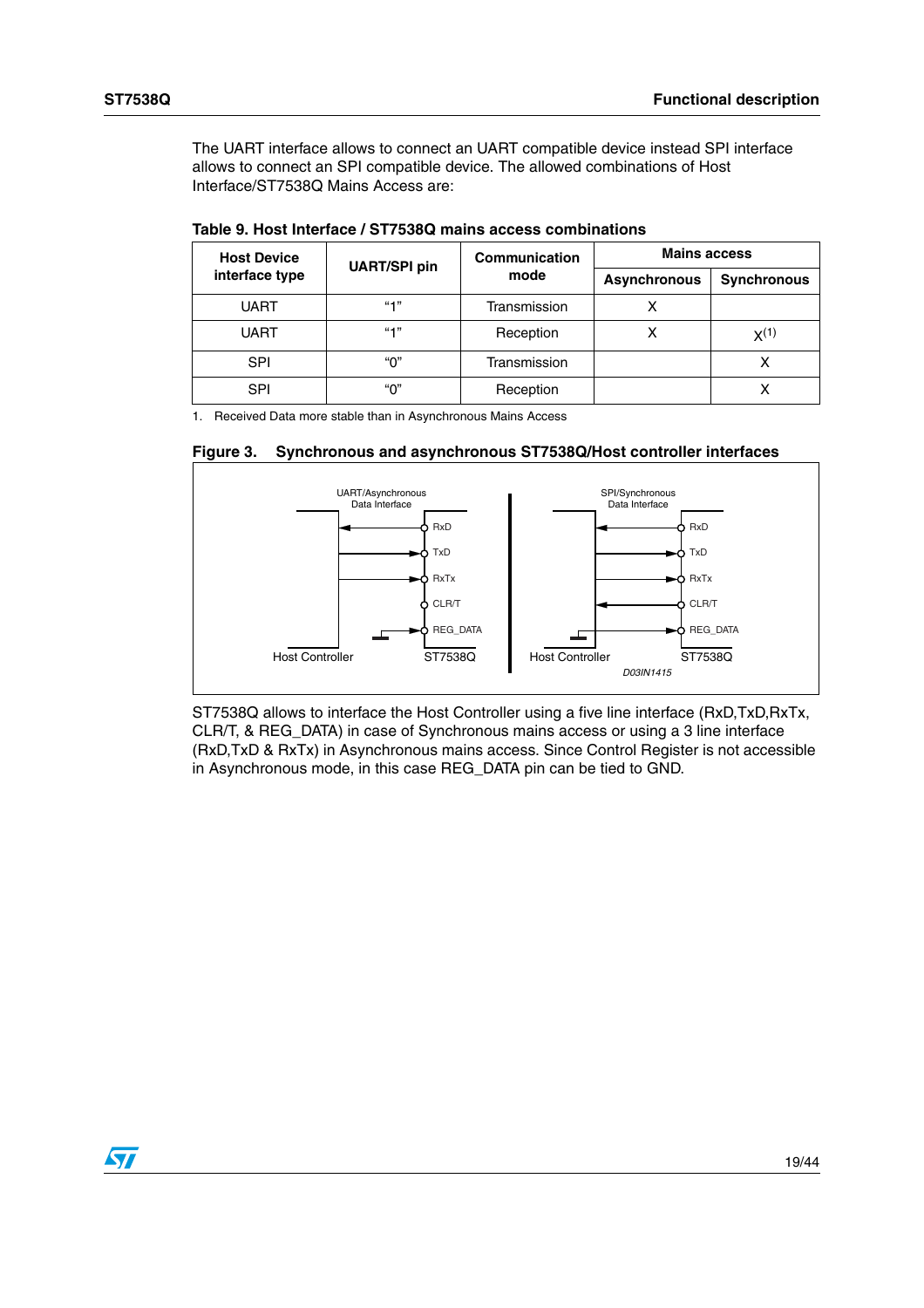$\overline{\mathbf{S}}$ 

#### <span id="page-19-0"></span>**5.5.1 Communication between host and ST7538Q**

The Host can achieve the Mains access by selecting REG  $\overline{DATA} = "0"$  and the choice between Data Transmission or Data Reception is performed by selecting RxTx line (if RxTx ="1" ST7538Q receives data from mains, if RxTx = "0" ST7538Q transmits data over the mains).

Communication between Host and ST7538Q is different in Asynchronous and Synchronous mode:

#### ● **Asynchronous mode**

In Asynchronous Mode, data are exchanged without any data Clock reference. The host controller has to recover the clock reference in receiving Mode and control the Bit time in transmission mode.

If RxTx line is set to "1" & REG\_DATA = "0" (Data Reception), ST7538Q enters in an Idle State. After Tcc time the modem starts providing received data on RxD line.

If RxTx line is set to "0" & REG\_DATA="0" (Data Transmission), ST7538Q enters in an Idle State and transmission circuitry is switched on. After Tcc time the modem starts transmitting data present on TxD line.

#### **Synchronous mode**

In Synchronous Mode ST7538Q is always the master of the communication and provides the clock reference on CLR/T line.

When ST7538Q is in receiving mode an internal PLL recovers the clock reference. Data on RxD line are stable on CLR/T rising Edge.

When ST7538Q is in transmitting mode the clock reference is internally generated and TxD line is sampled on CLR/T rising Edge.

If RxTx line is set to "1" & REG\_DATA="0" (Data Reception), ST7538Q enters in an Idle State and CLR/T line is forced Low. After Tcc time the modem starts providing received data on RxD line.

If RxTx line is set to "0" & REG\_DATA="0" (Data Transmission), ST7538Q enters in an Idle State and transmission circuitry is switched on. After Tcc time the modem starts transmitting data present on TxD line (*[Figure 5](#page-20-1)*) .

**Figure 4. Receiving and transmitting data/recovered clock timing**

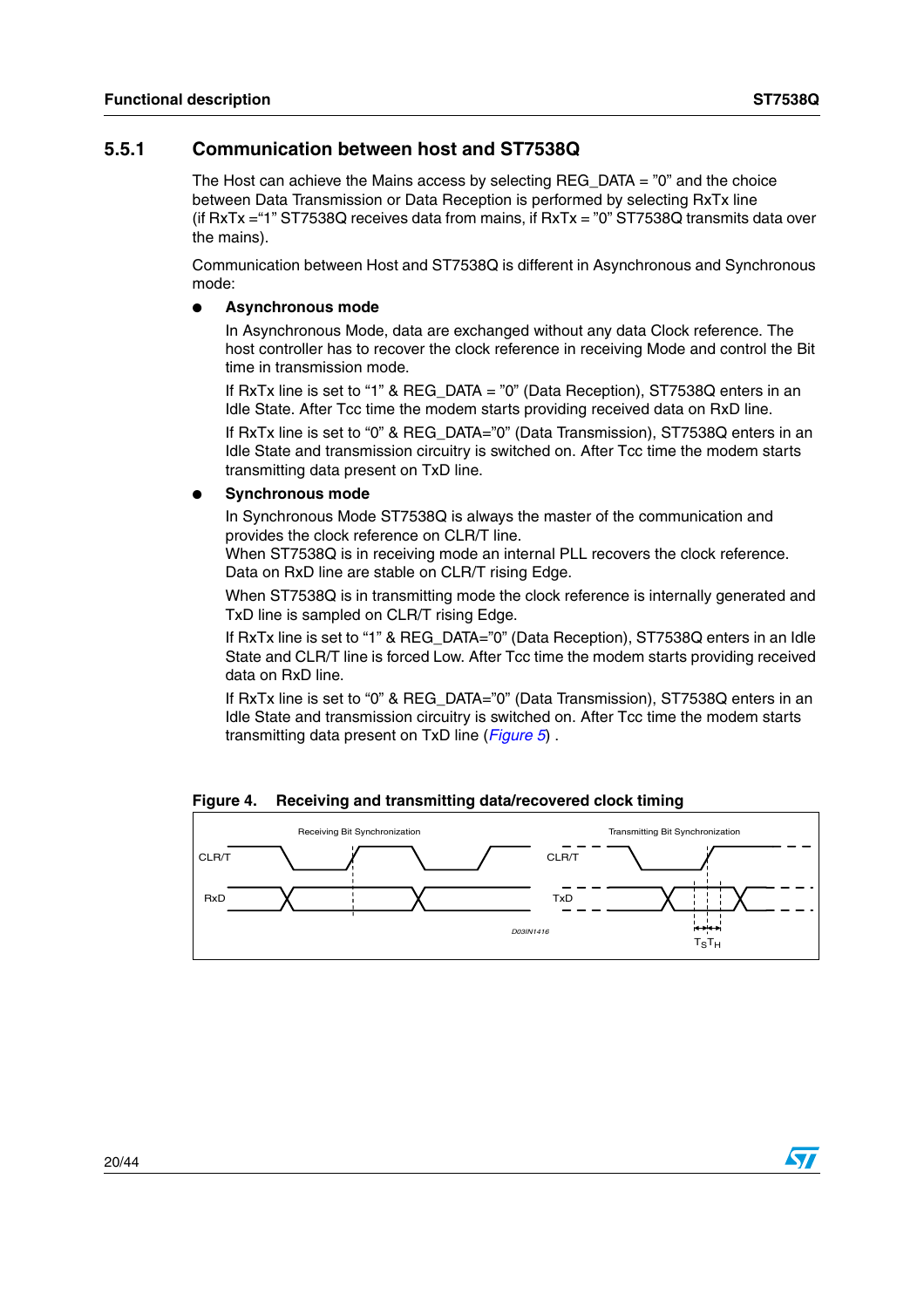

<span id="page-20-1"></span>**Figure 5. Data reception -> data transmission -> data reception**

### <span id="page-20-0"></span>**5.6 Control register access**

The communication with ST7538Q Control Register is always synchronous. The access is achieved using the same lines of the Mains interface (RxD, TxD, RxTx and CLR/T) plus REG\_DATA Line.

With  $REG\_DATA = 1$  and  $RxTx = 0$ , the data present on  $TxD$  are loaded into the Control Register MSB first. The ST7538Q samples the TxD line on CLR/T rising edges. The control Register content is updated at the end of the register access section (REG\_DATA falling edge).

In Normal Control Register mode (Control Register bit 21="0", see *Table 11*) if more than 24 bits are transferred to ST7538Q only latest 24 bits are stored inside the Control Register. If less than 24 bits are transferred to ST7538Q the Control Register writing is aborted (in this case if at least 16 bits are provided REGOK line will be activated).

In order to avoid undesired Control Register writings caused by REG\_DATA line fluctuations (for example because of surge or burst on mains), in Extended Control Register mode (Control Register bit 21="1" see *Table 11*) exactly 24 or 48 bits must be transferred to ST7538Q in order to properly write the Control Register, otherwise writing is aborted and if at least 16 bits are provided REGOK line will be activated. If 24 bits are transferred, only the first 24 Control Register bits (from 23 to 0) are written.

With REG DATA = 1 and  $RxTx = 1$ , the content of the Control Register is sent on RxD port. The Data on RxD are stable on CLR/T rising edges MSB First. In Normal Control Register mode 24 bits are transferred from ST7538Q to the Host. In Extended Control Register mode 24 or 48 bits are transferred from ST7538Q to the Host depending on content of Control Register bit 18 (with bit 18 = "0" the first 24 bits are transferred, otherwise all 48 bits are transferred, see *Table 11*).

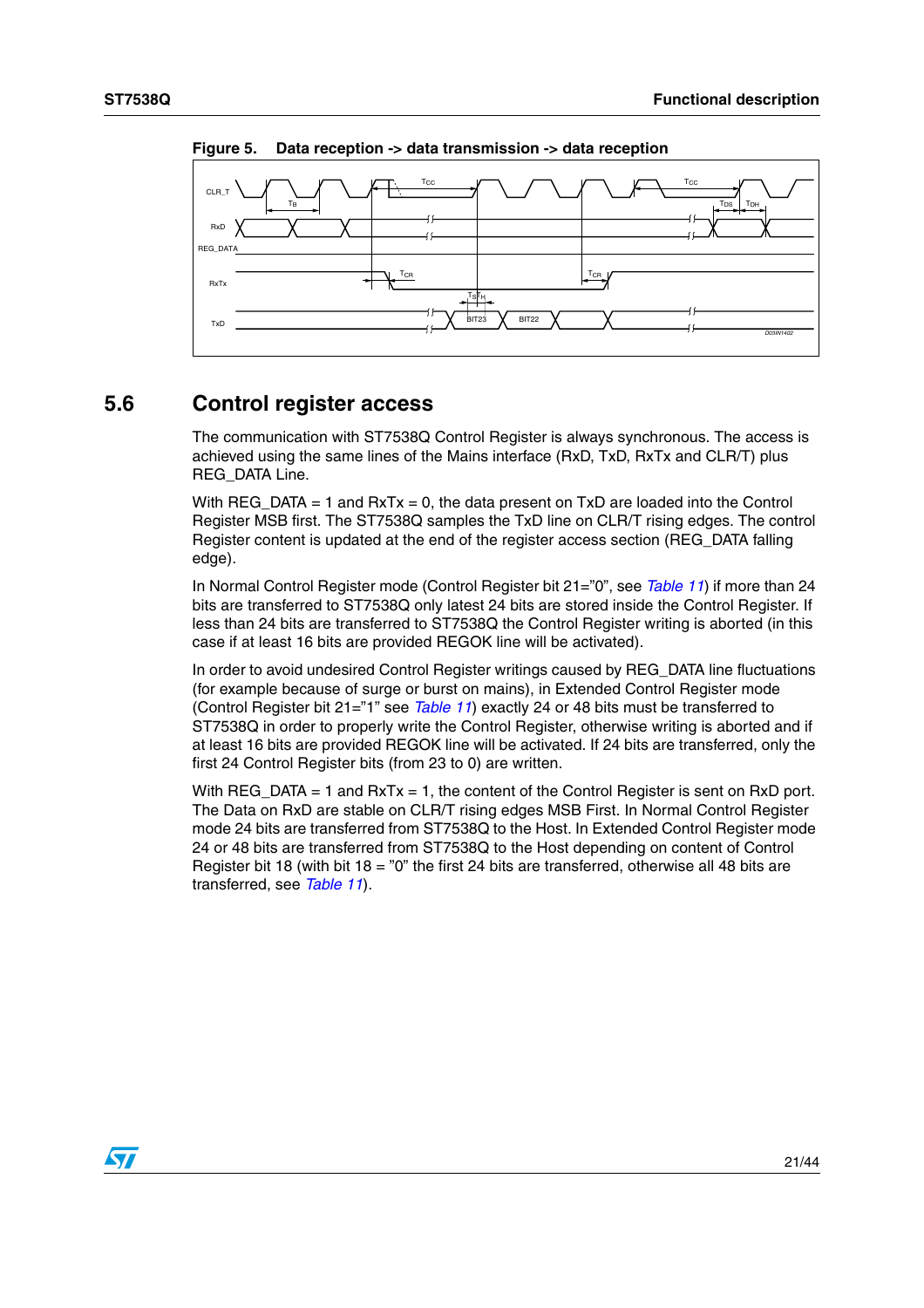$\sqrt{2}$ 

<span id="page-21-0"></span>





<span id="page-21-1"></span>**Figure 7. Data reception -> control register write -> data reception timing diagram**

<span id="page-21-2"></span>



#### <span id="page-21-3"></span>**Figure 9. Data transmission -> control reg. write -> data reception timing diagram**

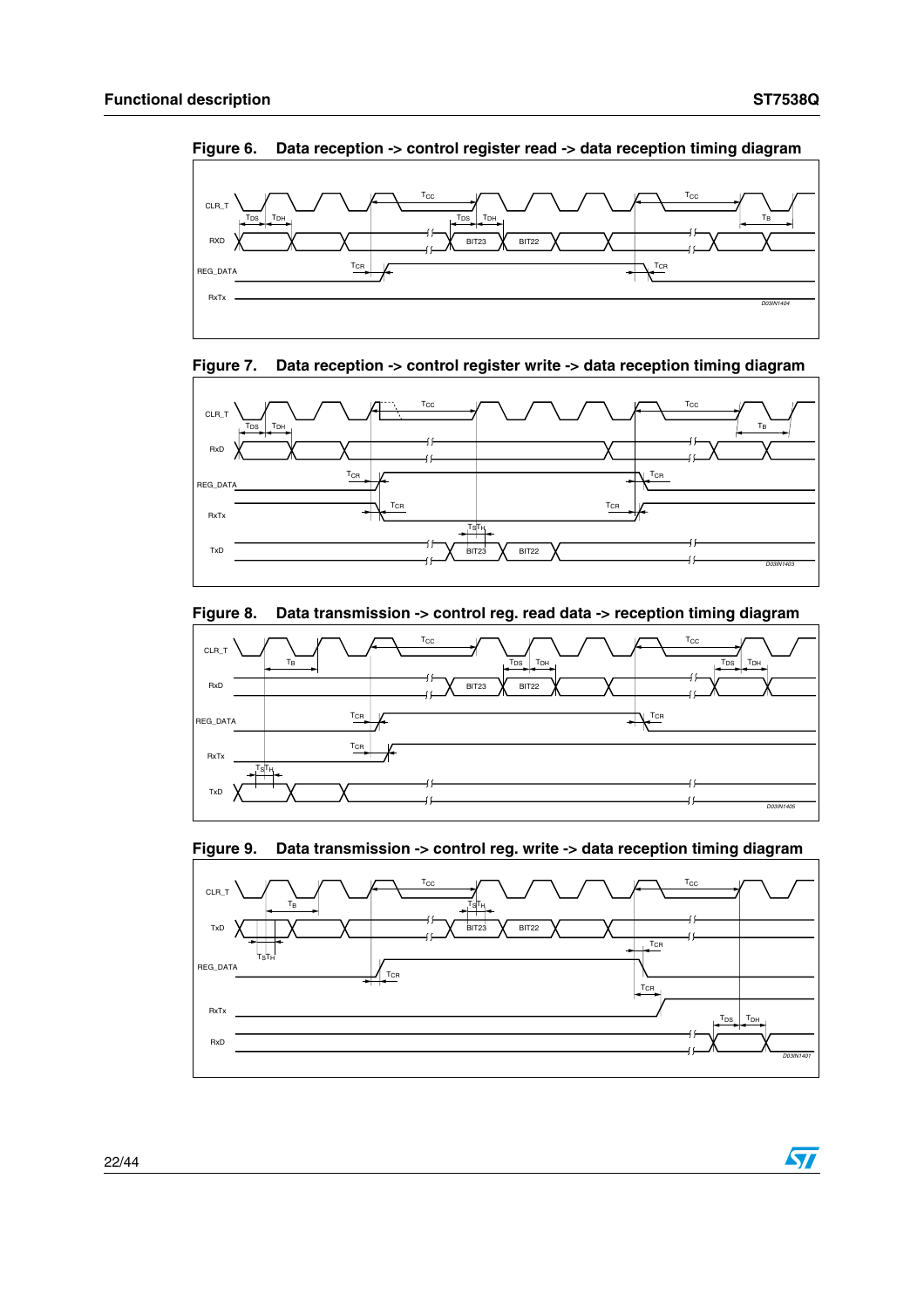### <span id="page-22-0"></span>**5.7 Receiving mode**

The receive section is active when  $RxTx$  Pin = "1" and  $REG\_DATA = 0$ .

The input signal is read on RAI Pin using SGND as ground reference and then pre-filtered by a Band pass Filter (62kHz max bandwidth at -3dB). The Pre-Filter can be inserted setting one bit in the Control Register. The Input Stage features a wide dynamic range to receive Signal with a Very Low Signal to Noise Ratio. The Amplitude of the applied waveform is automatically adapted by an Automatic Gain Control block (AGC) and then filtered by a Narrow Band Band-Pass Filter centered around the Selected Channel Frequency (14kHz max at -3dB). The resulting signal is down-converted by a mixer using a sinewave generated by the FSK Modulator. Finally an Intermediate Frequency Band Pass-Filter (IF Filter) improves the Signal to Noise ration before sending the signal to the FSK demodulator. The FSK demodulator then send the signal to the RX Logic for final digital filtering. Digital filtering Removes Noise spikes far from the BAUD rate frequency and Reduces the Signal Jitter. RxD Line is forced at logic level "0" or "1" (according the UART/SPI pin level) when neither mark or space frequencies are detected on RAI Pin.

Mark and Space Frequency in Receiving Mode must be distant at least BaudRate/2 to have a correct demodulation.

While ST7538Q is in Receiving Mode (RxTx pin = "1"), the transmit circuitry, Power Line Interface included, is turned off. This allows the device to achieve a very low current consumption (5mA typ). In Receiving mode ATOP2 pin is internally connected to PAVSS.

#### <span id="page-22-1"></span>**5.7.1 High sensitivity mode**

It is possible to increase the ST7538Q Receiving Sensitivity setting to '1' the High Sensitivity Bit of Control Register <sup>(b)</sup>. This function allows to increase the communication reliability when the ST7538Q sensitivity is the limiting factor.

#### <span id="page-22-2"></span>**5.7.2 Synchronization recovery system (PLL)**

ST7538Q embeds a Clock Recovery System to feature a Synchronous data exchange with the Host Controller.

The clock recovery system is realized by means of a second order PLL. Data on the data line (RxD) are stable on CLR/T line rising edge (CLR/T Falling edge synchronized to RxD line transitions  $\pm$  LOCK-IN Range).

The PLL Lock-in and Lock-out Range is  $\pm \pi/2$ . When the PLL is in the unlock condition, CLR/T and RxD lines are forced to a low logic level.

When PLL is in unlock condition it is sensitive to RxD Rising and Falling Edges. The maximum number of transition required to reach the lock-in condition is 5. When in lock-in condition the PLL is sensitive only to RxD rising Edges to reduce the CLR/T Jitter. ST7538Q PLL is forced in the un-lock condition, when more than 32 equal symbols are received.

Due to the fact that the PLL, in lock-in condition, is sensitive only to RxD rising edge, sequences equal or longer than 15 equal symbols can put the PLL into the un-lock condition.

b. A third level of Rx sensitivity can be selected in UART Interface Mode (see [par. 5.11](#page-34-0))

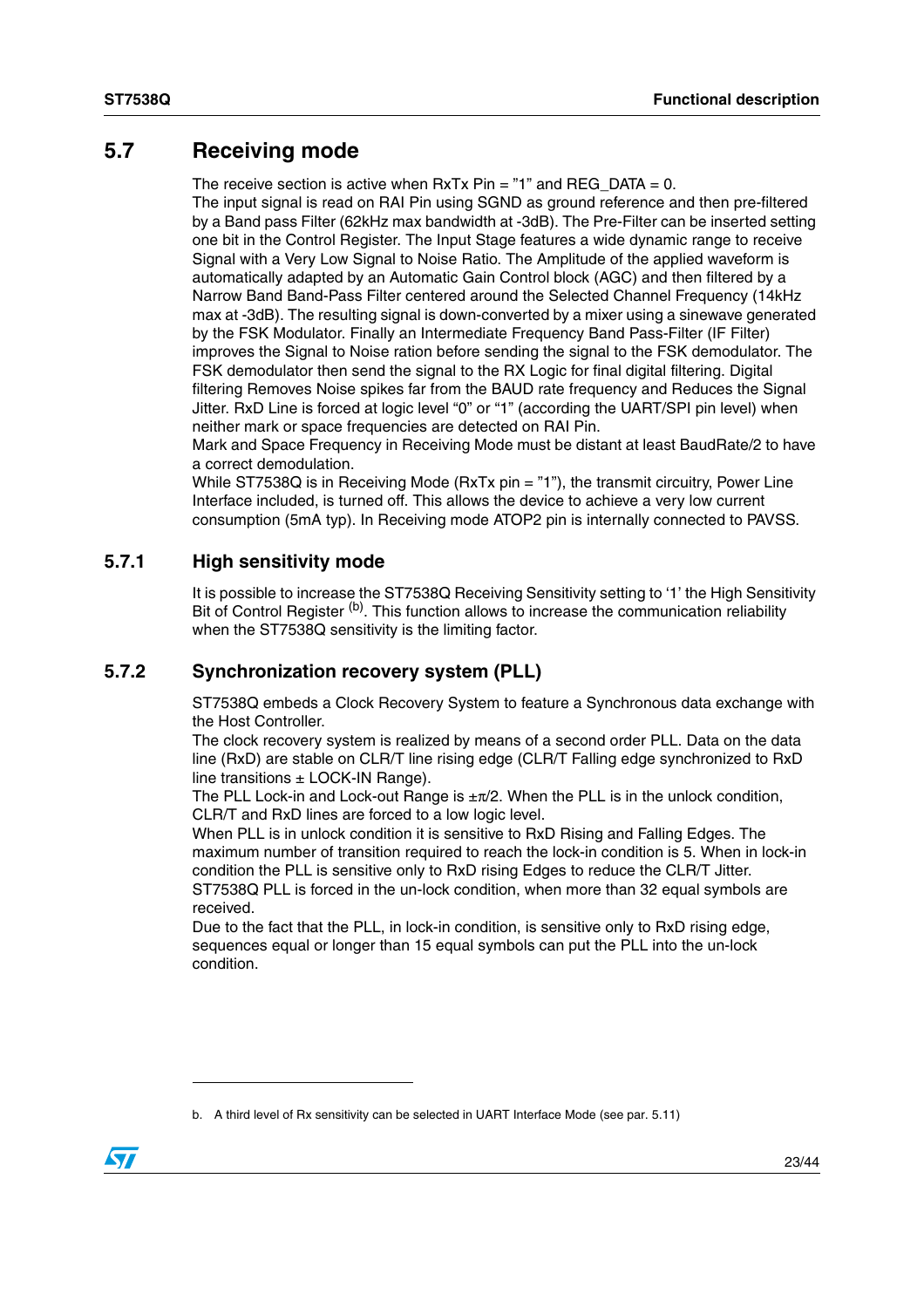



#### <span id="page-23-0"></span>**5.7.3 Carrier/preamble detection**

The Carrier/Preamble Block is a digital Frequency detector Circuit. It can be used to manage the MAINS access and to detect an incoming signal. Two are the possible setting:

**Carrier detection:** The Carrier/Preamble detection Block notifies to the host controller the presence of a Carrier when it detects on the RAI Input a signal with an harmonic component close to the programmed Carrier Frequency. The CD\_PD signal sensitivity is identical to the data reception sensitivity (0.5mVrms Typ. in Normal Sensitivity Mode).

The CD\_PD line is forced to a logic level low when a Carrier is detected.

**Preamble detection**: The Carrier/Preamble detection Block notifies to the host controller the presence of a Carrier modulated at the Programmed Baud Rate for at least 4 Consecutive Symbols ("1010" or "0101" are the symbols sequences detected). CD\_PD line is forced low till a Carrier signal is detected and PLL is in the lock-in range. To reinforce the effectiveness of the information given by CD\_PD Block, a digital filtering is applied on Carrier or Preamble notification signal (See Control Register Paragraph). The Detection Time Bits in the Control Register define the filter performance. Increasing the Detection Time reduces the false notifications caused by noise on main line. The Digital filter adds a delay to CD\_PD notification equal to the programmed Detection Time. When the carrier frequency disappears, CD\_PD line is held low for a period equal to the detection time and then forced high. During this time the some spurious data caused by noise can be demodulated.

#### <span id="page-23-1"></span>**5.7.4 Header recognition**

In Extended Control Register Mode (Control Register bit 21 = "1", see *Table 11*) the CD\_PD line can be used to recognize if an header has been sent during the transmission. With Header Recognition function enable (Control Register bit 18 = "1", see *Table 11*), CD\_PD line is forced low when a Frame Header is detected. If Frame Length Count function is enabled, CD\_PD is held low and a number of 16 bit word equal to the Frame Length selected is sent to the host controller. In this case, CLR/T is forced to "0" and RxD is forced to "0" or "1" (according the UART/SPI pin level) when Header has not been detected or after the Frame Length has been reached.

If Frame Length Count function is disabled, an header recognition is signaled by forcing CD\_PD low for one period of CLR/T line. In this case, CLR/T and RxD signal are always present, even if no header has been recognized.

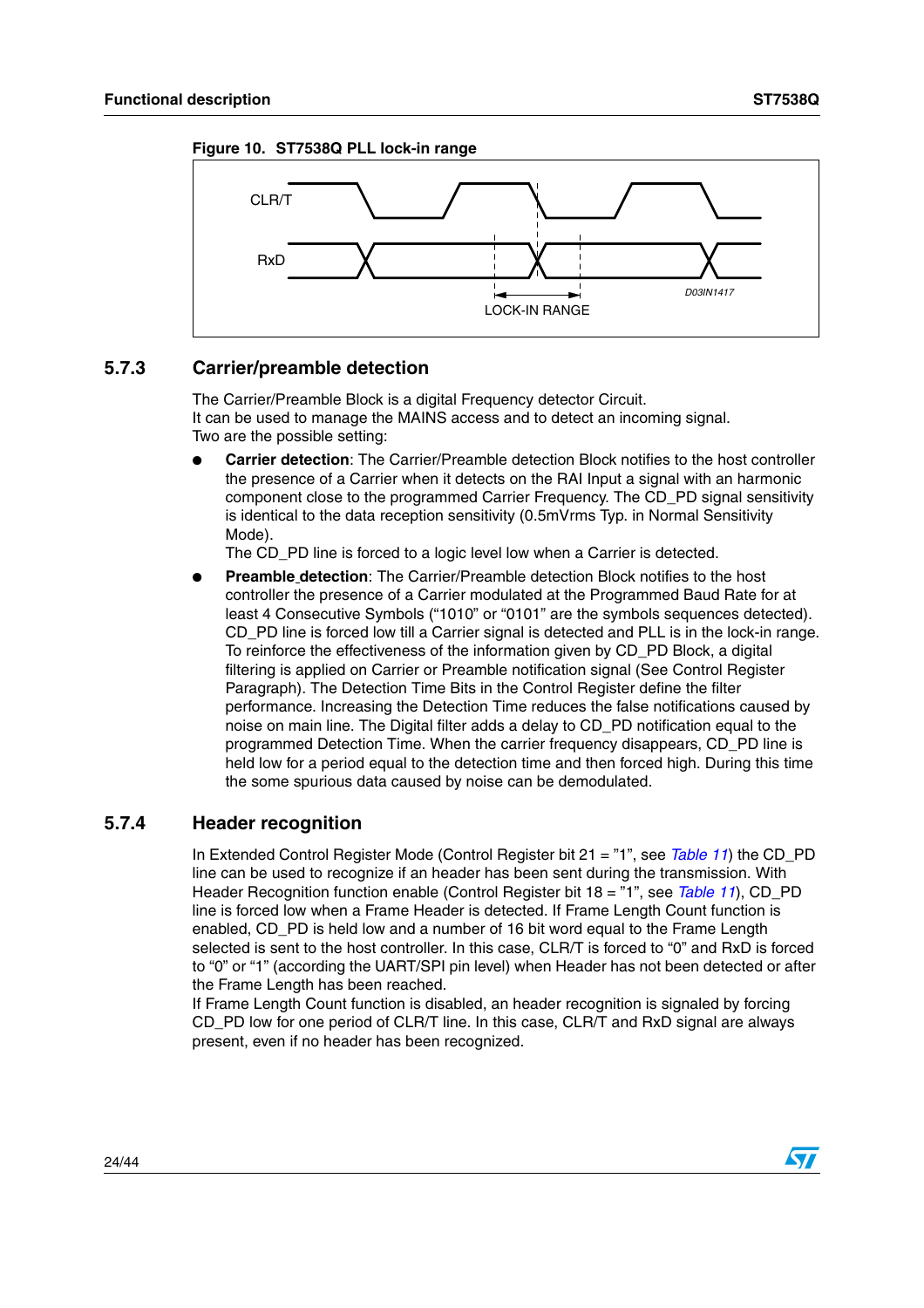

<span id="page-24-0"></span>



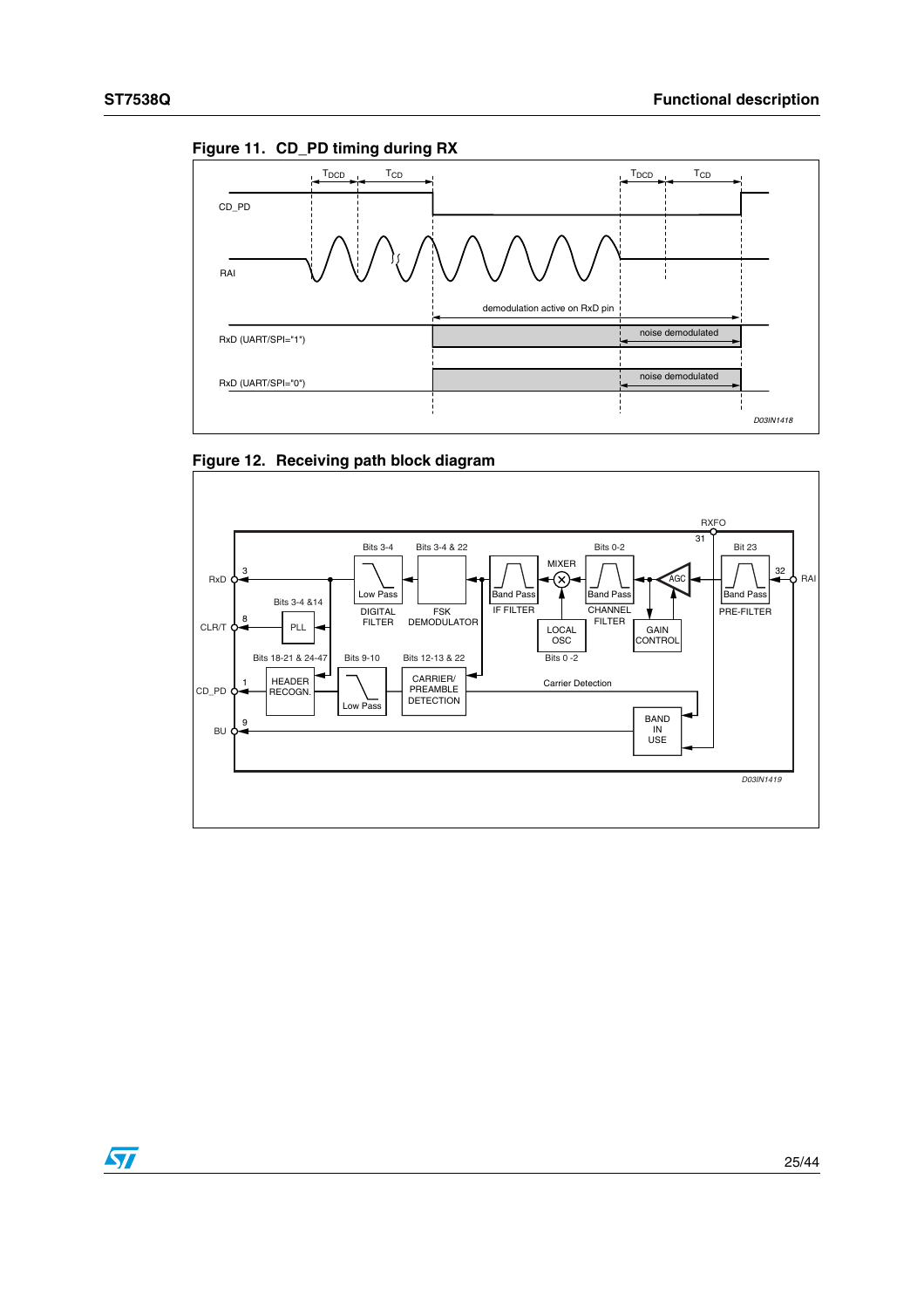$\sqrt{}$ 

### <span id="page-25-0"></span>**5.8 Transmission mode**

The transmit mode is set when  $RxTx$  Pin = "0" and REG DATA Pin = "0". In transmitting mode the FSK Modulator and the Power Line Interface are turned ON. The transmit Data (TXD) enter synchronously or asynchronously to the FSK modulator.

- Host Controller Synchronous Communication Mode: on CLR/T rising edge, TXD Line Value is read and sent to the FSK Modulator. ST7538Q Manages the Transmission timing according to the BaudRate Selected
- Host Controller Asynchronous Communication Mode: TXD data enter directly to the FSK Modulator.The Host Controller Manages the Transmission timing

In both conditions no Protocol Bits are added by ST7538Q.

The FSK frequencies are synthesized in the FSK modulator from a 16MHz crystal oscillator by direct digital synthesis technique. The frequencies Table in different Configuration is reported in *[Table 7](#page-15-1)*. The frequencies precision is same as external crystal one's. In the analog domain, the signal is filtered in order to reduce the output signal spectrum and to reduce the harmonic distortion. The transition between a symbol and the following is done at the end of the on-going half FSK sinewave cycle.



#### **Figure 13. Transmitting path block diagram**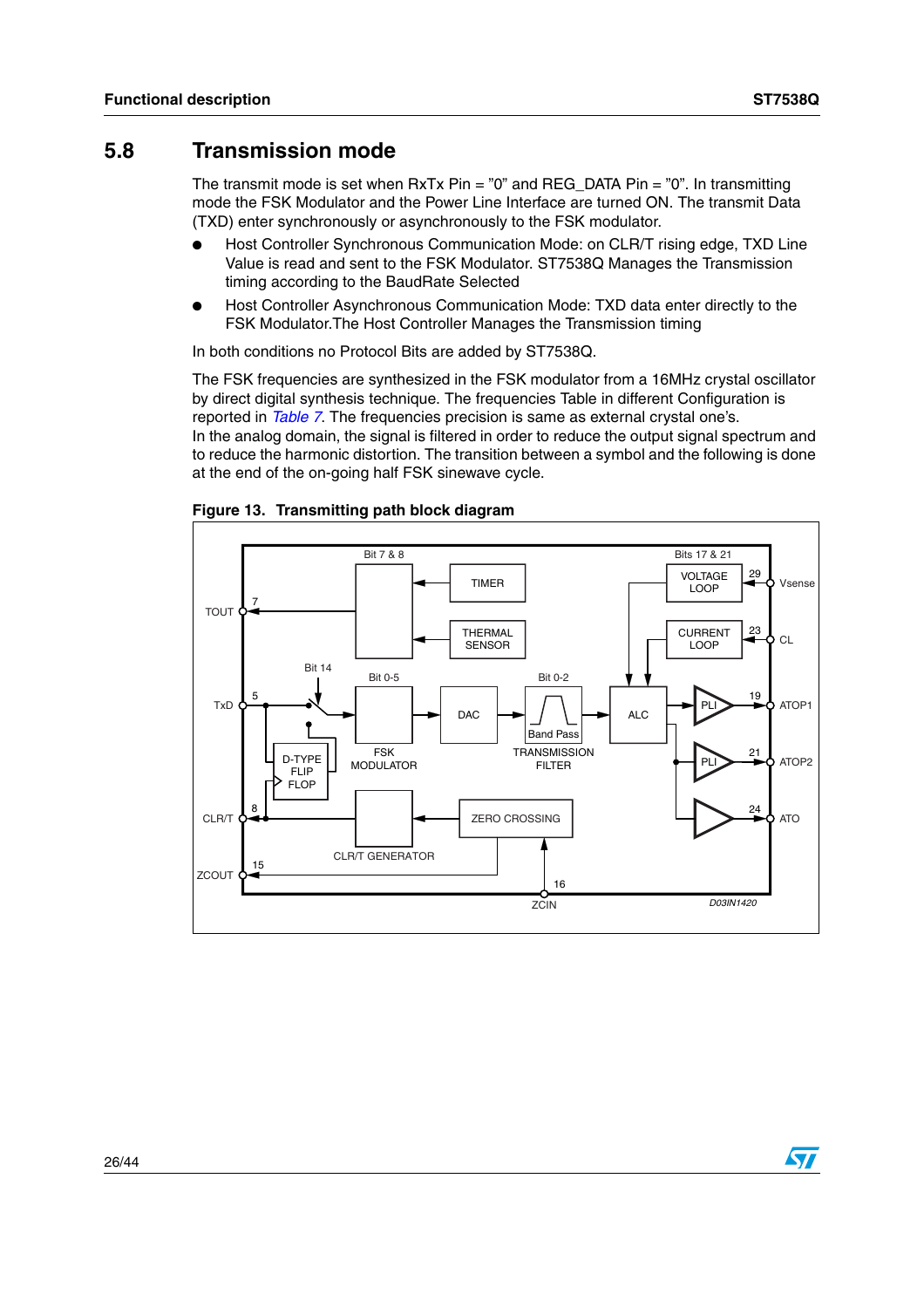$\sqrt{}$ 

#### <span id="page-26-0"></span>**5.8.1 Automatic Level Control (ALC)**

The Automatic Level Control Block (ALC) is a variable gain amplifier (with 32 non linear discrete steps) controlled by two analog feed backs acting at the same time. The ALC gain range is 0dB to 30 dB and the gain change is clocked at 5KHz. Each step increases or reduces the voltage of 1dB (Typ).

Two are the control loops acting to define the ALC gain:

**The Voltage control loop** acts to keep the Peak-to-Peak Voltage constant on Vsense. The gain adjustment is related to the result of a peak detection between the Voltage waveform on Vsense and two internal Voltage references. It is possible to protect the Voltage Control Loop against noise by freezing the output level (see *[Section 6.6:](#page-37-1)  [Output voltage level freeze on page 38](#page-37-1)*).

If Vsense  $<$  VCL<sub>TH</sub> - VCL<sub>HYST</sub>  $\hbox{The next gain level is increased by 1 step}$ If VCL<sub>TH</sub> - VCL<sub>HYST</sub> < Vsense < VCL<sub>TH</sub> + VCL<sub>HYST</sub> No Gain Change If Vsense >  $VCL_{TH}$  +  $VLC_{HYST}$  The next gain level is decreased by 1 step

**The Current control loop** acts to limit the maximum Peak Output current inside ATOP1 and ATOP2.

The current control loop acts through the voltage control loop decreasing the Output Peak-to-Peak Amplitude to reduce the Current inside the Power Line Interface. The current sensing is done by mirroring the current in the High side MOS of the Power Amplifier (not dissipating current Sensing). The Output Current Limit (up to 400mApeak), is set by means of an external resistor  $(R<sub>Cl</sub>)$  connected between CL and PAVss. The resistor converts the current sensed into a voltage signal. The Peak current sensing block works as the Output Voltage sensing Block:

If V(CL) < CCLTH - CCLHYST Voltage Control Loop Acting If CCL<sub>TH</sub> - CCL<sub>HYST</sub> < V(CL) < CCL<sub>TH</sub> + CCL<sub>HYST</sub> No Gain Change If  $V(Cl) > CCL<sub>TH</sub> + CLC<sub>HYST</sub>$  The next gain level is decreased by 1 step

*[Figure 14](#page-26-1)* shows the typical connection of Current an Voltage control loops.

<span id="page-26-1"></span>



27/44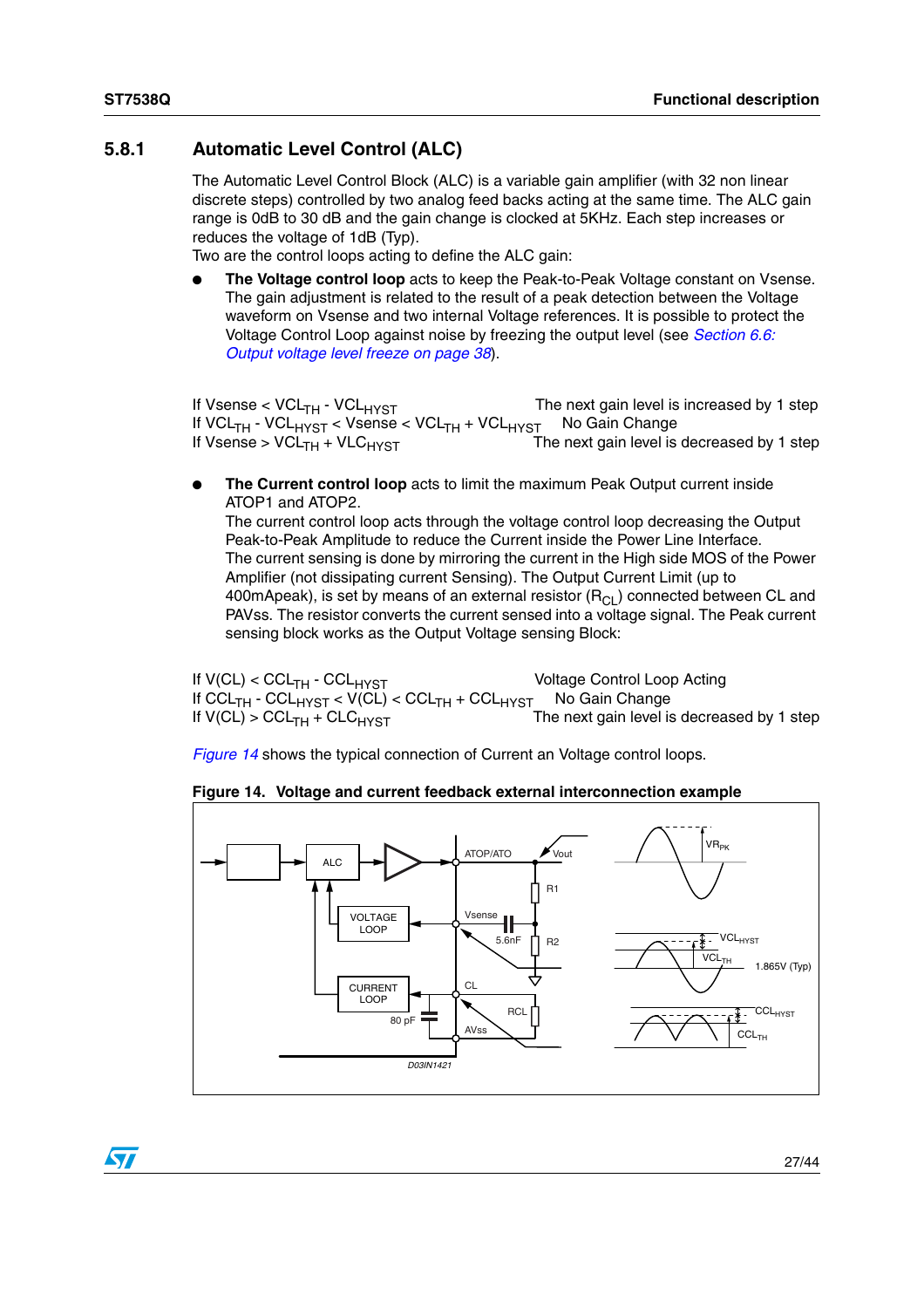Voltage control loop formula

$$
VR_{PK} \cong \frac{R_1 + R_2}{R_2} \cdot (VCL_{TH} \pm VCL_{HYST})
$$

#### **Table 10. Vout vs R1 & R2 resistors value**

| Vout (Vrms) | Vout (dBµV) | $(R1 + R2)/R2$ | R2(K <sub>2</sub> ) | R1 (K <sub>Ω</sub> ) |
|-------------|-------------|----------------|---------------------|----------------------|
| 0.150       | 103.5       | 1.1            | 7.5                 | 1.0                  |
| 0.250       | 108.0       | 1.9            | 5.1                 | 3.9                  |
| 0.350       | 110.9       | 2.7            | 3.6                 | 5.6                  |
| 0.500       | 114.0       | 3.7            | 3.3                 | 8.2                  |
| 0.625       | 115.9       | 4.7            | 3.3                 | 11.0                 |
| 0.750       | 117.5       | 5.8            | 2.7                 | 12.0                 |
| 0.875       | 118.8       | 6.6            | 2.0                 | 11.0                 |
| 1.000       | 120.0       | 7.6            | 1.6                 | 10.0                 |
| 1.250       | 121.9       | 9.5            | 1.6                 | 13.0                 |
| 1.500       | 123.5       | 10.8           | 1.6                 | 15.0                 |

*Note:* The rate of R2 takes in account the input resistance on the SENSE pin (36 KΩ). *5.6nF capacitor effect has been neglected.*



#### **Figure 15. Typical output current vs rcl**

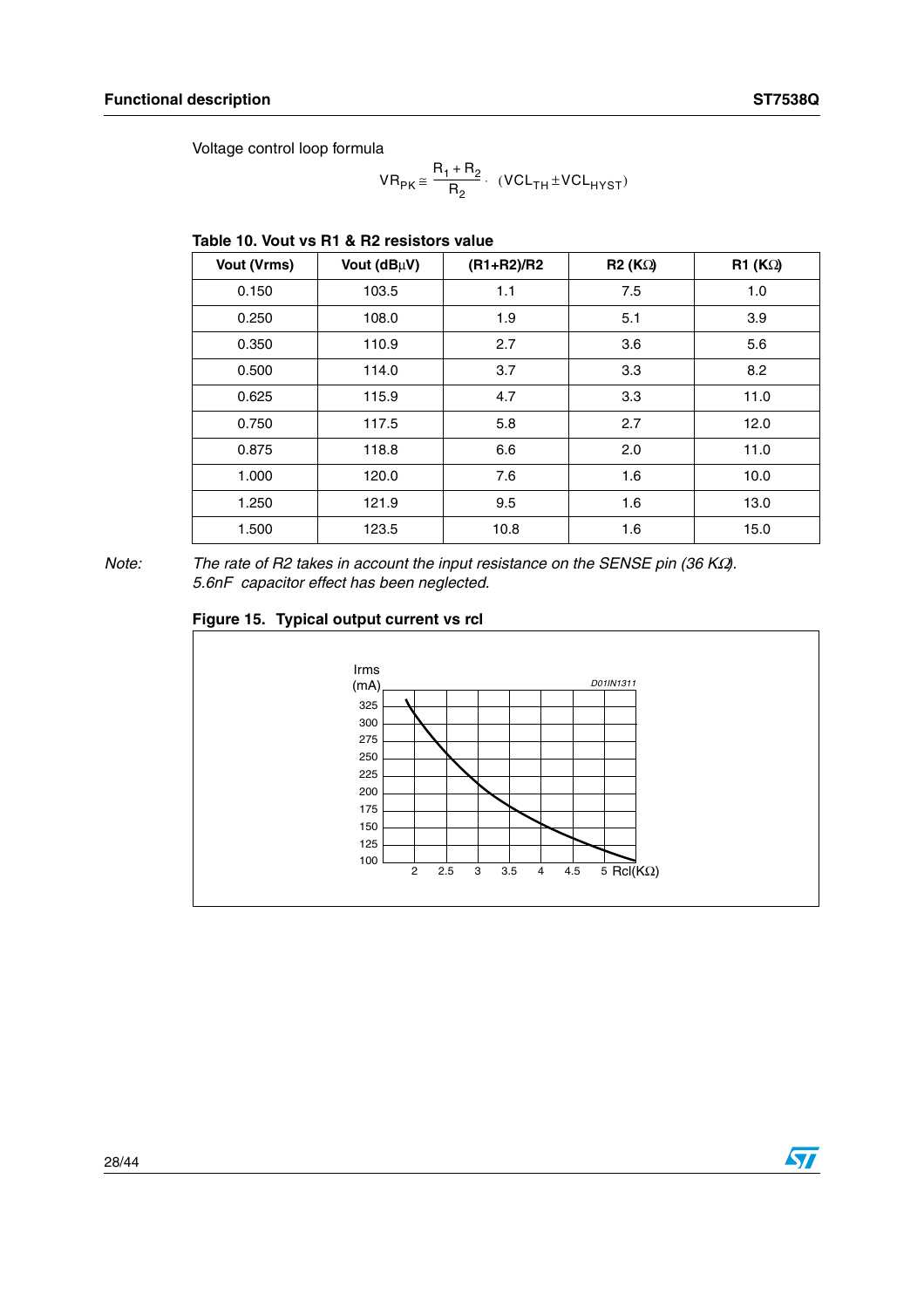#### **Integrated Power Line Interface (PLI)**

The Power Line Interface (PLI) is a double CMOS AB Class Power Amplifier with the two outputs (ATOP1 and ATOP2) in opposition of phase.

Two are the possible configuration: - Single Ended Output (ATOP1).

- Bridge Connection

The Bridge connection guarantee a Differential Output Voltage to the load with twice the swing of each individual Output. This topology virtually eliminates the even harmonics generation.

The PLI requires, to ensure a proper operation, a regulated and well filtered Supply Voltage. PAVcc Voltage must fulfil the following formula to work without clipping phenomena:

$$
PAVcc \geq \frac{VATOP(AC)}{2} + 7.5V
$$

To allow the driving of an external Power Line Interface, the output of the ALC is available even on ATO pin. ATO output has a current capability much lower than ATOP1 and ATOP2.





 $\sqrt{2}$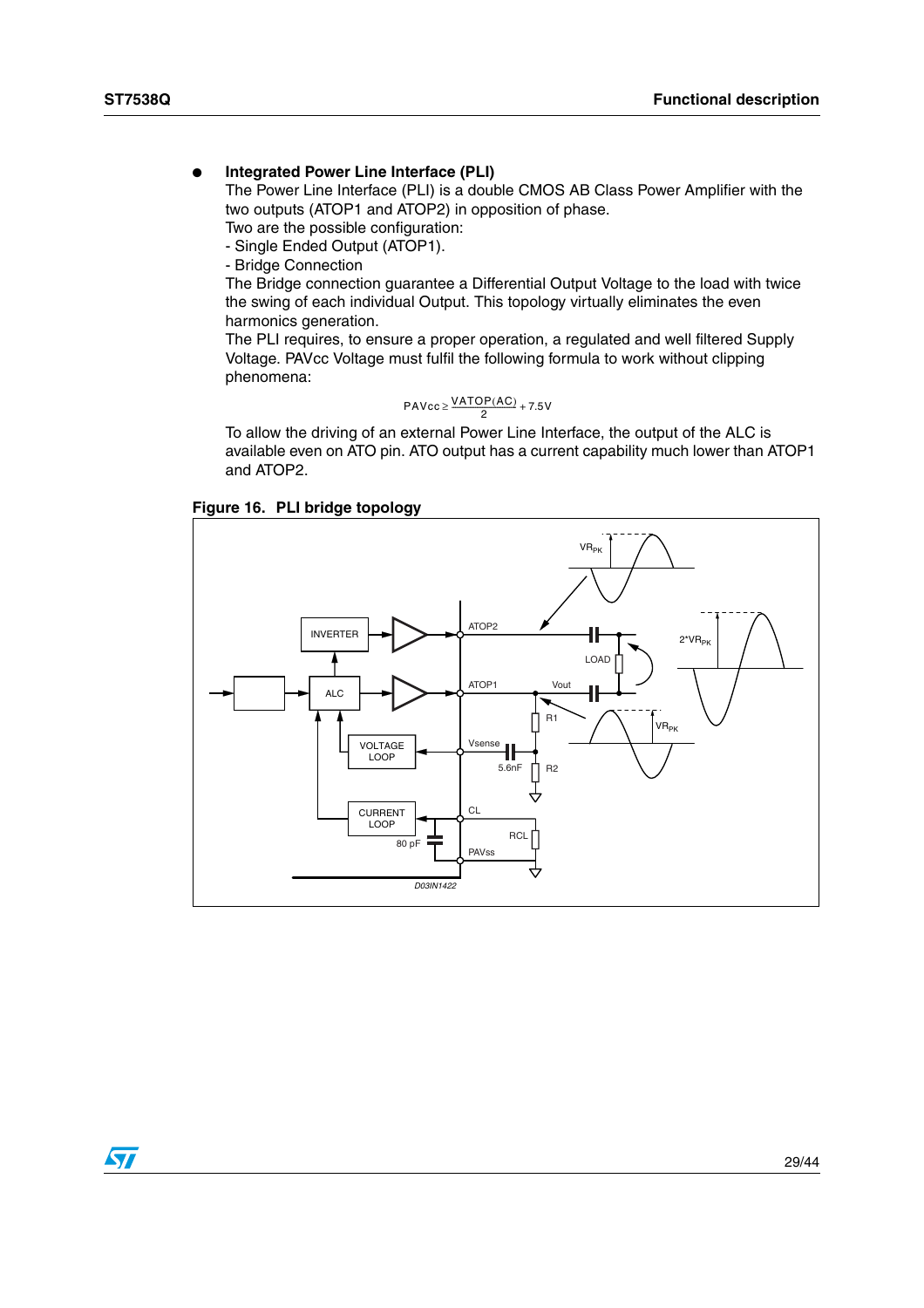<span id="page-29-1"></span>



## <span id="page-29-0"></span>**5.9 Crystal oscillator**

ST7538Q integrates a inverter driver circuit to realize a 16MHz crystal oscillator.

This circuit is able to drive a maximum load capacitance of 16pF with typical quartz ESR of 40Ω.

If the internal driver circuit is used, only one external crystal quartz and two external load capacitors ( $C_1$  and  $C_2$ ) are needed to realize the oscillator function (*[Figure 18](#page-29-2)*).

#### <span id="page-29-2"></span>**Figure 18. Typical crystal configuration if internal crystal driver circuit is used**



If an external oscillator is used, XOUT must be disconnected, while XIN must satisfies the specifications given in *Table 4* (see *[Figure 19](#page-30-1)*).

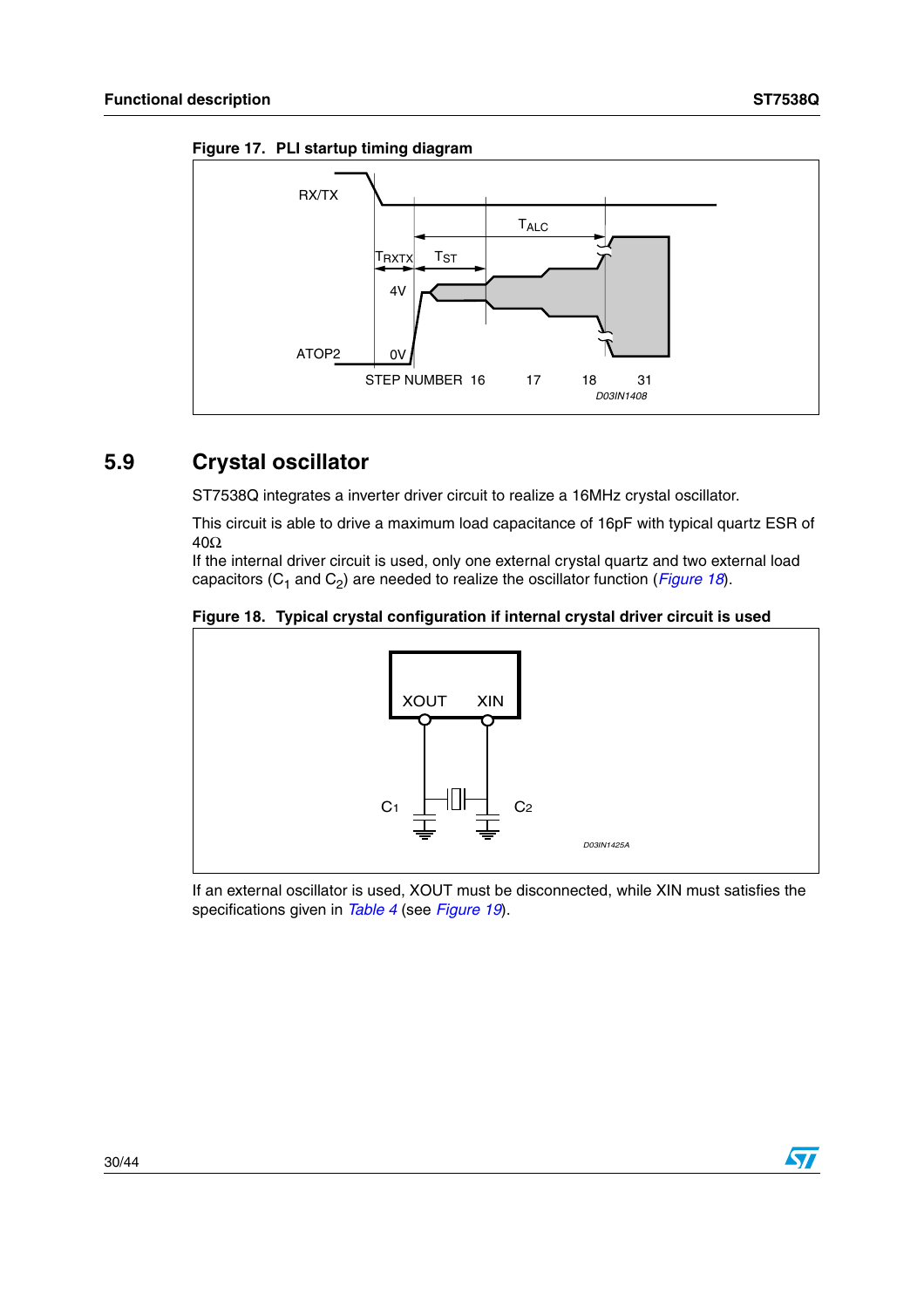

<span id="page-30-1"></span>**Figure 19. XIN waveform if an external oscillator is used** 

### <span id="page-30-0"></span>**5.10 Control register**

The ST7538Q is a multi-channel and multifunction transceiver. An internal 24 or 48 Bits (in Extended mode) Control Register allows to manage all the programmable parameters (*Table 11*).

The programmable functions are:

- **Channel Frequency**
- **Baud Rate**
- Deviation
- Watchdog
- **Transmission Timeout**
- **Frequency Detection Time**
- Detection Method
- **Mains Interfacing Mode**
- **Output Clock**
- **Sensitivity Mode**
- Input Pre-Filter

In addition to these functions the Extended mode provides 24 additional bits and others functions:

- Output Level Freeze
- Frame Header Recognizer (one 16 bits header of or two 8 bits headers) with support to Frame Length Bit count

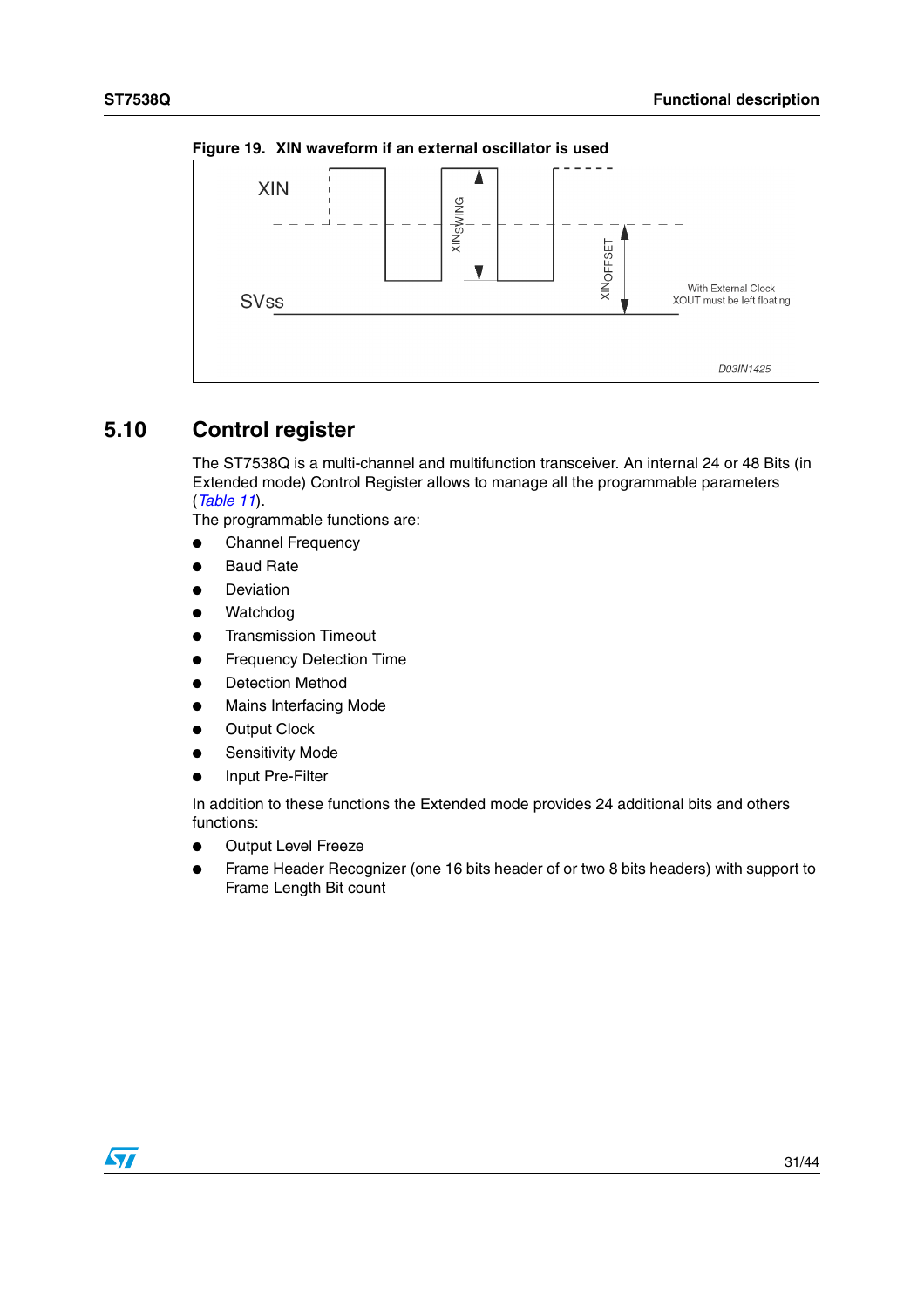| <b>Bits</b> | <b>Function</b>                 | Value                                                                                             | <b>Selection</b>                                 |                                      |                                                                    | <b>Note</b> | <b>Default</b>  |
|-------------|---------------------------------|---------------------------------------------------------------------------------------------------|--------------------------------------------------|--------------------------------------|--------------------------------------------------------------------|-------------|-----------------|
|             |                                 |                                                                                                   | Bit <sub>2</sub>                                 | Bit1                                 | Bit <sub>0</sub>                                                   |             |                 |
| $0$ to $2$  | Frequencies                     | 60 KHz<br>66 KHz<br>72 KHz<br><b>76 KHz</b><br>82.05 KHz<br>86 KHz<br><b>110 KHz</b><br>132.5 KHz | 0<br>0<br>0<br>$\mathsf 0$<br>1<br>1<br>1<br>1   | 0<br>0<br>1<br>1<br>0<br>0<br>1<br>1 | 0<br>1<br>$\mathbf 0$<br>1<br>$\mathbf 0$<br>1<br>$\mathbf 0$<br>1 |             | 132.5 kHz       |
|             |                                 |                                                                                                   | Bit 4                                            |                                      | Bit 3                                                              |             |                 |
| $3$ to $4$  | <b>Baud Rate</b>                | 600<br>1,200<br>2,400<br>4,800                                                                    | 0<br>0<br>1<br>1                                 |                                      | 0<br>1<br>0<br>1                                                   |             | 2400            |
|             |                                 |                                                                                                   |                                                  | Bit 5                                |                                                                    |             |                 |
| 5           | Deviation                       | 0.5<br>1                                                                                          |                                                  | $\mathbf 0$<br>1                     |                                                                    |             | 0.5             |
|             |                                 |                                                                                                   |                                                  | Bit 6                                |                                                                    |             |                 |
| $\,6\,$     | Watchdog                        | <b>Disabled</b><br>Enabled (1.5 s)                                                                | $\mathbf 0$<br>1                                 |                                      |                                                                    |             | Enabled         |
|             |                                 |                                                                                                   | Bit 8                                            |                                      | Bit 7                                                              |             |                 |
| 7 to 8      | Transmission<br>Time Out        | Disabled<br>1 <sub>s</sub><br>3s<br>Not Used                                                      | 0<br>0<br>1<br>1                                 |                                      | 0<br>1<br>0<br>$\mathbf{1}$                                        |             | 1 sec           |
|             |                                 |                                                                                                   | <b>Bit 10</b>                                    |                                      | Bit 9                                                              |             |                 |
| 9 to 10     | Frequency<br>detection<br>time  | 500 µs<br>1 <sub>ms</sub><br>3 ms<br>5 <sub>ms</sub>                                              | 0<br>$\mathsf 0$<br>$\mathbf{1}$<br>$\mathbf{1}$ |                                      | 0<br>1<br>0<br>$\mathbf{1}$                                        |             | 1 <sub>ms</sub> |
|             | Zero                            |                                                                                                   |                                                  | <b>Bit 11</b>                        |                                                                    |             |                 |
| 11          | Crossing<br>Synchronizati<br>on | Disabled<br>Enabled                                                                               |                                                  | $\pmb{0}$<br>1                       |                                                                    |             | Disabled        |

**Table 11. Control register functions** 

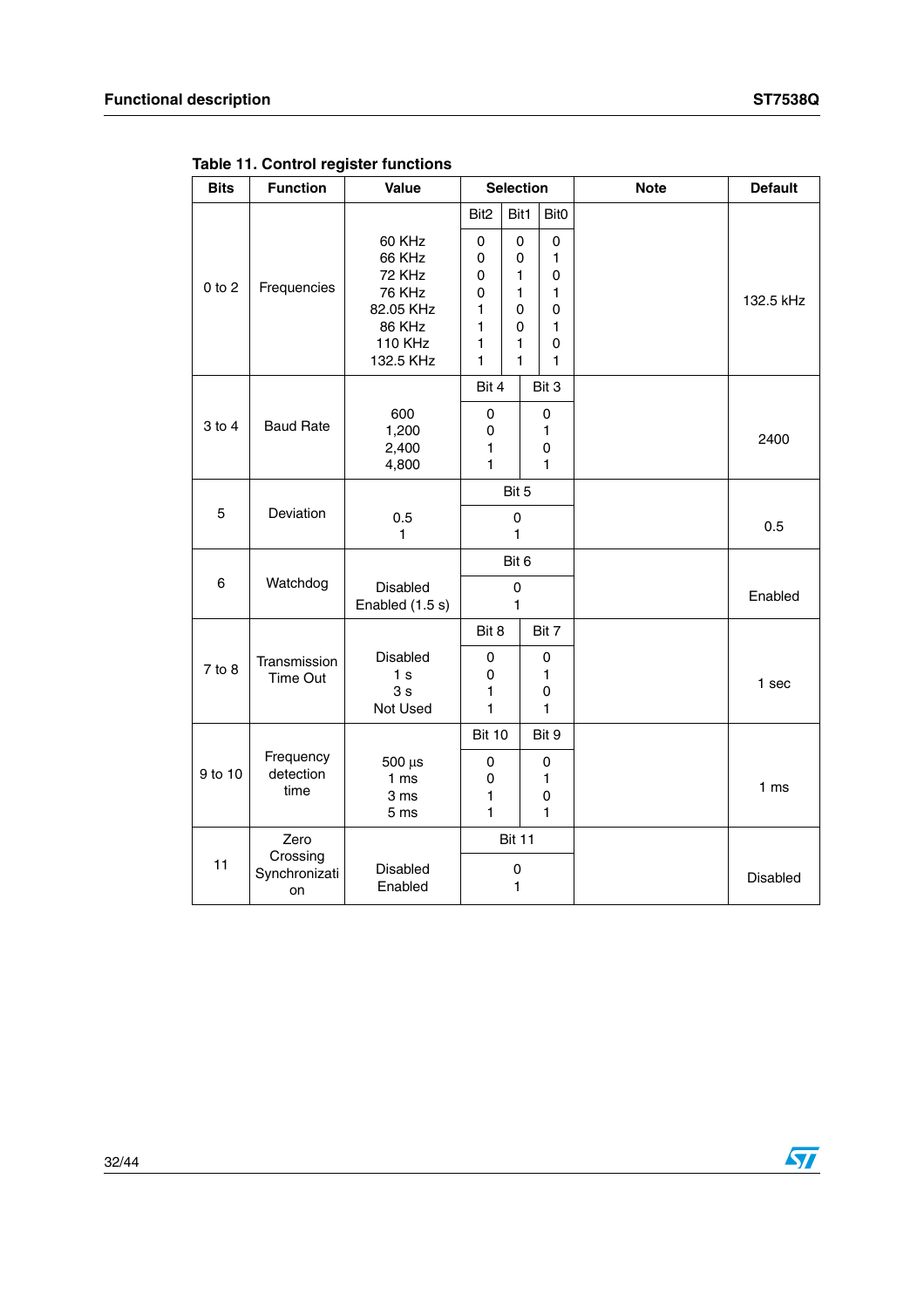|                        | <b>Function</b>                     | Value                                            | <b>Selection</b>        |                  | <b>Note</b>                                                                                                                                                                       | <b>Default</b>                                   |
|------------------------|-------------------------------------|--------------------------------------------------|-------------------------|------------------|-----------------------------------------------------------------------------------------------------------------------------------------------------------------------------------|--------------------------------------------------|
|                        |                                     |                                                  | <b>Bit 13</b>           | <b>Bit 12</b>    |                                                                                                                                                                                   |                                                  |
|                        |                                     | Carrier detection<br>without<br>conditioning     | 0                       | 0                | <b>Carrier Detection</b><br>Notification on CD_PD<br>Line<br>CLR/T and RxD signal<br>always Present                                                                               |                                                  |
|                        |                                     | Carrier detection<br>with conditioning           | 0                       | 1                | CLR/T and RxD lines<br>are forced to "0" when<br>Carrier is not detected                                                                                                          |                                                  |
| 12 to<br>13            | Detection<br>Method <sup>(1)</sup>  | Preamble<br>detection<br>without<br>conditioning | 1                       | 0                | <b>Preamble Detection</b><br>Notification on CD_PD<br>Line<br>CLR/T and RxD signal<br>always Present                                                                              | Preamble<br>detection<br>without<br>conditioning |
|                        |                                     | Preamble<br>detection<br>with conditioning       | 1                       | $\mathbf{1}$     | <b>Preamble Detection</b><br>Notification on CD_PD<br>Line<br>CLR/T and RxD lines<br>are forced to "0" when<br>Preamble has not been<br>detected or PLL is in<br>Unlock condition |                                                  |
|                        |                                     |                                                  | <b>Bit 14</b>           |                  |                                                                                                                                                                                   |                                                  |
| 14                     | <b>Mains</b><br>Interfacing<br>Mode | Synchronous<br>Asynchronous                      | 0<br>1                  |                  |                                                                                                                                                                                   | Asynchronou<br>S                                 |
|                        |                                     |                                                  | <b>Bit 16</b>           | <b>Bit 15</b>    |                                                                                                                                                                                   |                                                  |
| 15 <sub>to</sub><br>16 | <b>Output Clock</b>                 | 16 MHz<br>8 MHz<br>4 MHz<br>Clock OFF            | 0<br>0<br>1<br>1        | 0<br>1<br>0<br>1 |                                                                                                                                                                                   | 4 MHz                                            |
|                        |                                     |                                                  | <b>Bit 17</b>           |                  |                                                                                                                                                                                   |                                                  |
| 17                     | Output<br>Voltage Level<br>Freeze   | Enabled<br>Disabled                              | 0<br>1                  |                  | Active only if Extended<br>Control Register is<br>enable (Bit 21="1")                                                                                                             | Disabled                                         |
|                        |                                     |                                                  | <b>Bit 18</b>           |                  |                                                                                                                                                                                   |                                                  |
| 18                     | Header<br>Recognition               | Disabled<br>Enabled                              | 0<br>1                  |                  | Active only if Extended<br>Control Register is<br>enable (Bit $21="1"$ )                                                                                                          | Disabled                                         |
| 19                     | Frame                               | <b>Disabled</b>                                  | <b>Bit 19</b><br>0<br>1 |                  | Active only if Header<br><b>Recognition Function</b><br>(Bit 18="1") and<br><b>Extended Control</b>                                                                               | <b>Disabled</b>                                  |
|                        | Length Count                        | Enabled                                          |                         |                  | Register (Bit 21="1")<br>are enable                                                                                                                                               |                                                  |

**Table 11. Control register functions** (continued)

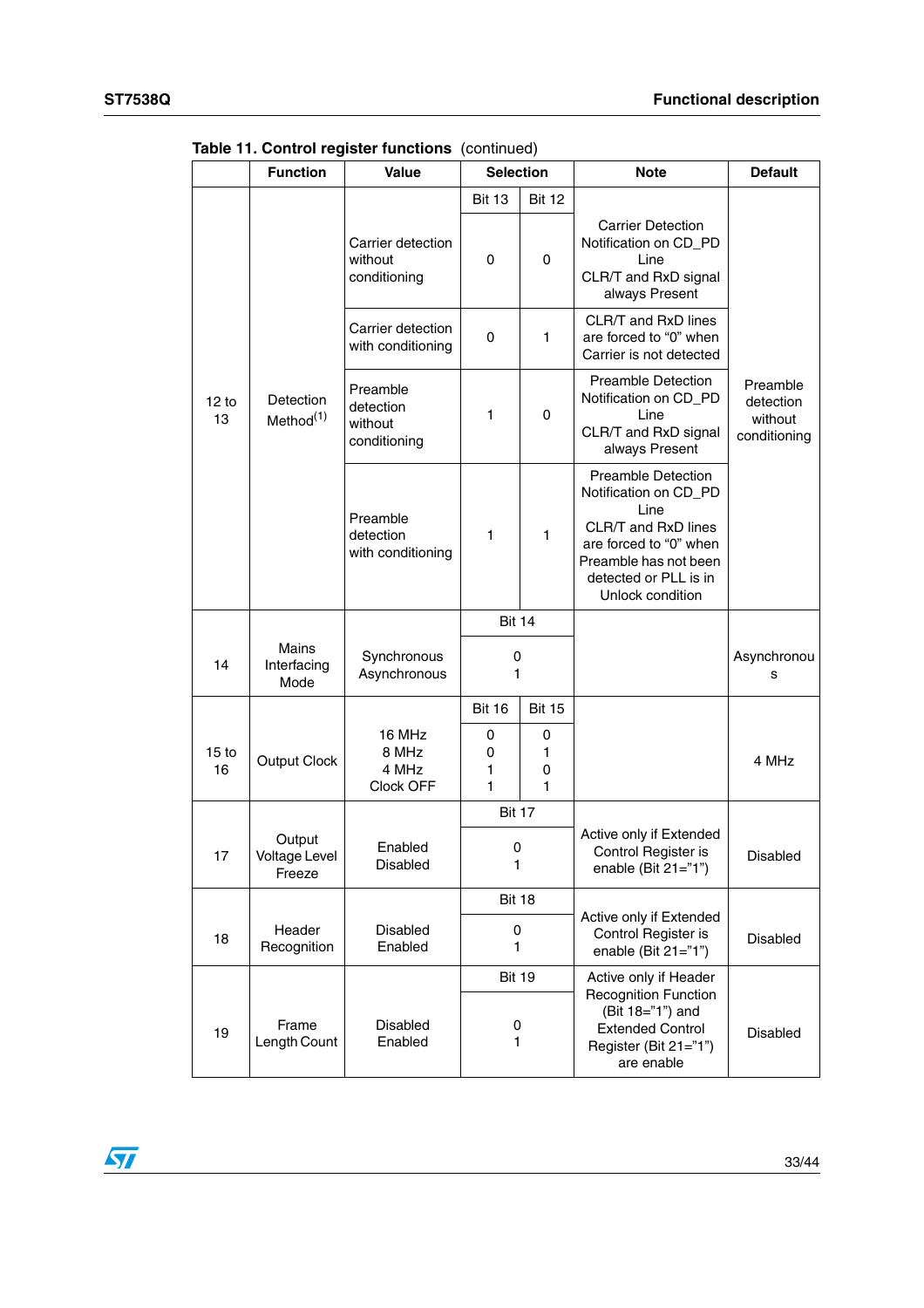$\sqrt{2}$ 

|               | <b>Function</b>      | Value                                            | <b>Selection</b> | <b>Note</b>                                                                       | <b>Default</b>                  |
|---------------|----------------------|--------------------------------------------------|------------------|-----------------------------------------------------------------------------------|---------------------------------|
|               |                      |                                                  | <b>Bit 20</b>    |                                                                                   |                                 |
| 20            | Header<br>Length     | 8 bits<br>16 bits                                | 0<br>1           | Active only if Extended<br>Control Register is<br>enable (Bit $21="1"$ )          | 16 bits                         |
|               |                      |                                                  | <b>Bit 21</b>    |                                                                                   |                                 |
| 21            | Extended<br>Register | Disable (24 bits)<br>Enabled (48 bits)           | 0<br>1           | <b>Extended Register</b><br>enables Functions on<br>Bit 17, 18,19 and 20          | Disabled<br>$(24 \text{ bits})$ |
|               |                      |                                                  | <b>Bit 22</b>    |                                                                                   |                                 |
| 22            | Sensitivity<br>Mode  | Normal<br>Sensitivity<br><b>High Sensitivity</b> | 0                |                                                                                   | Normal                          |
|               |                      |                                                  | <b>Bit 23</b>    |                                                                                   |                                 |
| 23            | Input Filter         | Disabled<br>Enabled                              | 0<br>1           |                                                                                   | Disabled                        |
| 24 to<br>39   | Frame<br>Header      | from 0000h to<br><b>FFFFh</b>                    |                  | One 16 bits Header or<br>two 8 bits Headers<br>(MSB first) depending<br>on Bit 17 | 9B58h                           |
| $40$ to<br>47 | Frame<br>Length      | from 01h to FFh                                  |                  | Number of 16 bits<br>words expected                                               | 08h                             |

**Table 11. Control register functions** (continued)

1. The Detection method bit meaning differs depending on UART/SPI pin value. In this table is listed the SPI mode (UART/SPI="0"). For Detection method bit meaning in UART mode (UART/SPI="1") please see *Table 12*.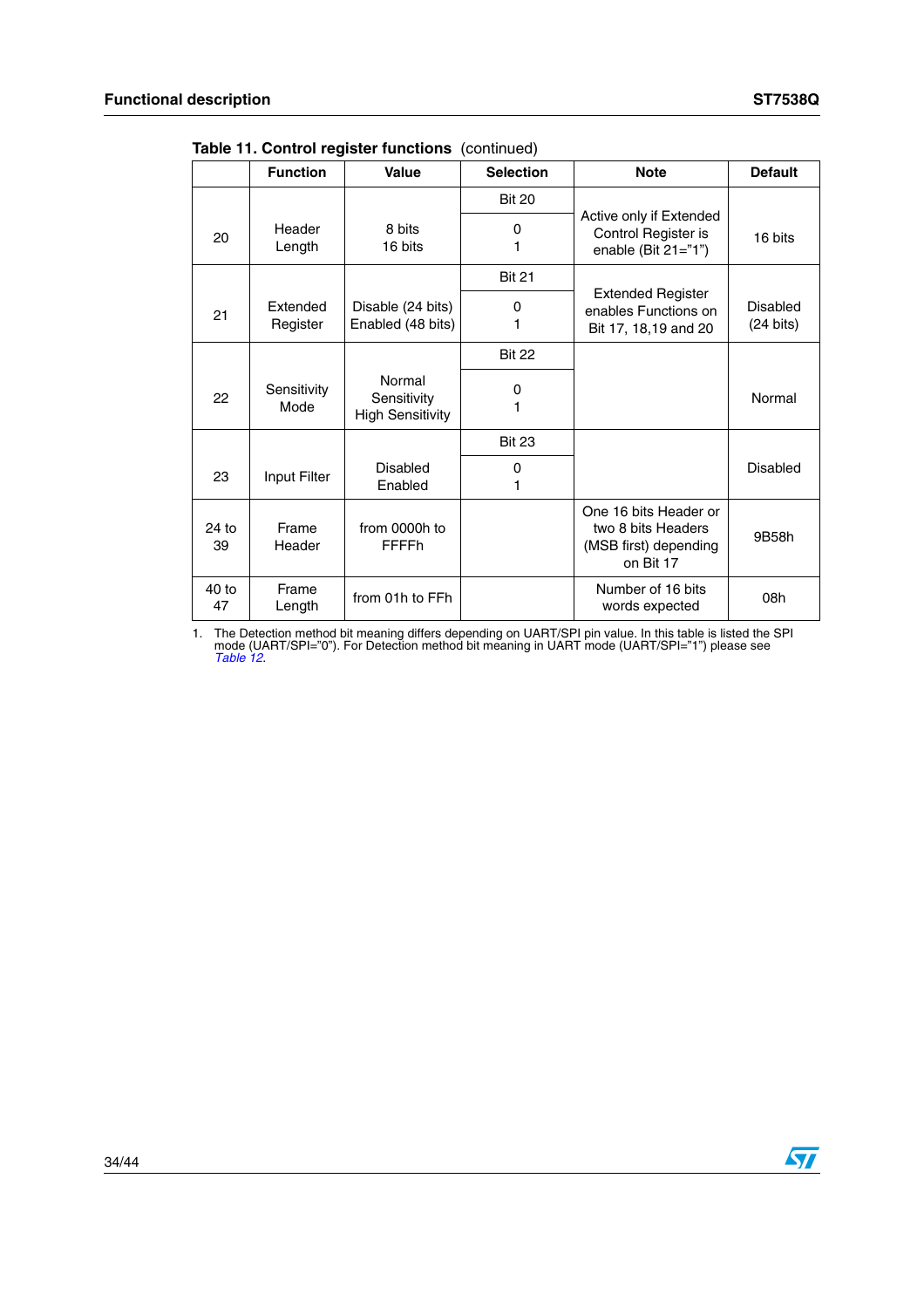### <span id="page-34-0"></span>**5.11 Detection method and Rx Sensitivity in UART mode**

When ST7538Q is running in UART mode (by forcing UART/SPI pin to "1") the Control Register Function "Detection method" differs from SPI mode as indicated in the *Table 12*:

|             | <b>Function</b>     | Value                                        | <b>Selection</b> |               | <b>Note</b>                                                                                                                                                                                                     | <b>Default</b>                                  |
|-------------|---------------------|----------------------------------------------|------------------|---------------|-----------------------------------------------------------------------------------------------------------------------------------------------------------------------------------------------------------------|-------------------------------------------------|
|             |                     |                                              | <b>Bit 13</b>    | <b>Bit 12</b> |                                                                                                                                                                                                                 |                                                 |
| 12 to<br>13 | Detection<br>Method | Not Allowed                                  | $\Omega$         | 0             | This configuration<br>should be avoided<br>because it could cause<br>an unpredictable<br>behavior of the device                                                                                                 | Carrier<br>detection<br>without<br>conditioning |
|             |                     | Not Allowed                                  | $\Omega$         | 1             | This configuration<br>should be avoided<br>because it could cause<br>an unpredictable<br>behavior of the device                                                                                                 |                                                 |
|             |                     | Carrier detection<br>without<br>conditioning | 1                | 0             | <b>Carrier Detection</b><br>Notification on CD_PD<br>Line<br>CLR/T and RxD signal<br>always Present                                                                                                             |                                                 |
|             |                     | Carrier detection<br>with conditioning       | 1                | 1             | <b>Carrier Detection</b><br>Notification on CD PD<br>Line<br>CLR/T Line is forced to<br>"0" and RxD Line is<br>forced to "0" or "1"<br>(according the<br>UART/SPI pin level)<br>when Carrier is not<br>detected |                                                 |

**Table 12. Control register functions in UART mode**

UART mode provides also a third level of Receiving sensitivity in addition to two levels select able by Control Register (see *Table 11*). By setting to "1" the TxD pin during a receiving session the sensitivity is forced to BU threshold (this condition suppresses the Control Register setting).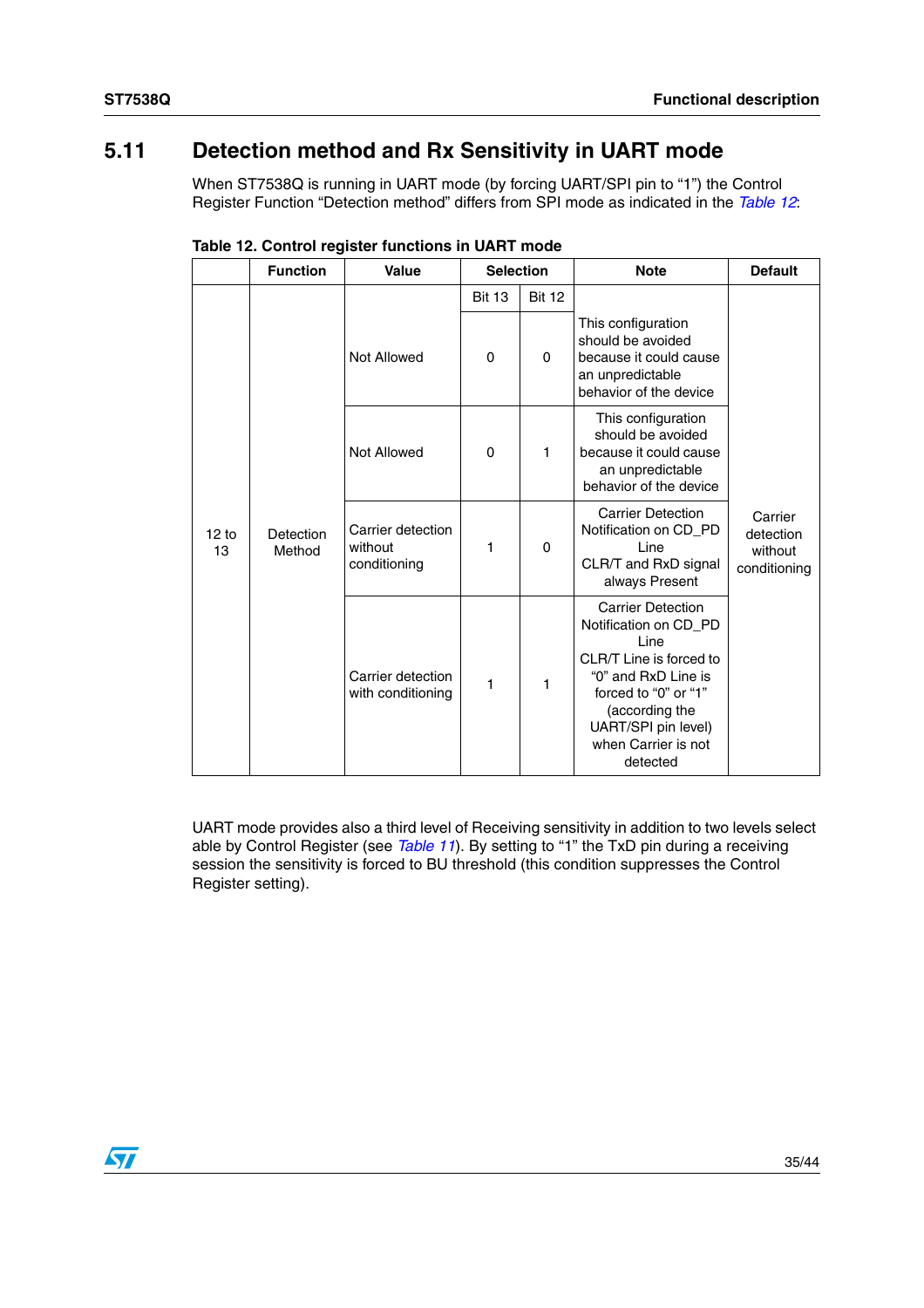## <span id="page-35-0"></span>**6 Auxiliary analog and digital functions**

### <span id="page-35-1"></span>**6.1 Band in use**

The Band in Use Block has a Carrier Detection like function but with a different Input Sensibility (77dBuV Typ.)

and with a different BandPass filter Selectivity (40dB/Dec).

BU line is forced High when a signal in band is detected. To prevent BU line false transition, BU signal is conditioned to Carrier Detection Internal Signal.

### <span id="page-35-2"></span>**6.2 Time out**

Time Out Function is a protection against a too long data transmission. When Time Out function is enabled after 1 or 3 second of continuos transmission the transceiver is forced in receiving mode. This function allows ST7538Q to automatically manage the CENELEC Medium Access specification. When a time-out event occur, TOUT is forced high, and is held high for at least 125 ms. To Unlock the Time Out condition RxTx should be forced High. During the time out period only register access or reception mode are enabled.

During Reset sequence if RxTx line ="0" & REG DATA line ="0", TIMEOUT protection is suddendly enabled and ST7538Q must be configured in data reception after the reset event before starting a new data transmission.

Time Out time is programmable using Control Register bits 7 and 8 (*Table 11*).

<span id="page-35-4"></span>



### <span id="page-35-3"></span>**6.3 Reset & watchdog**

RSTO Output is a reset generator for the application circuitry. During the ST7538Q startup sequence is forced low. RSTO becomes high after a  $T<sub>RSTO</sub>$  delay from the end of oscillator startup sequence.

Inside ST7538Q is also embedded a watchdog function. The watchdog function is used to detect the occurrence of a software fault of the Host Controller. The watchdog circuitry generates an internal and external reset (RSTO low for  $T<sub>RSTO</sub>$  time) on expiry of the internal watchdog timer. The watchdog timer reset can be achieved applying a negative pulse on WD pin (*[Figure 21](#page-36-1)*).

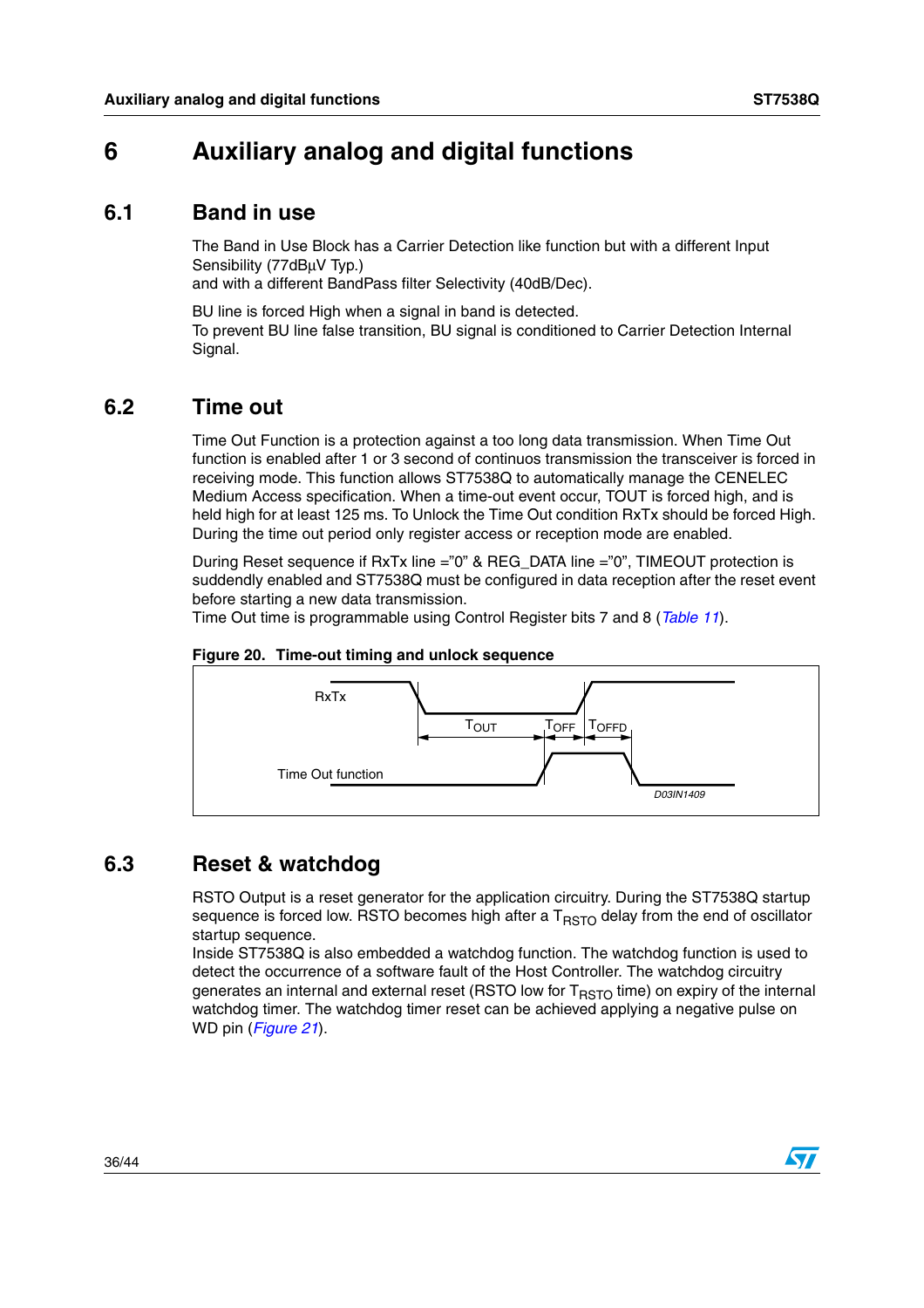$\sqrt{}$ 



<span id="page-36-1"></span>**Figure 21. Reset and watchdog timing**

### <span id="page-36-0"></span>**6.4 Zero crossing detection**

The Mains Voltage Zero Crossing can be detected, through a proper connection of ZCIN to the Mains. ZCIN comparator has a threshold fixed at SGND. ZCOUT is a TTL Output forced High after a positive zero-crossing transition, and low after a negative one. Setting the Bit 11 inside the Control Register to "1" the transmission is automatically synchronized to the mains positive zero-crossing transition. This function is achieved turning on the PLI when RX/TX is low and delaying the CLR/T first transition until the first zerocrossing event. The automatic synchronization procedure can work only if the synchronous interface is programmed. If asynchronous interface is in use the Zero Crossing synchronization can be achieved managing the ZCOUT line.

<span id="page-36-2"></span>

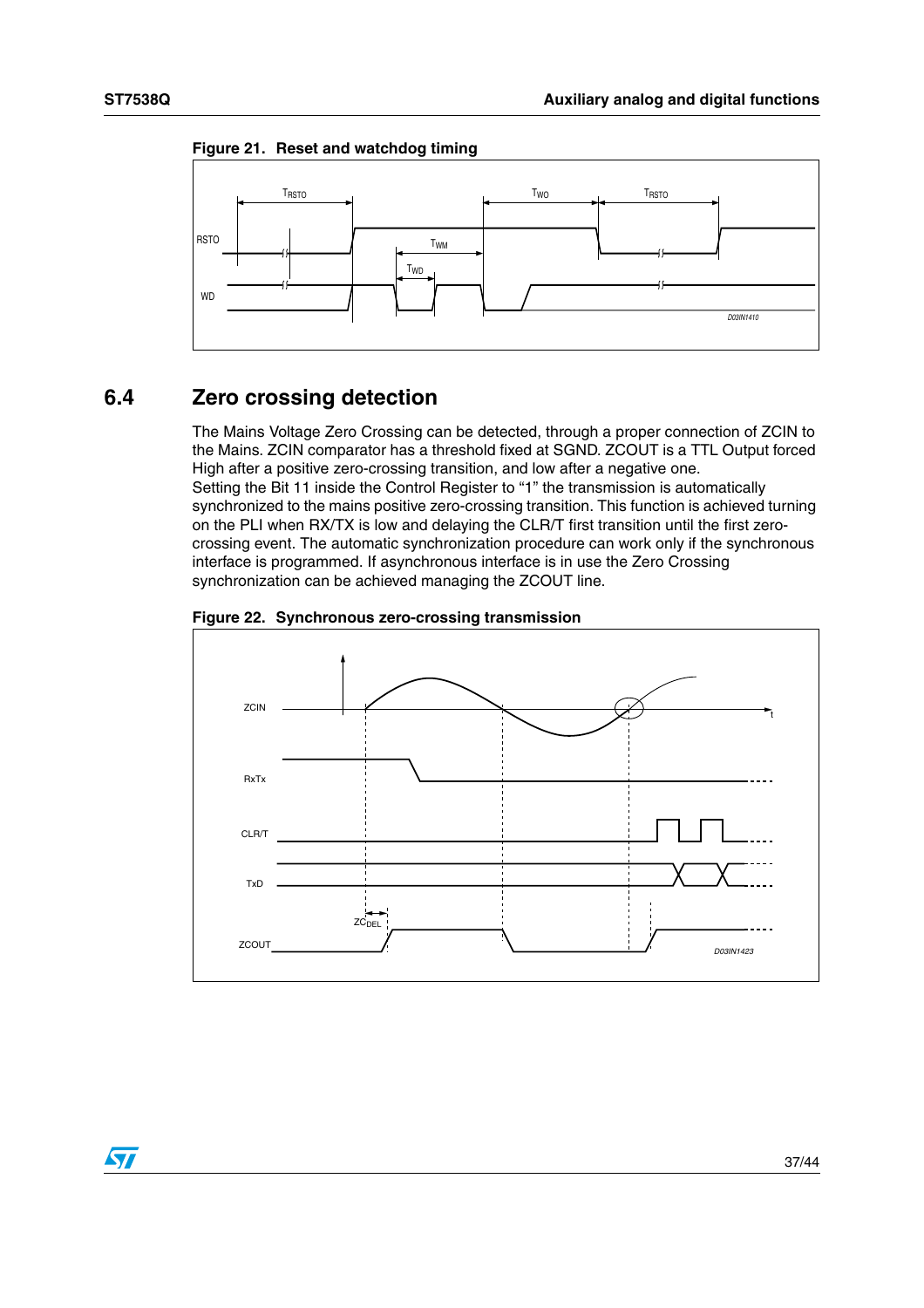### <span id="page-37-0"></span>**6.5 Output clock**

MCLK is the master clock output. The clock frequency sourced can be programed through the control register to be a ratio of the crystal oscillator frequency (Fosc, Fosc/2 Fosc/4) or can be disabled (off). The transition between one frequency and another is done only at the end of the ongoing cycle.

### <span id="page-37-1"></span>**6.6 Output voltage level freeze**

The Output Level Freeze function, when enabled, turns off the Voltage Control Loop once the ALC stays in a stable condition for about 3 periods of control loop, and maintains a constant gain until the end of transmission. Output Level Freeze can be enabled using Control Register bit 17 (*Table 11*). This function is available only using the Extended Control Register (Control Register bit 21 = "1").

### <span id="page-37-2"></span>**6.7 Extended control register**

When Extended Control Register function is enabled, all the 48 bits of Control Register are programmable. Otherwise, only the first 24 bits of Control Register are programmable. The functions Header Recognition, Frame Bit Count and Output Voltage Freeze are available only if Extended Control Register function is enabled. Extended Control Register can be enabled setting the Control Register bit 21(*Table 11*).

### <span id="page-37-3"></span>**6.8 Reg OK**

REGOK allows to detect an incomplete writing of the Control Register content (see *[Section 5.6: Control register access on page 21](#page-20-0)*) or an accidental corruption of the Control Register content. In these cases REGOK goes to "1" until a new Control Register writing session is performed.

### <span id="page-37-4"></span>**6.9 Under voltage lock out**

The UVLO function turns off the device if the PAVcc voltage falls under 4V. Hysteresis is 340mV typically.

### <span id="page-37-5"></span>**6.10 Thermal shutdown**

The ST7538Q is provided of a thermal protection which turn off the PLI when the junction temperature exceeds  $170^{\circ}$ C  $\pm$  10%. Hysteresis is around 30°C.

When shutdown threshold is overcome, PLI interface is switched OFF.

Thermal Shutdown event is notified to the HOST controller using TIMEOUT line. When TIMEOUT line is High, ST7538Q junction temperature exceed the shutdown threshold (Not Leached).

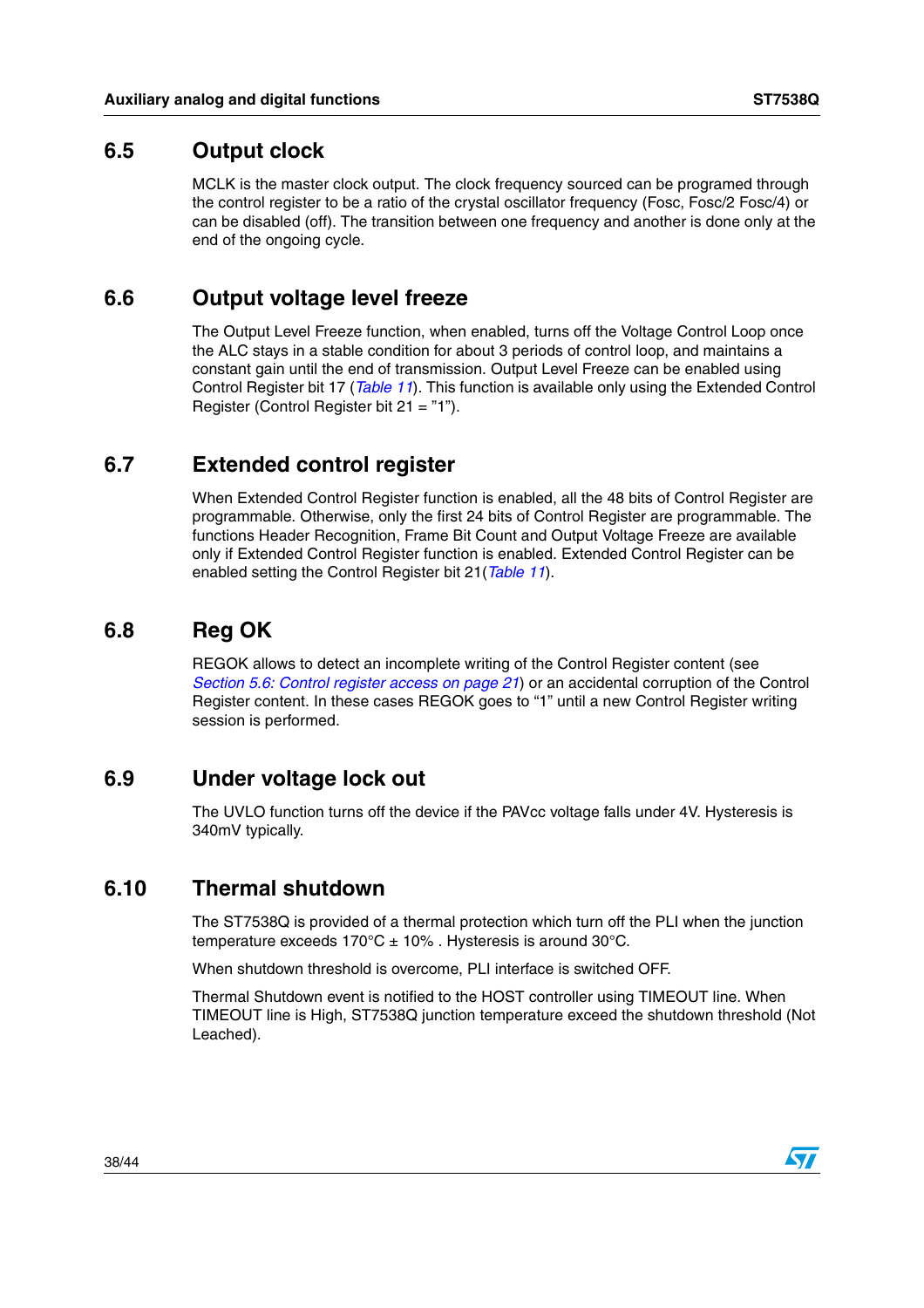$\sqrt{}$ 

### <span id="page-38-0"></span>**6.11 5V and 3.3V voltage regulators and power good function**

ST7538Q has an embedded 5V linear regulator externally available to supply the application circuitry.

The linear regulator has a very low quiescent current (50µA) and a current capability of 50mA. The regulator is protected against short circuitry events.

The DVdd pin can act either as 3.3V Voltage Output or as Input Digital Supply. When the DVdd pin is externally forced to 5V all the Digital I/Os operate at 5V, otherwise all the Digital I/Os are internally supplied at 3.3V. The DVdd pin can also source 3.3V voltage to supply external components. The 3.3V linear regulator has a very low quiescent current (50µA) and a current capability of 50mA. The regulator is protected against short circuitry events.

If AVdd and DVdd pins are connected to VDC pin, the 5V regulator maximum current capability rises to 100mA

When the regulator Voltages are above of the power good thresholds V<sub>PG</sub> (see *Table 4*), Power Good line is forced high, while is forced low at startup and when VDC or DVdd falls below V<sub>PG</sub> - V<sub>PGHYS</sub> Voltage.

**Figure 23. Power good function**

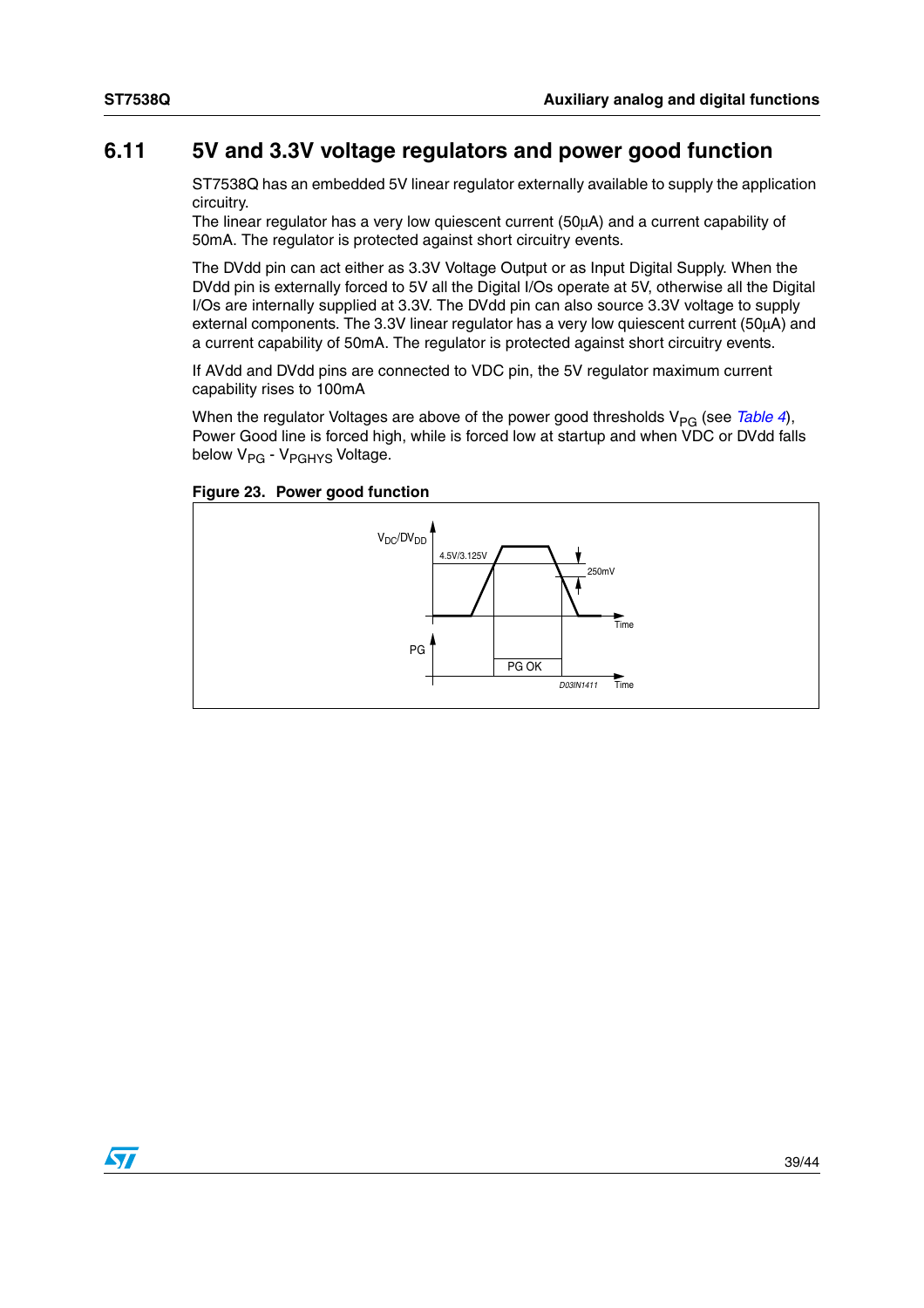### <span id="page-39-0"></span>**6.12 Power-up procedure**

To ensure ST7538Q proper power-Up sequence, PAVcc, AVdd and DVdd Supply has to fulfil the following rules:

PAVcc rising slope must not exceed 100V/ms.

When DVdd is below 5V/3.3V and AVdd is below 5V: 100mV < PAVcc-AVdd, PAVcc-DVdd < 1.2V.

When AVdd and DVdd supplies are connected to VDC the above mentioned relation is guarantied if VDC load < 100mA and if the filtering capacitor on VDC < 100uF.

If DVdd is not forced to 5V, the Digital I/Os are internally supplied at 3.3 V and if DVdd load < 50mA and the filtering capacitor on DVdd < 100uF the second relation can be ignored .

**Figure 24. Power-UP sequence**



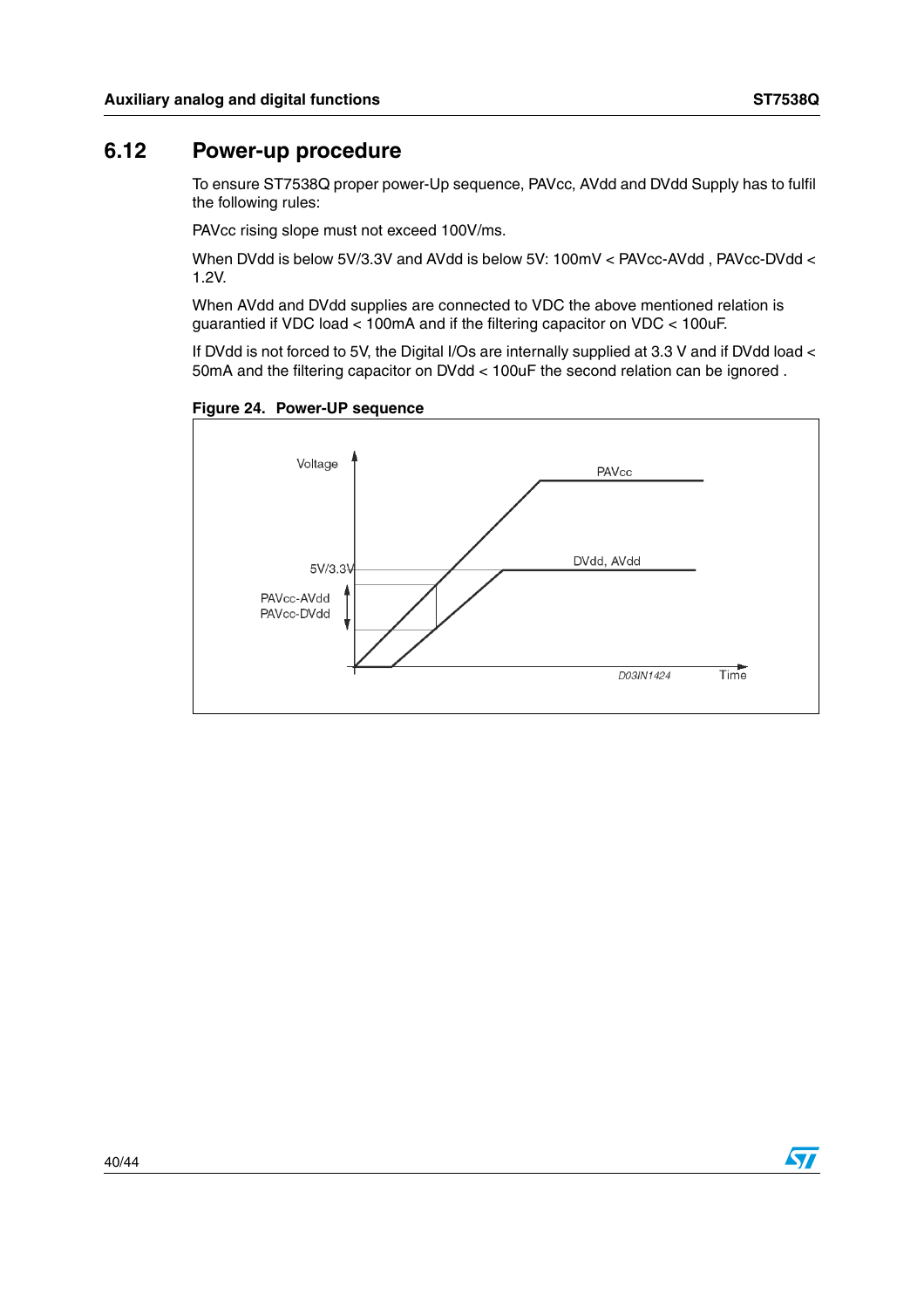$\sqrt{2}$ 



**Figure 25. Application schematic example with coupling tranformer.**

41/44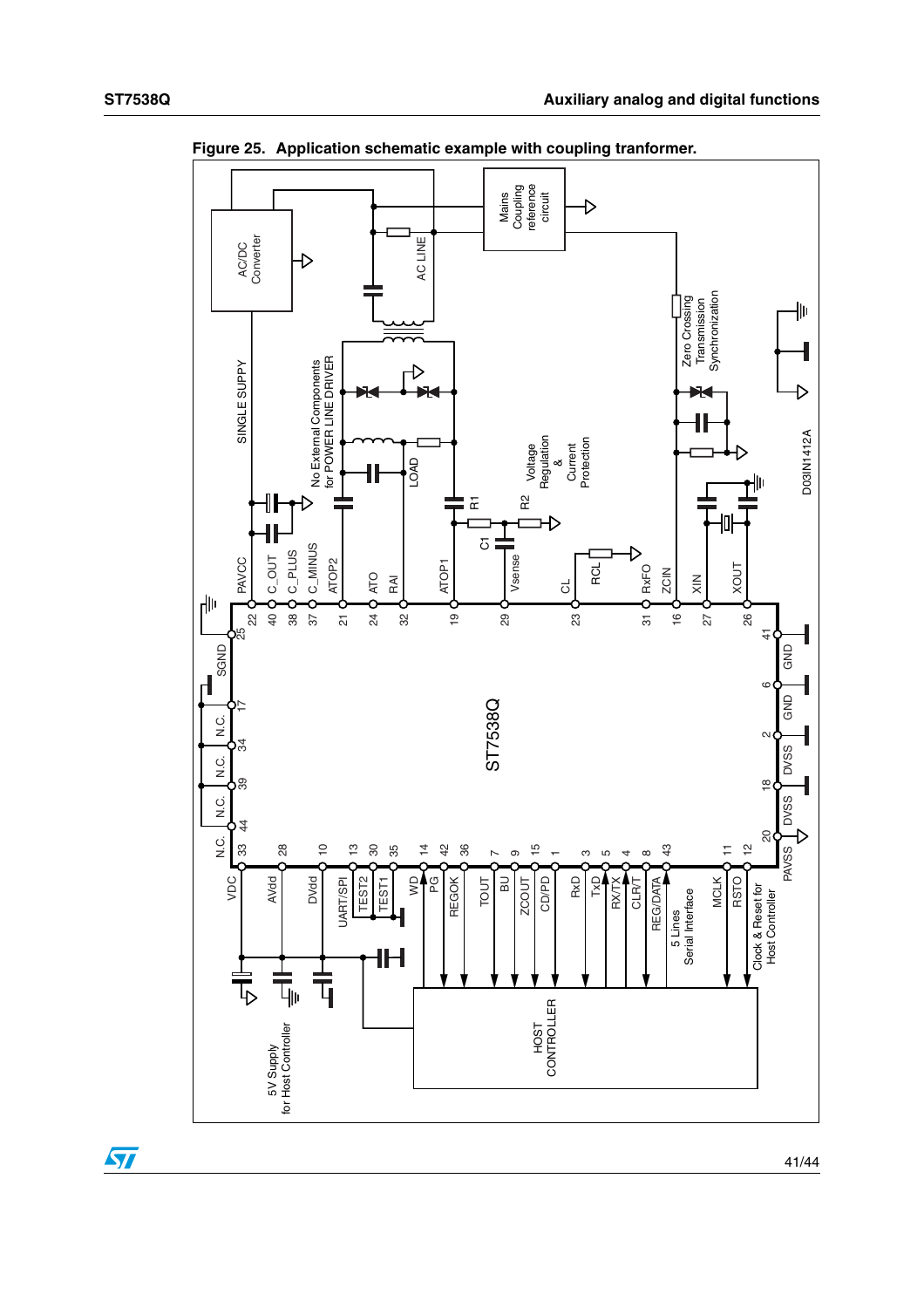## <span id="page-41-0"></span>**7 Package mechanical data**

In order to meet environmental requirements, ST offers these devices in ECOPACK® packages. These packages have a Lead-free second level interconnect . The category of second level interconnect is marked on the package and on the inner box label, in compliance with JEDEC Standard JESD97. The maximum ratings related to soldering conditions are also marked on the inner box label. ECOPACK is an ST trademark. ECOPACK specifications are available at: www.st.com

Best thermal performance is achieved when slug is soldered to PCB.

It is recommended to have five solder dots (See *[Figure 27](#page-41-1)*) without resist to connect the Copper slug to the ground layer on the soldering side. Moreover it is recommitted to connect the ground layer on the soldering side to another ground layer on the opposite side with 15 to 20 vias.

It is suggested to not use the PCB surface below the slug area to interconnect any pin except ground pins.



**Figure 26. ST7538Q slug drawing**

<span id="page-41-1"></span>



| <b>Package Sizes</b> | 10x10x1.4mm |
|----------------------|-------------|
| Δ                    | $2.00$ mm   |
| R                    | $1.00$ mm   |
|                      | $6.00$ mm   |
| L1 (Copper plate)    | 10.00 mm    |

If PCB with ground layer, connect copper plate with 15 to 20 vias

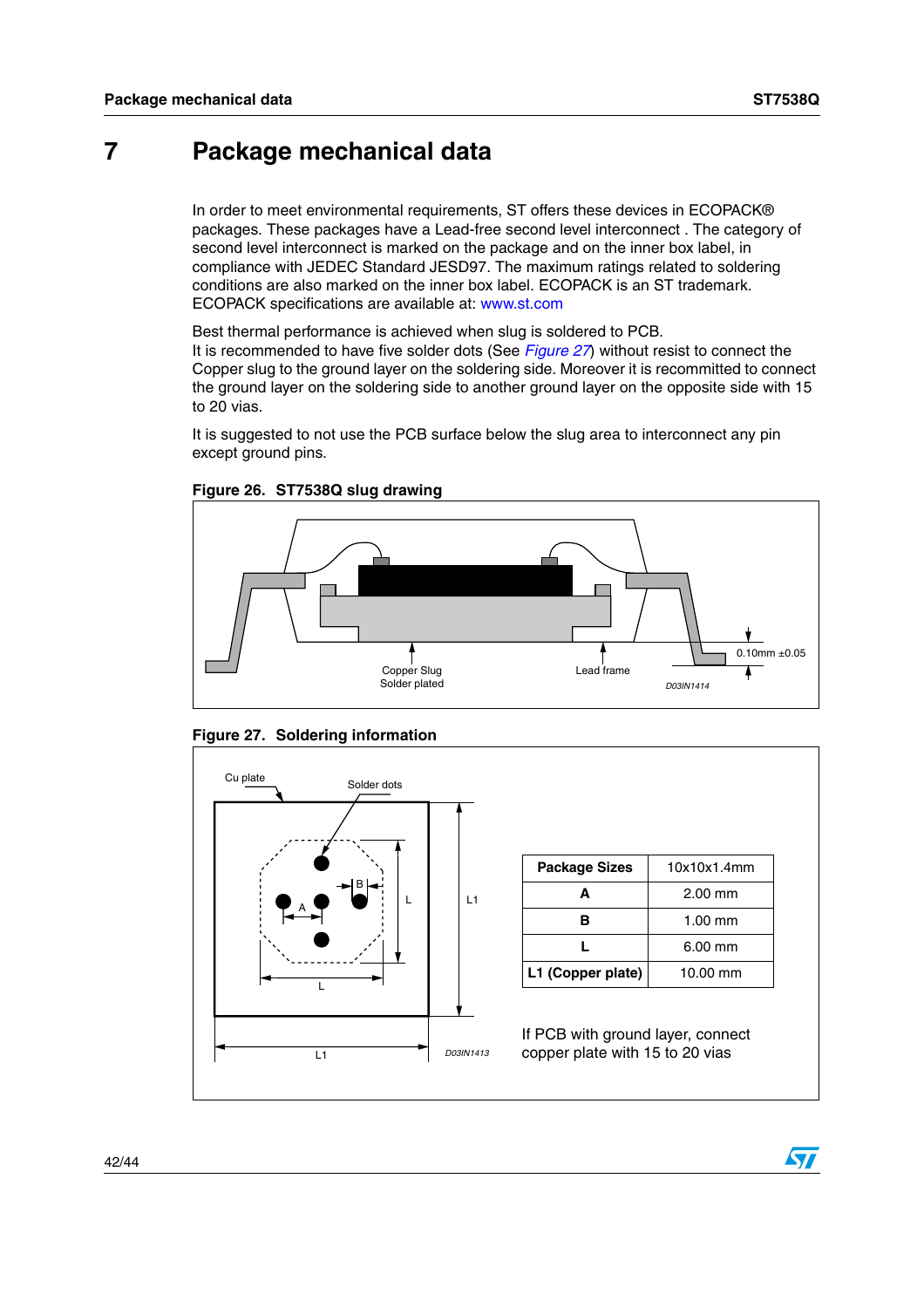# <span id="page-42-0"></span>**8 Revision history**

#### **Table 13. Revision history**

| Date        | <b>Revision</b> | <b>Changes</b>   |
|-------------|-----------------|------------------|
| 12-Jul-2006 |                 | Initial release. |